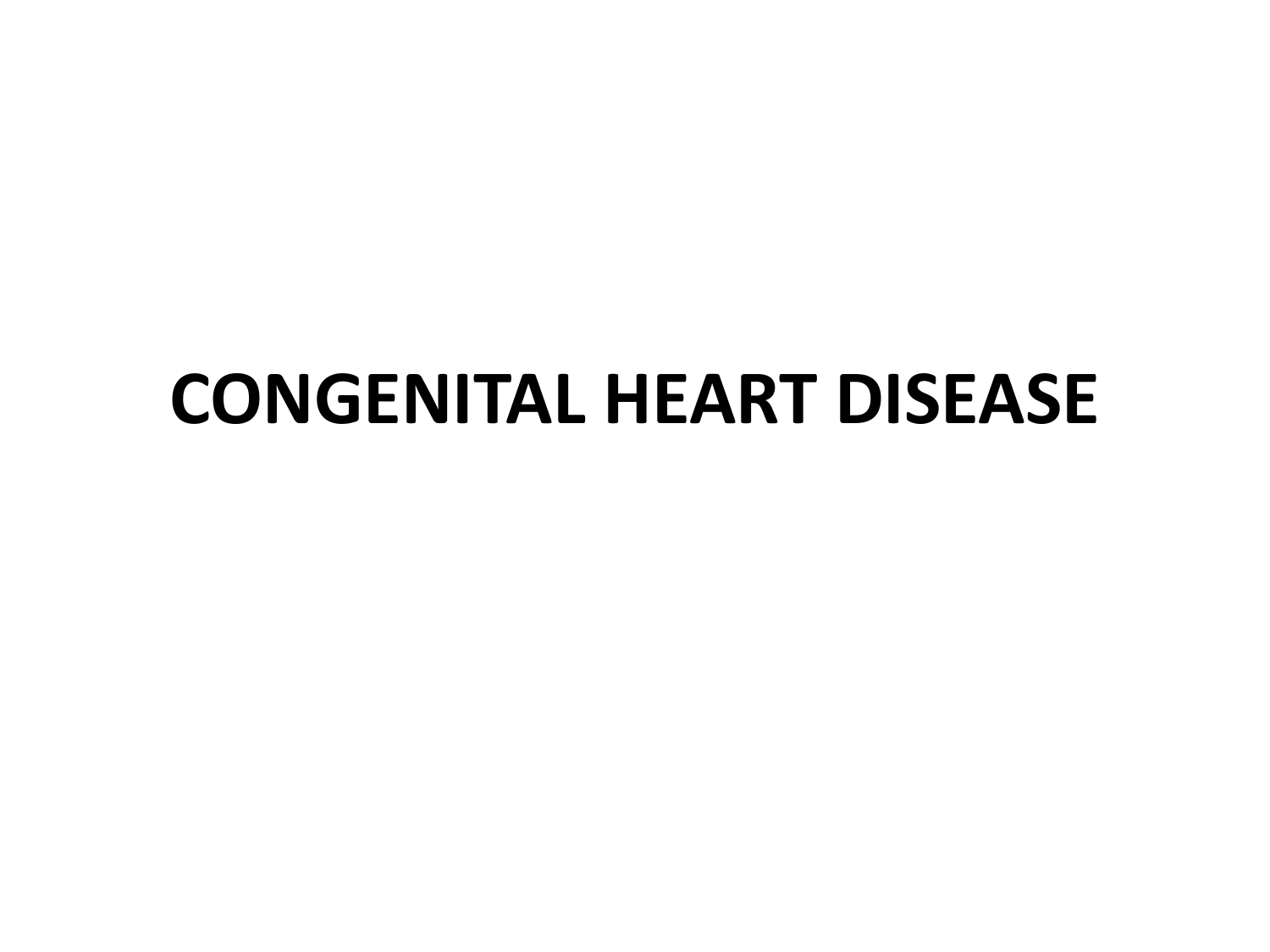#### **EPIDEMIOLOGY**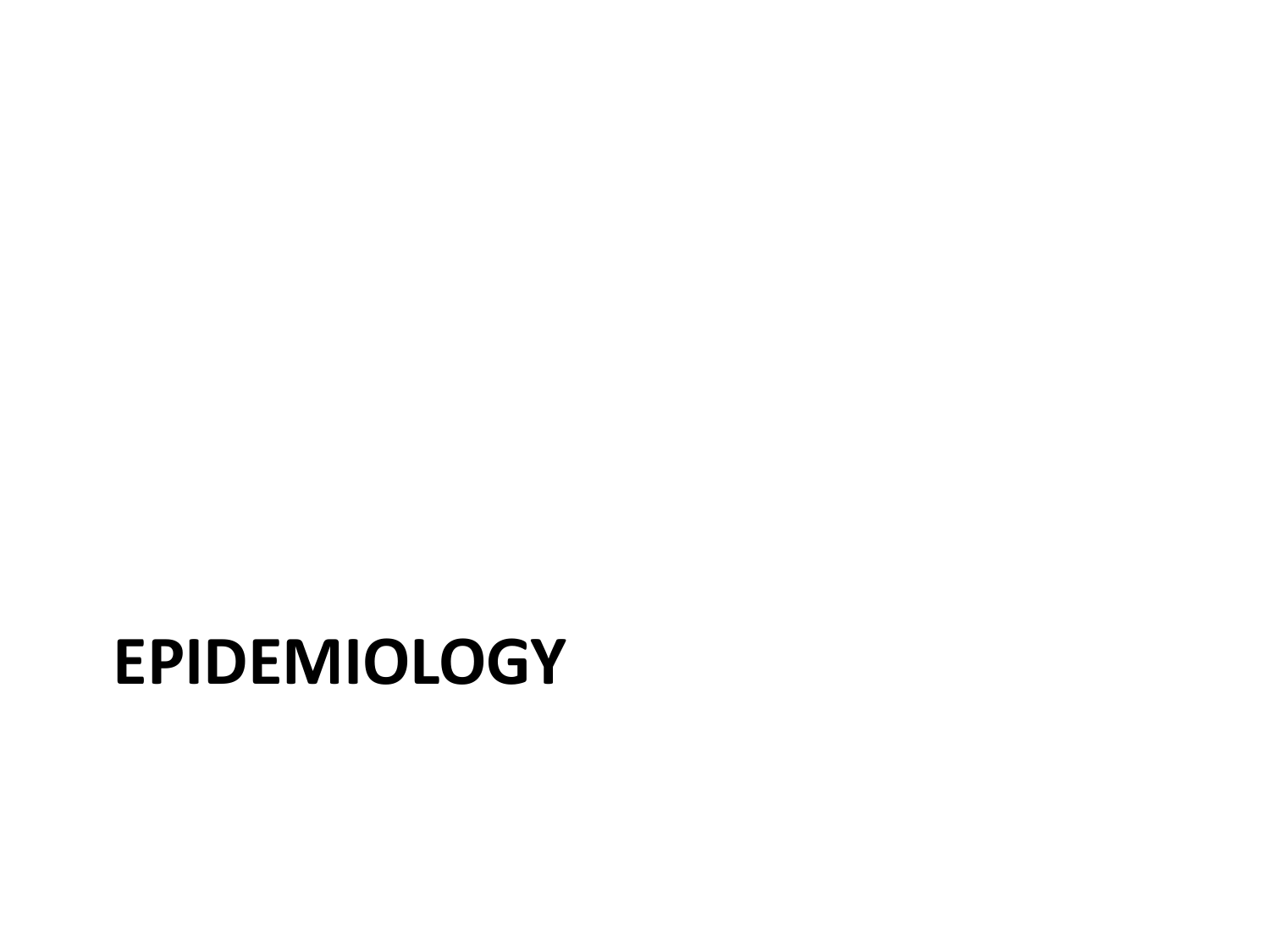- Congenital heart disease occurs in approximately 0.8% of live births.
- The incidence is higher in stillborns (3-4%), spontaneous abortus (10-25%), and premature infants (about 2% excluding PDA).
- Most cases are multifactorial but some are associated with chromosomal disorders, single gene defects, teratogens or maternal metabolic disease.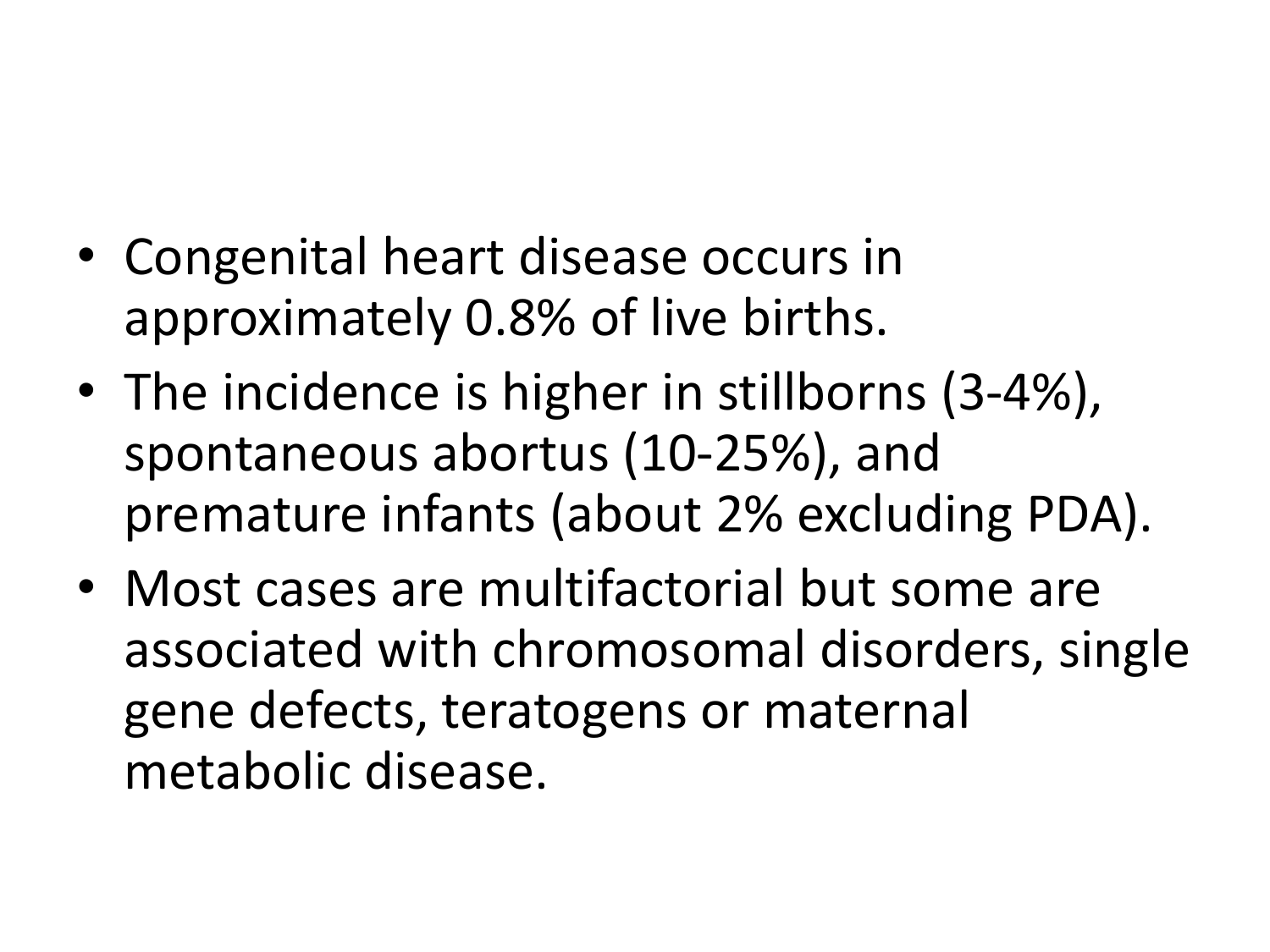|                       | Table 418-1 RELATIVE FREQUENCY OF MAJOR CONGENITAL |  |
|-----------------------|----------------------------------------------------|--|
| <b>HEART LESIONS*</b> |                                                    |  |

| <b>LESION</b>                           | % OF ALL LESIONS |
|-----------------------------------------|------------------|
| Ventricular septal defect               | $35 - 30$        |
| Atrial septal defect (secundum)         | $6 - 8$          |
| Patent ductus arteriosus                | $6 - 8$          |
| Coarctation of aorta                    | $5 - 7$          |
| Tetralogy of Fallot                     | $5 - 7$          |
| Pulmonary valve stenosis                | $5 - 7$          |
| Aortic valve stenosis                   | $4 - 7$          |
| d-Transposition of great arteries       | $3 - 5$          |
| Hypoplastic left ventricle              | $1 - 3$          |
| Hypoplastic right ventricle             | $1 - 3$          |
| Truncus arteriosus                      | $1-2$            |
| Total anomalous pulmonary venous return | $1 - 2$          |
| Tricuspid atresia                       | $1 - 2$          |
| Single ventricle                        | $1 - 2$          |
| Double-outlet right vantricle           | $1-2$            |
| Others                                  | $5 - 10$         |
|                                         |                  |

"Excluding patent ductus arteriosus in preterm neonates, bicuspid aortic valve, physiologic peripheral pulmonic stenosis, and mitral valve prolapse.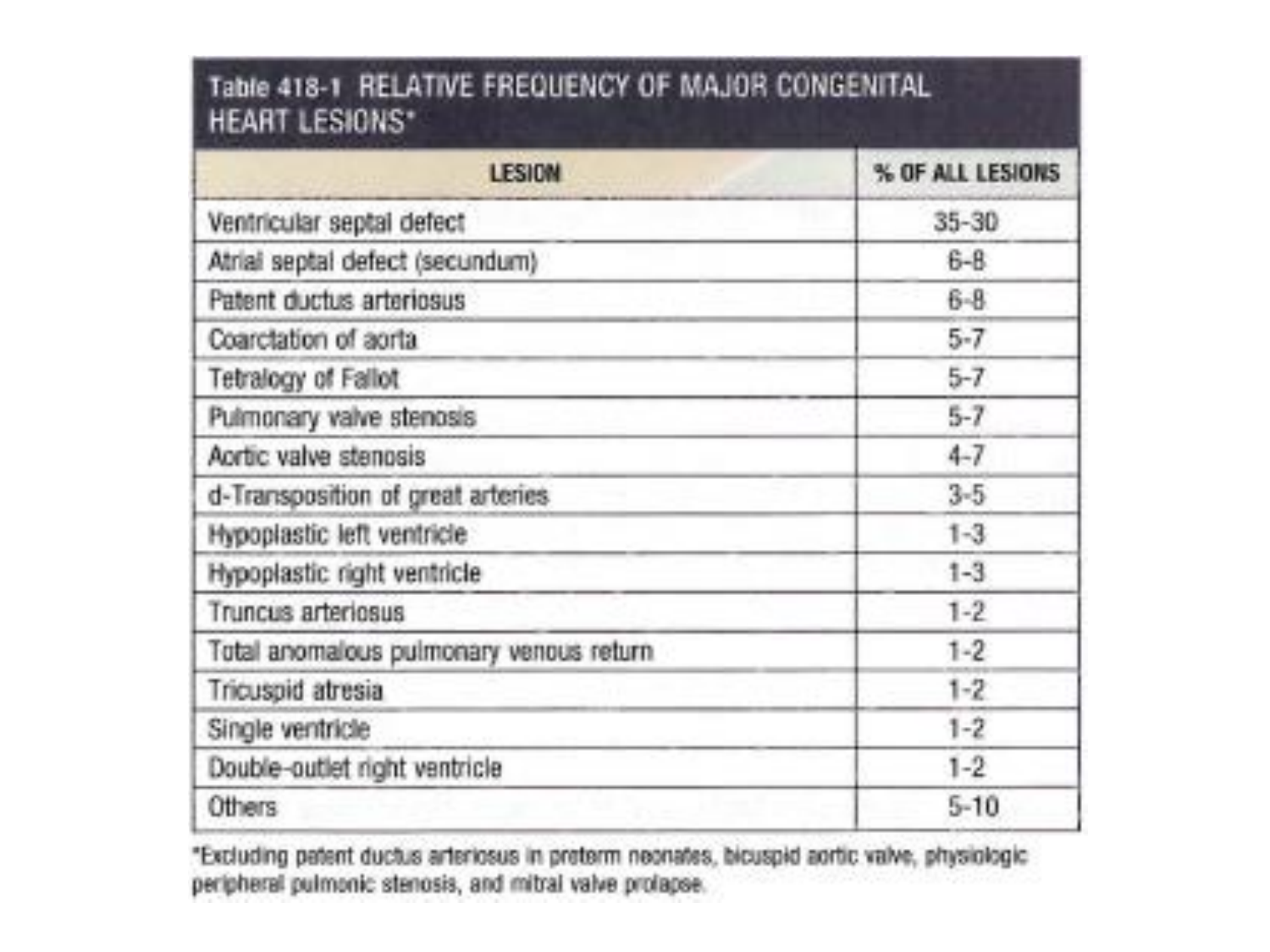• Congenital cardiac defects can be divided into 2 major groups based on the presence or absence of cyanosis, which can be determined by physical examination aided by pulse oximetry.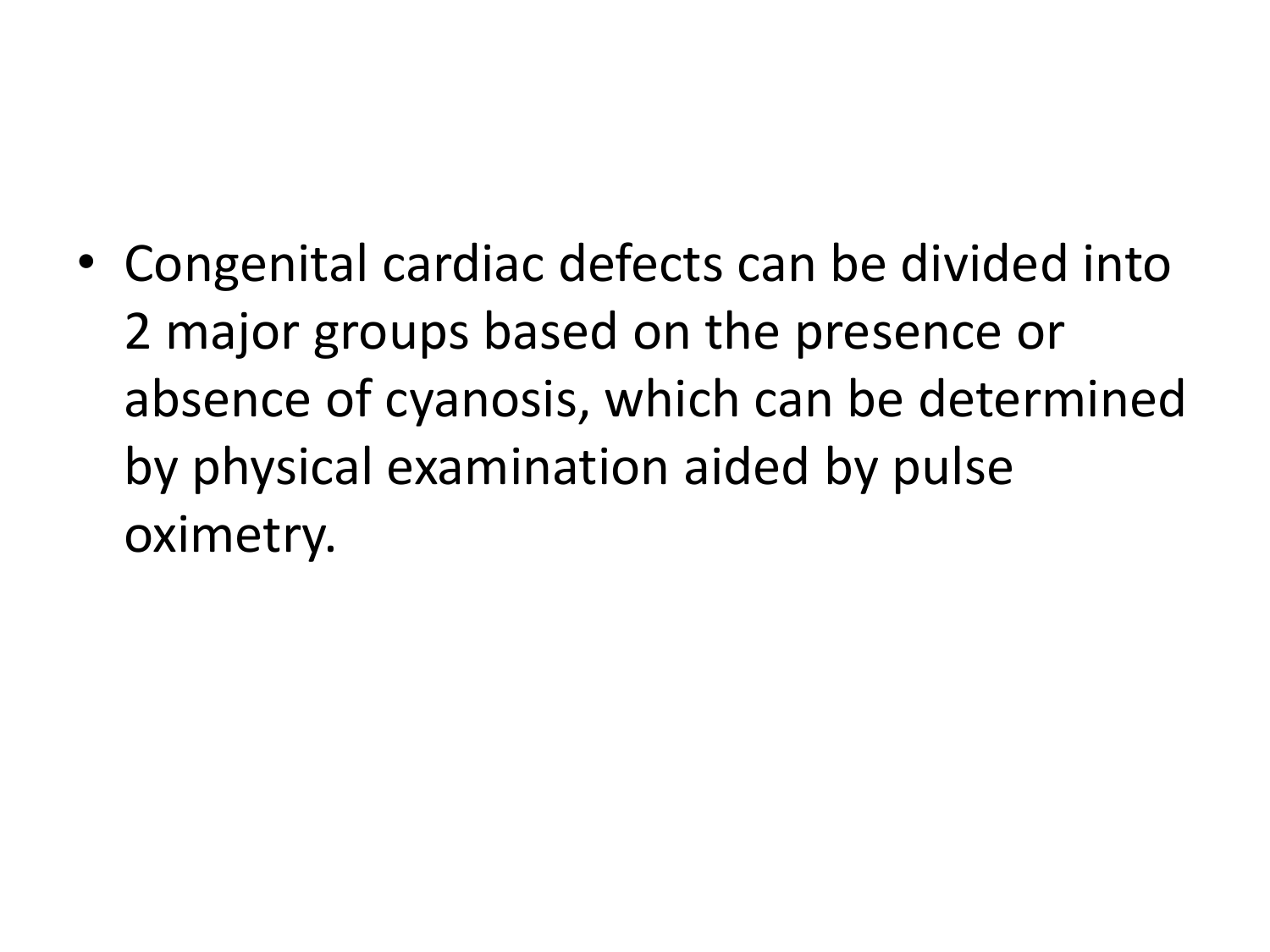### **ACYANOTIC CONGENITAL HEART LESIONS**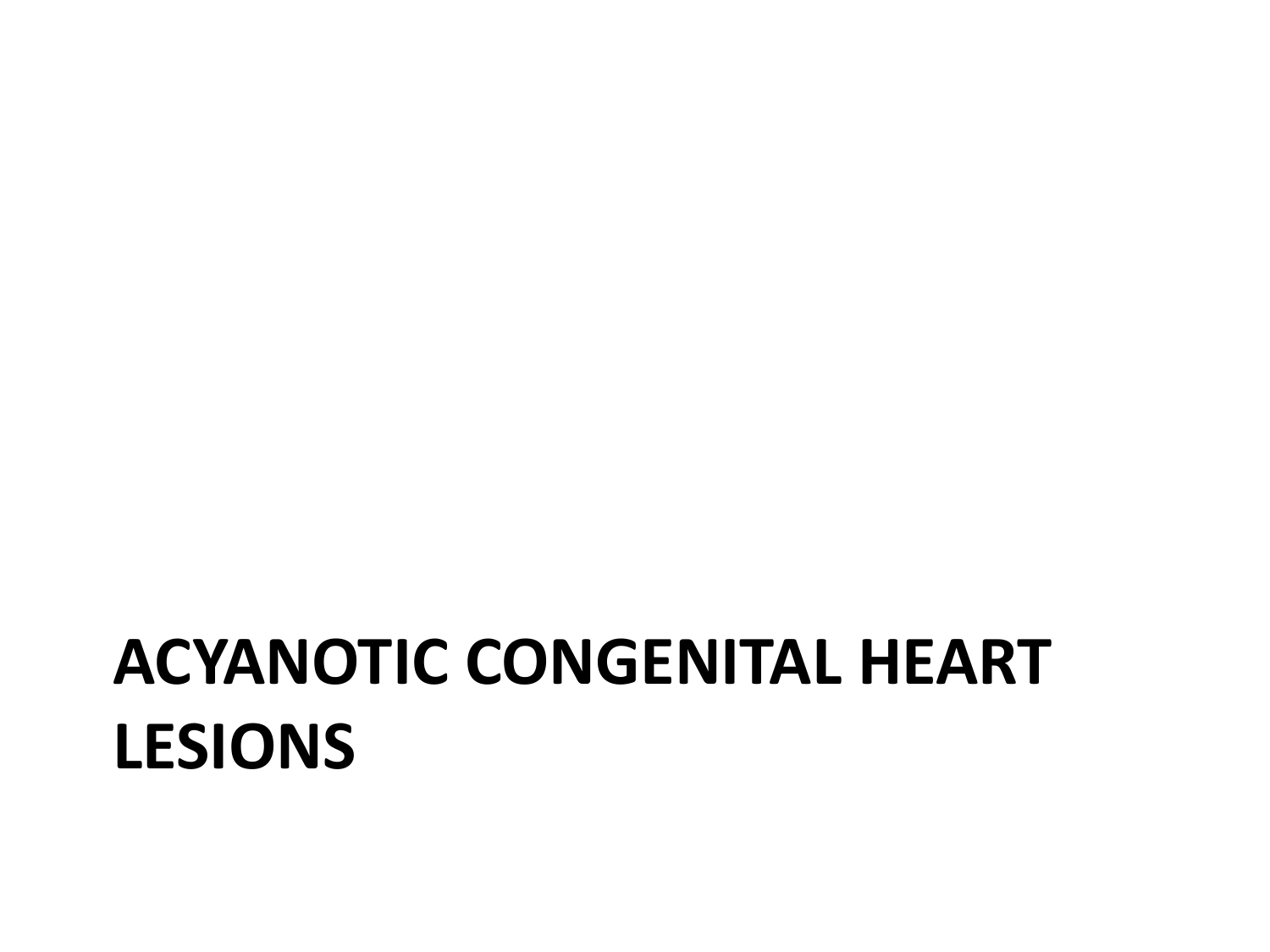- Acyanotic congenital heart lesions can be classified according to the predominant physiologic load that they place on the heart.
- The most common lesions are those that produce a volume load, and the most common of these are left-to-right shunt lesions.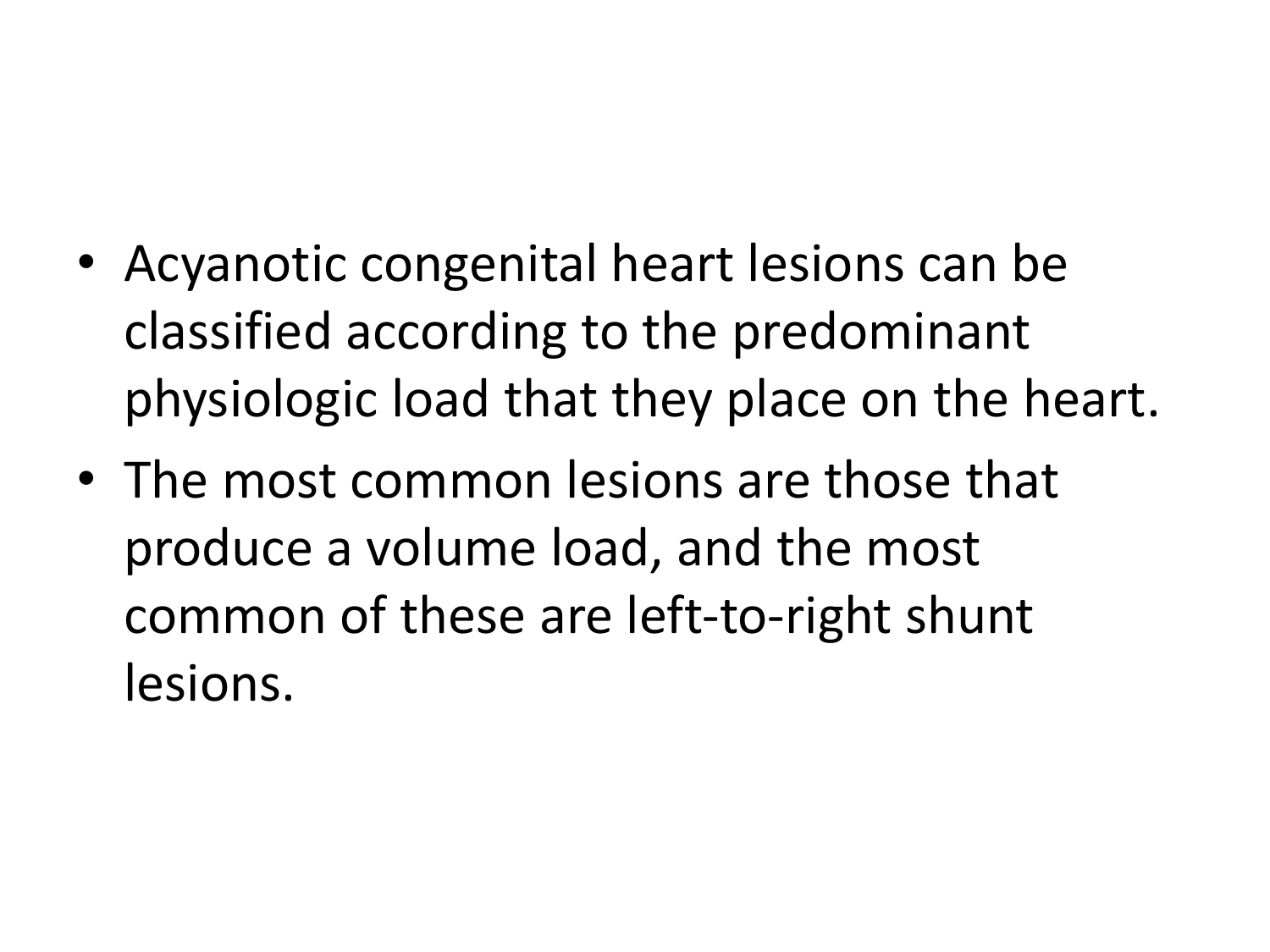• The second major class of lesions causes an increase in pressure load, most commonly secondary to ventricular outflow obstruction (pulmonic or aortic valve stenosis) or narrowing of one of the great vessels (coarctation of the aorta).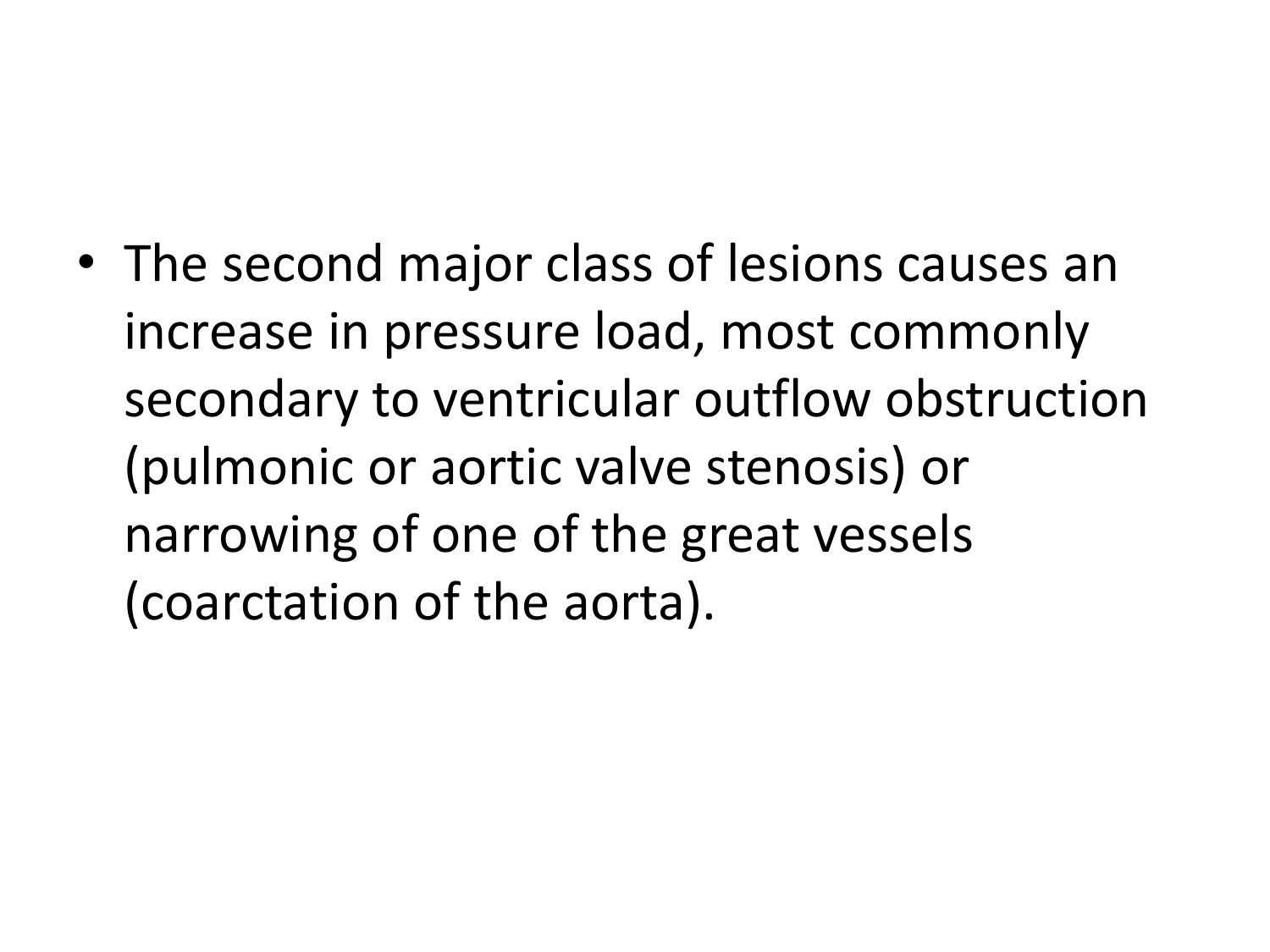# Ventricular Septal Defect

- The most common congenital heart defect (25%).
- Muscular, inlet, supracristal and membranous defects
- Perimembranous VSDs are the most common
- Shunt depends on the size of the defect and the pulmonary vascular resistance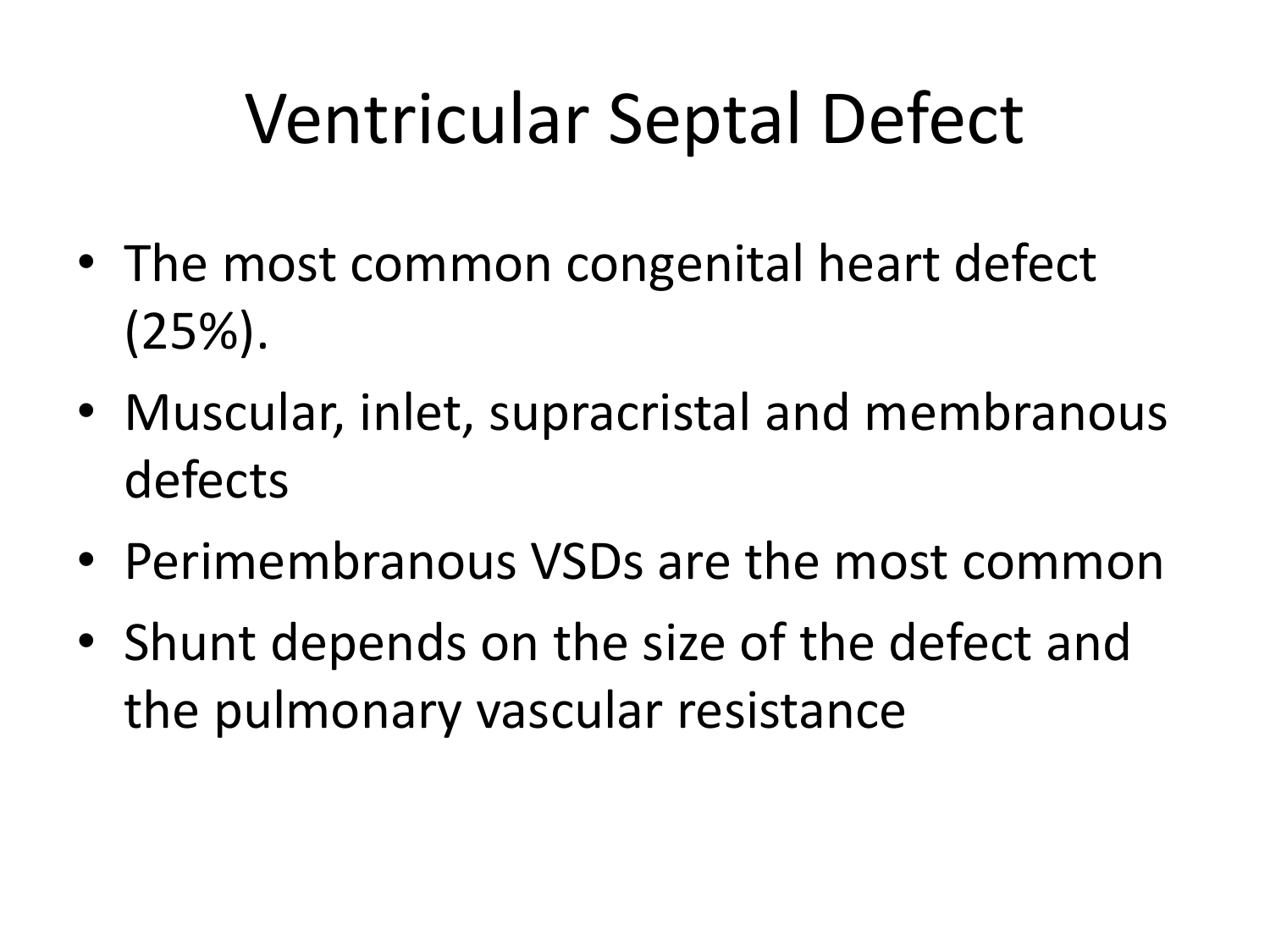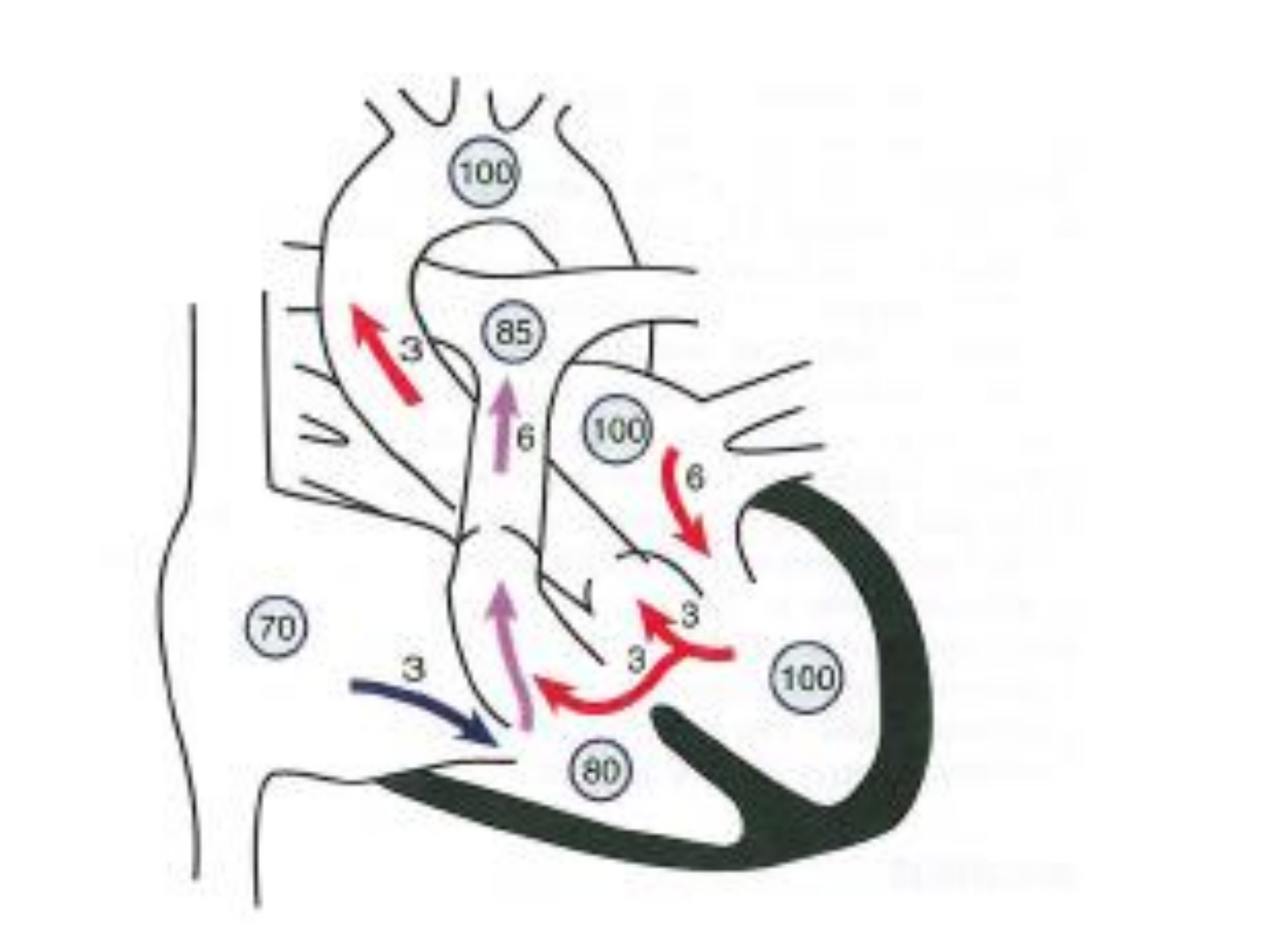- Small VSDs, often asymptomatic but a loud murmur
- Moderate to large VSDs, pulmonary overcirculation and heart failure, presenting as fatigue, diaphoresis with feeding and poor growth, a pansystolic murmur at the lower left sternal border
- Large shunts, a mid-diastolic murmur at the apex.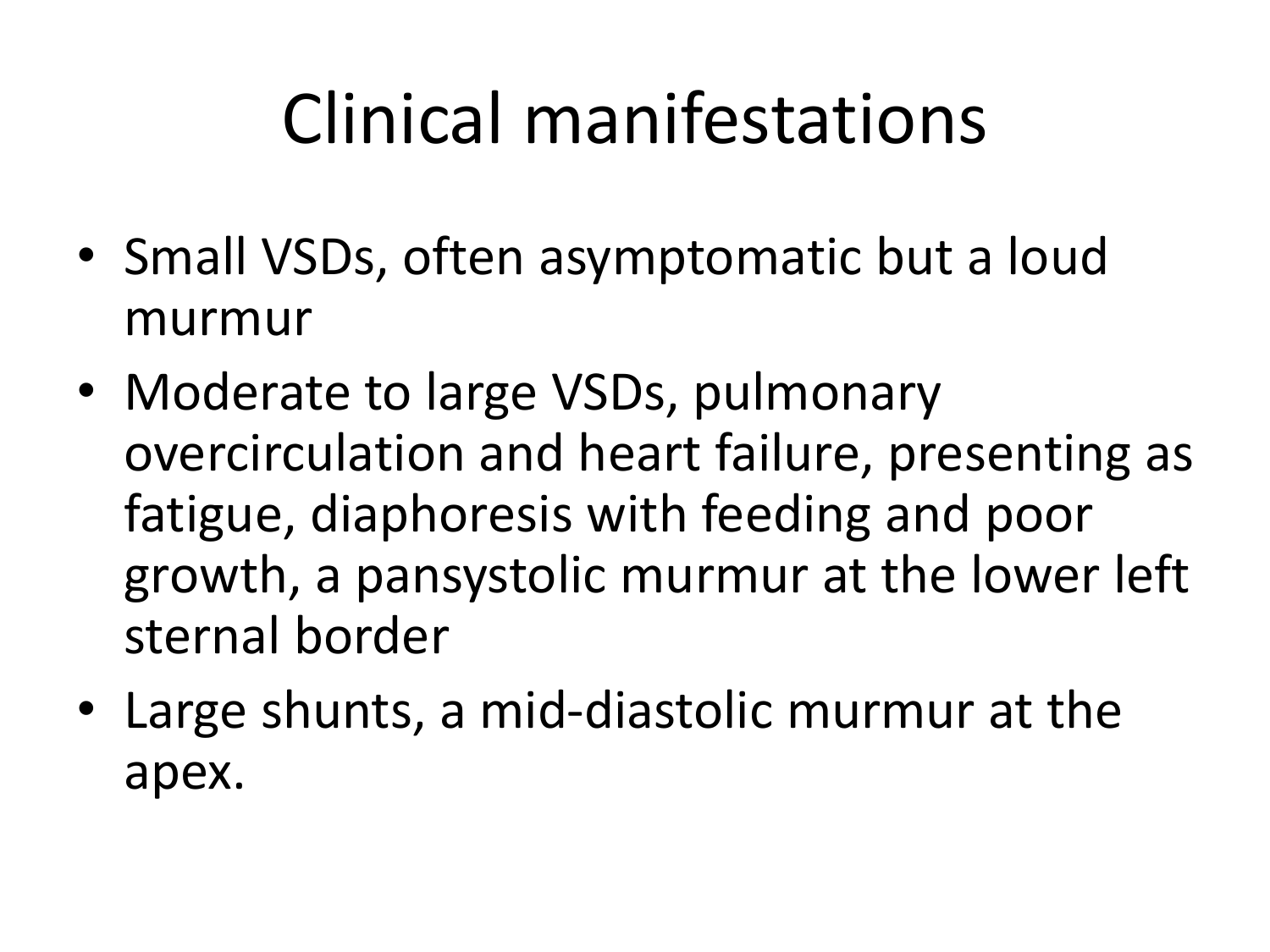- ECG is normal with small VSDs but LA enlargement and LV hypertrophy with large VSDs.
- Chest X ray may reveal cardiomegaly, increase in pulmonary artery silhouette and pulmonary blood flow, and finally RV enlargement.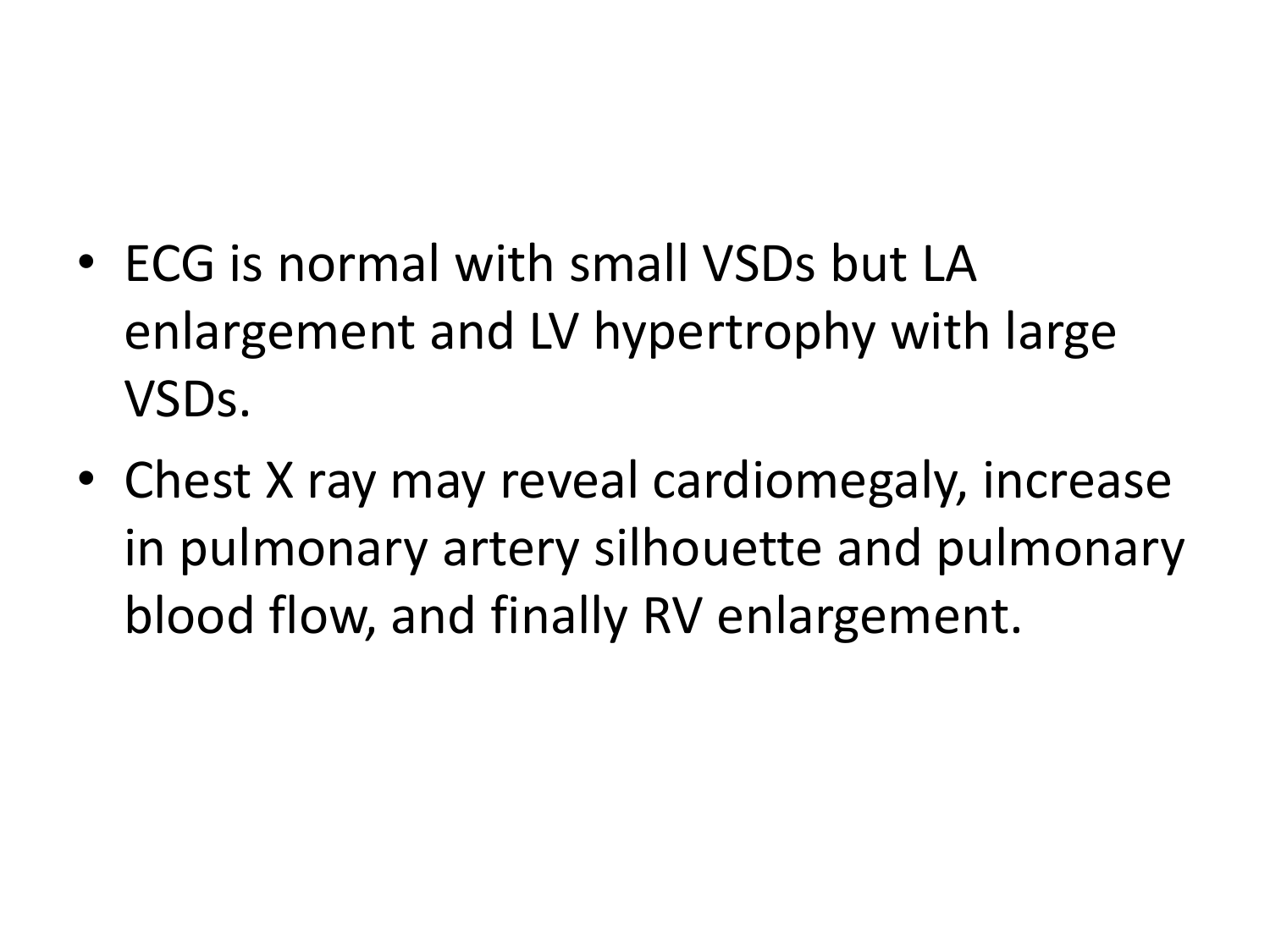- One thirds close spontaneously.
- Small VSDs usually close spontaneously and if they do not, surgical closure may not be required.
- Moderate to large VSDs usually need medical treatment including diuretics, digoxin and afterload reduction.
- Poor growth or pulmonary hypertension requires closure (surgical or with device).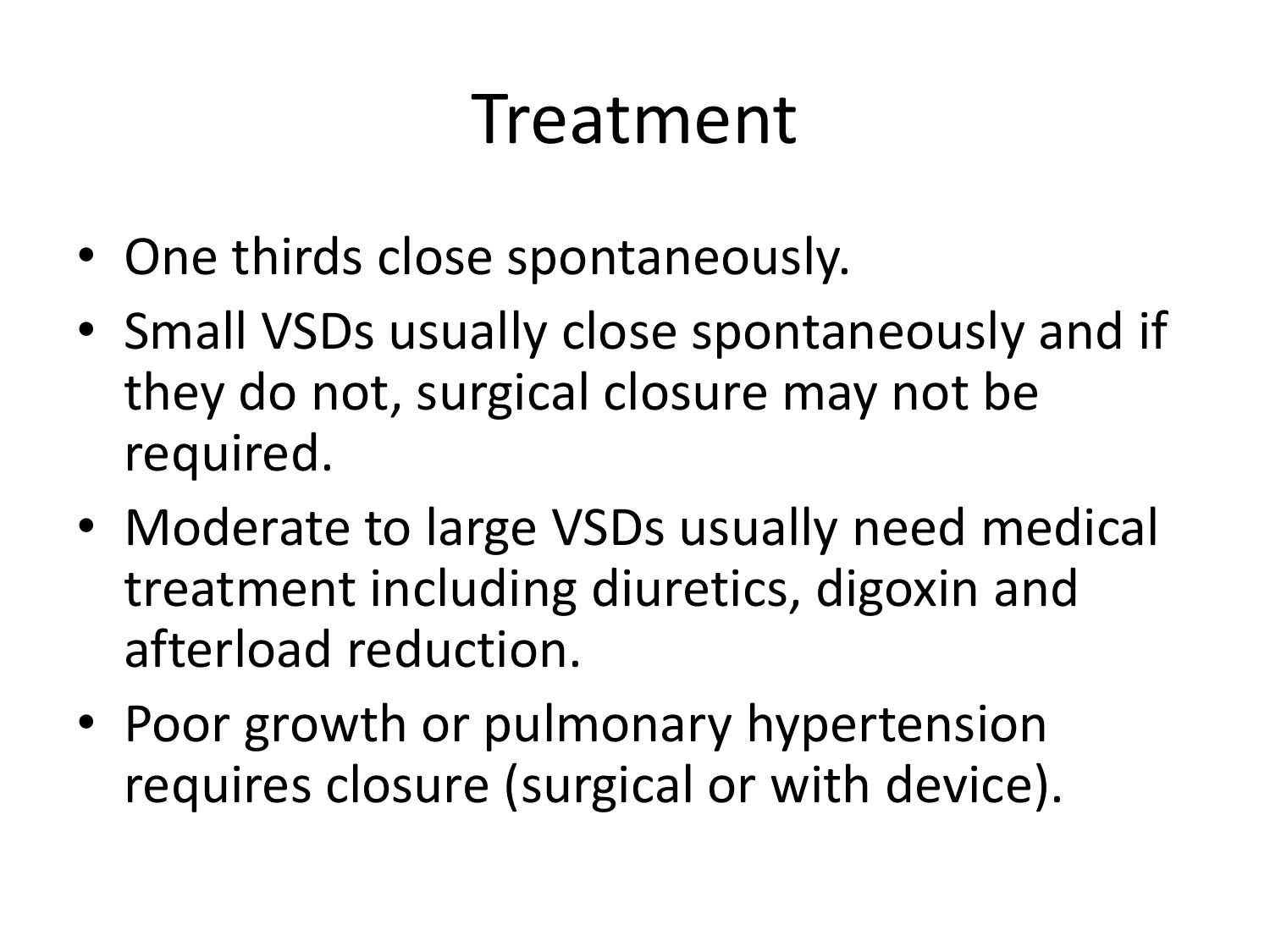# Atrial Septal Defect

- Failure of septal growth or excessive resorption of tissue
- 10% of all CHDs
- Secondum, primum and sinus venosus defects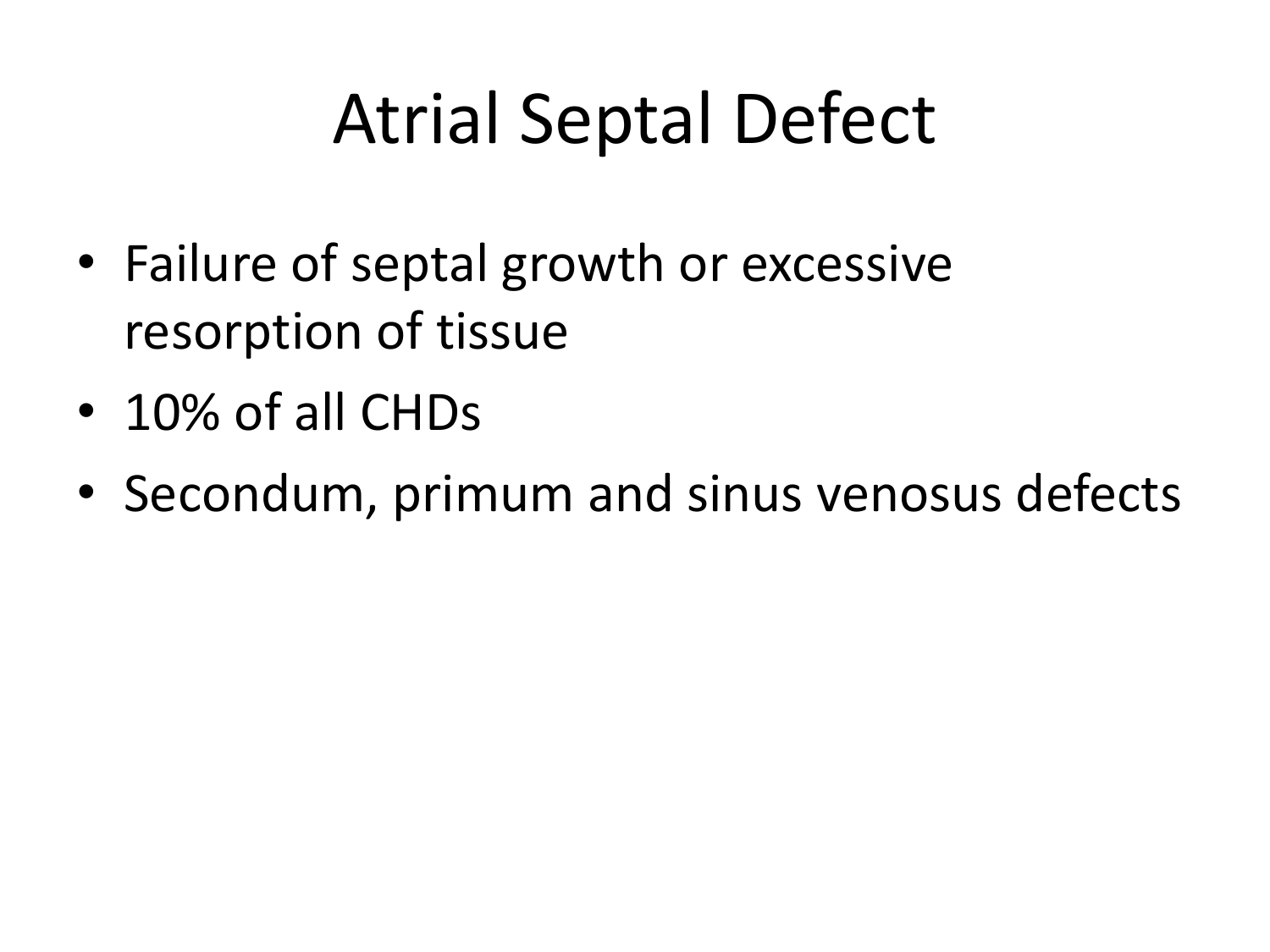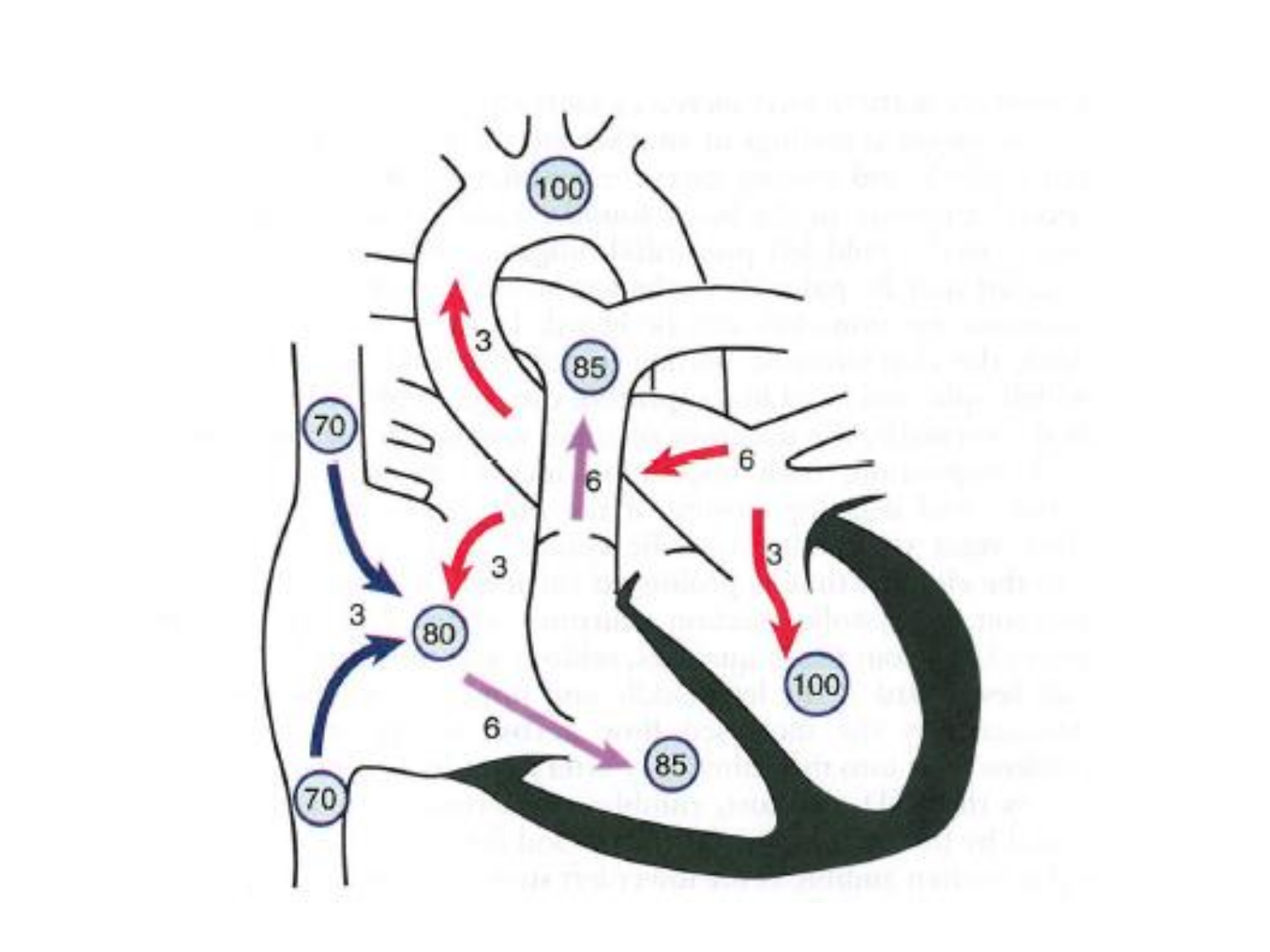- Shunt depends on size of the defect and the compliance of the both ventricles
- A prominent RV impulse at the lower LSB, a soft systolic ejection murmur in the region of RVOT, a fixed split S2
- A large shunt can result in a mid-diastolic murmur at the LSB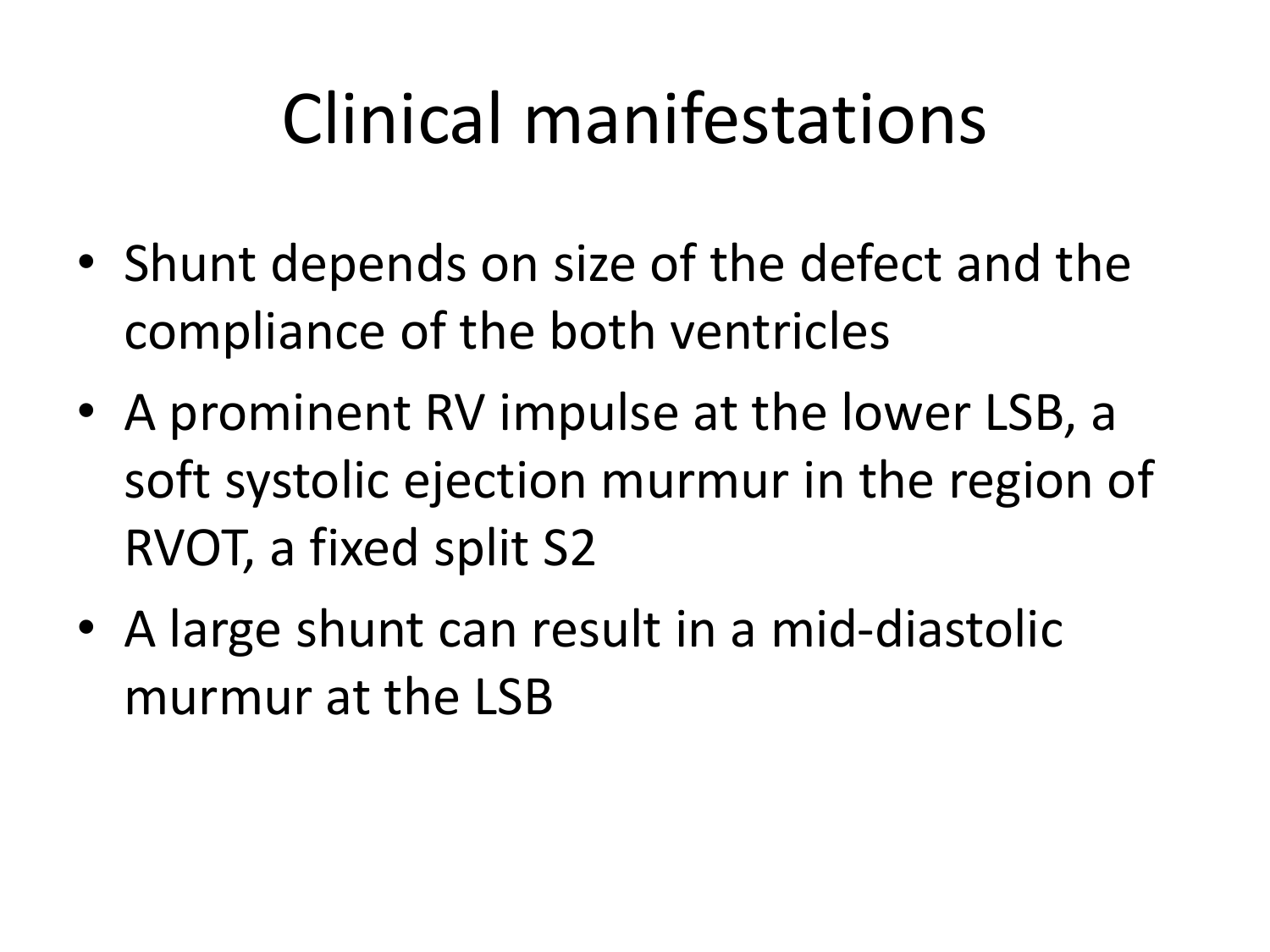- ECG may show RAD and RVH
- Chest x-ray may show RAE and prominent PA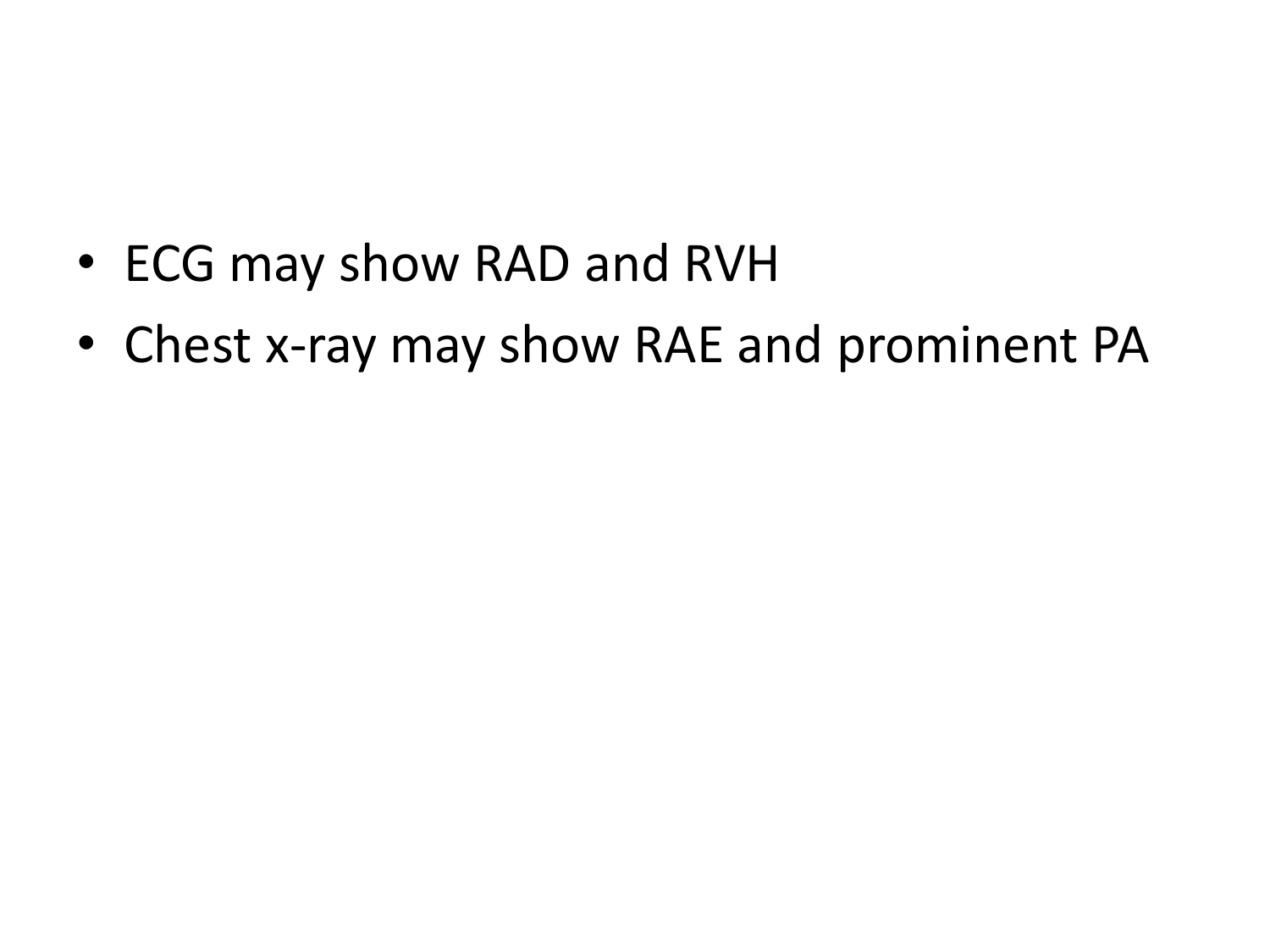• If there is a significant shunt, closure at 3 years of age (with device or surgically)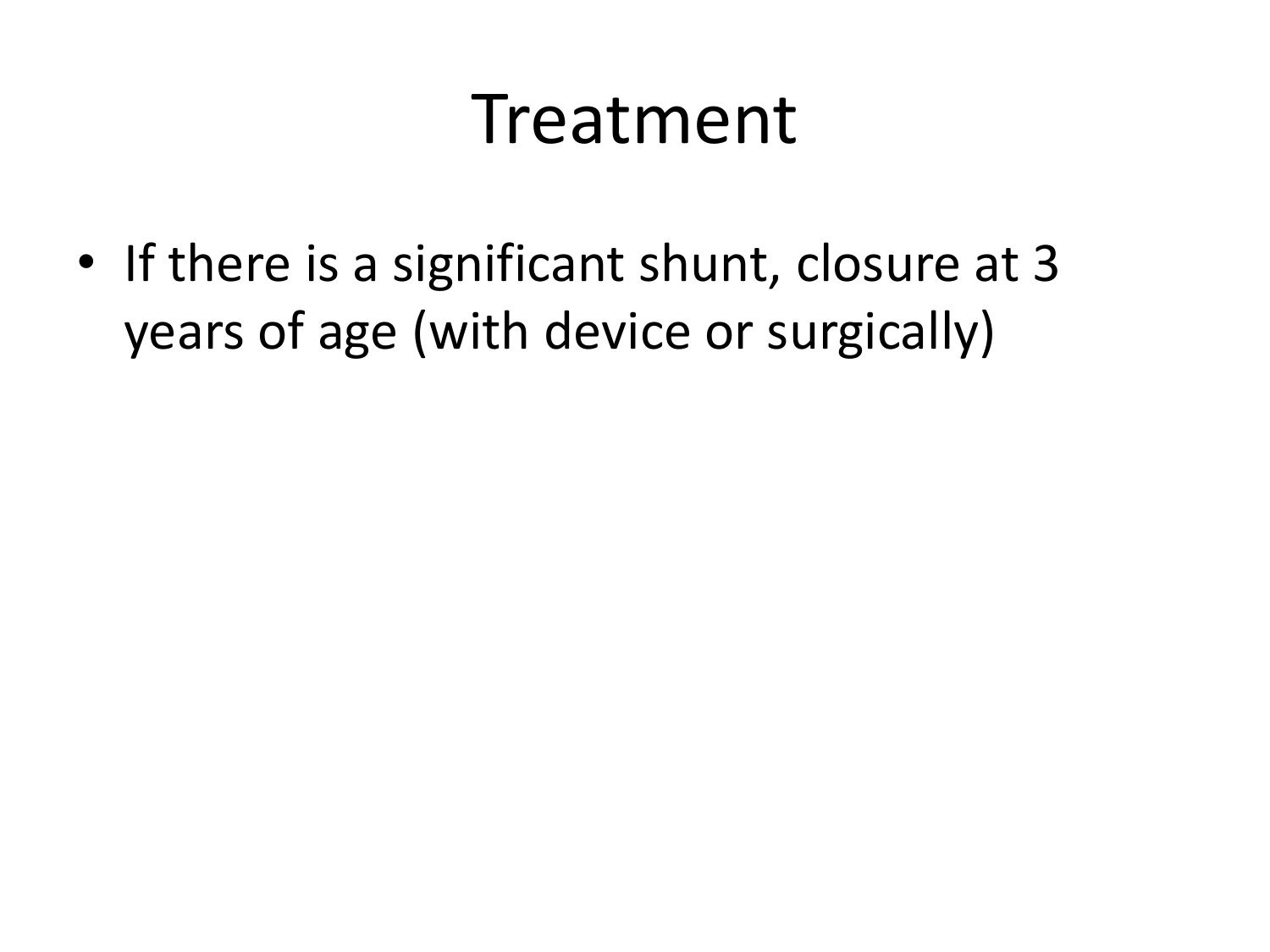### Patent Ductus Arteriosus

- Failure of the normal closure after birth
- 5-10% of CHDs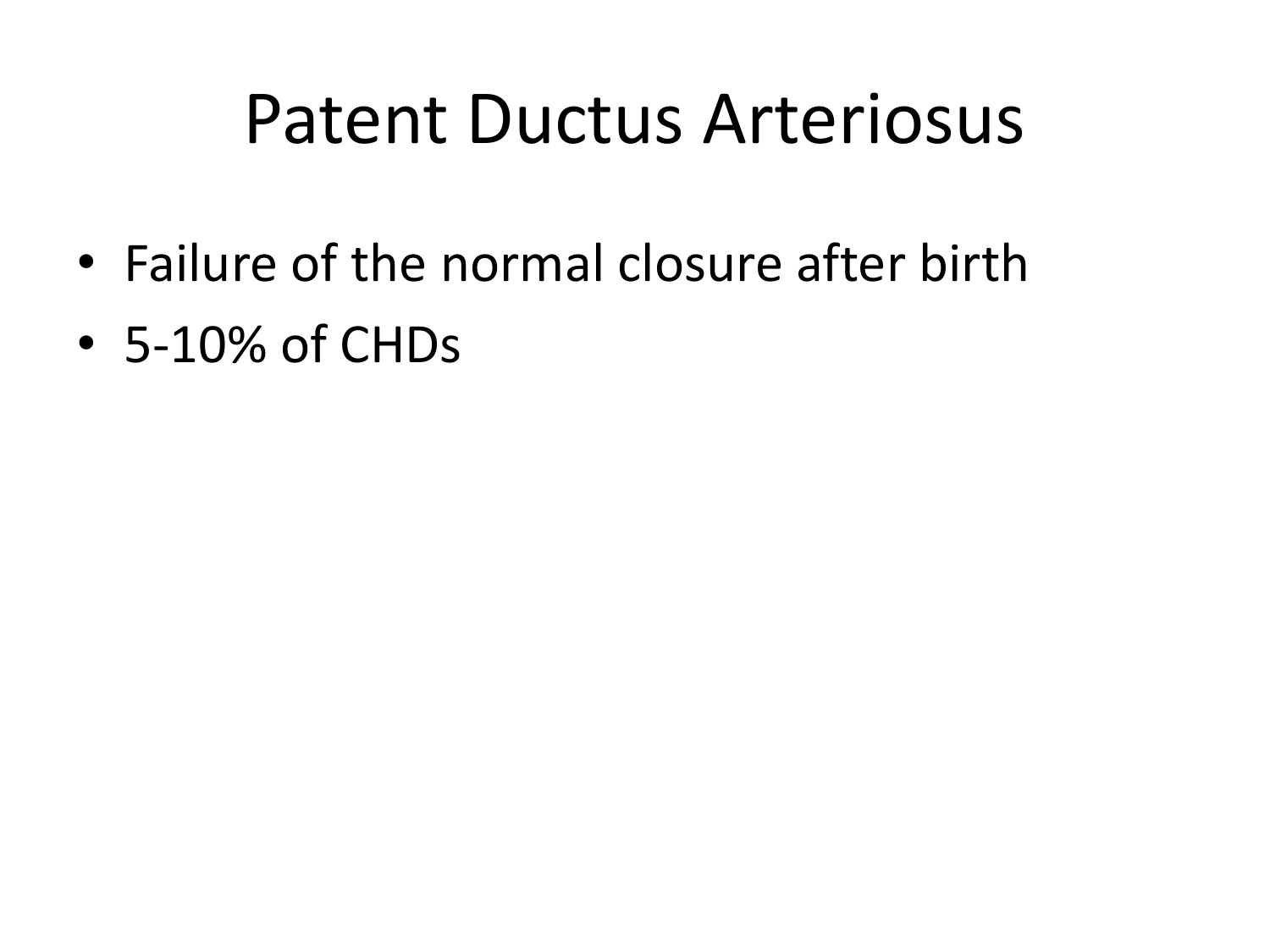- Shunt depends on the size of PDA and the pulmonary vascular resistance
- Moderate to large shunts produce heart failure
- A wide pulse pressure, a continuous murmur at the left infraclavicular area
- Larger shunts can result in a mid-diastolic murmur at the apex and a hyperdynamic precordium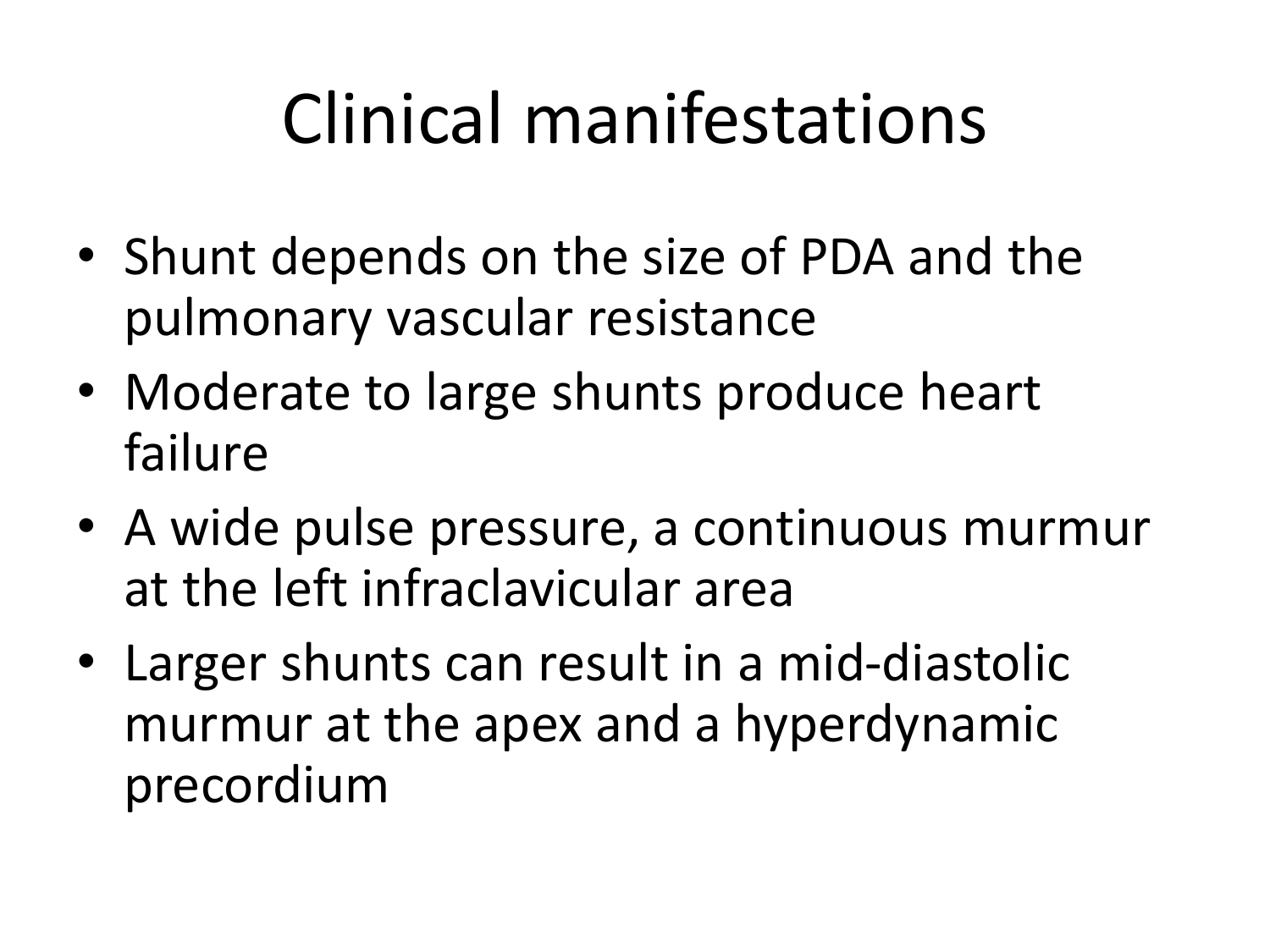- ECG may show LVH, and RVH(PH)
- Chest x-ray may show full pulmonary artery silhouette and increased pulmonary vascularity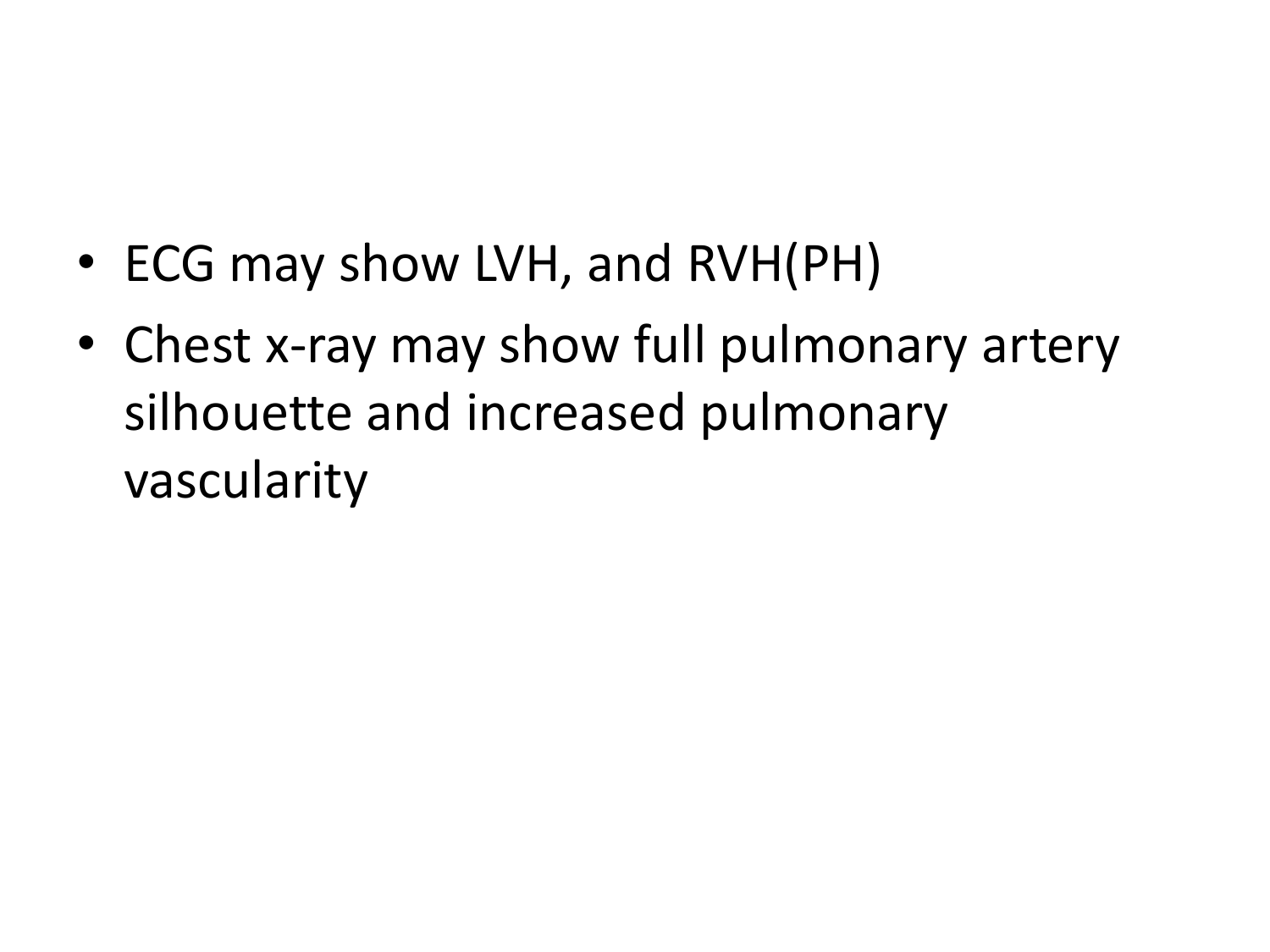- Spontaneous closure in term infants is uncommon after a few weeks
- For hemodynamically insignificant PDAs, controversial (closure with device or surgically)
- Moderate to large PDAs, medical management and then closure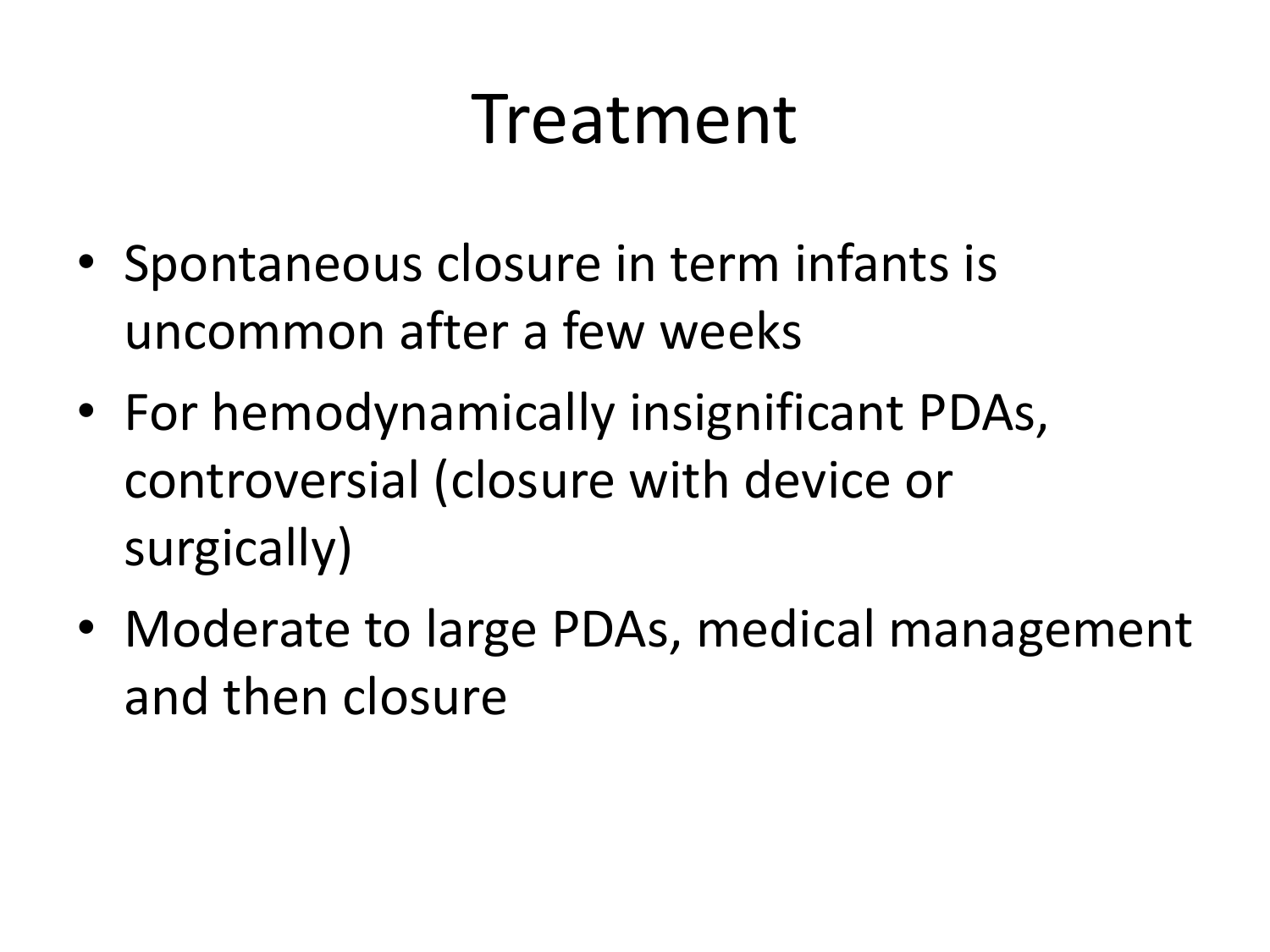# Endocardial Cushion Defect

- Abnormal development of endocardial cushion tissue
- The complete defect results in a primum ASD, an inlet VSD and clefts in the anterior leaflet of the mitral and septal leaflet of the tricuspid valves
- Left to right Shunting at both levels, AV valve insufficiency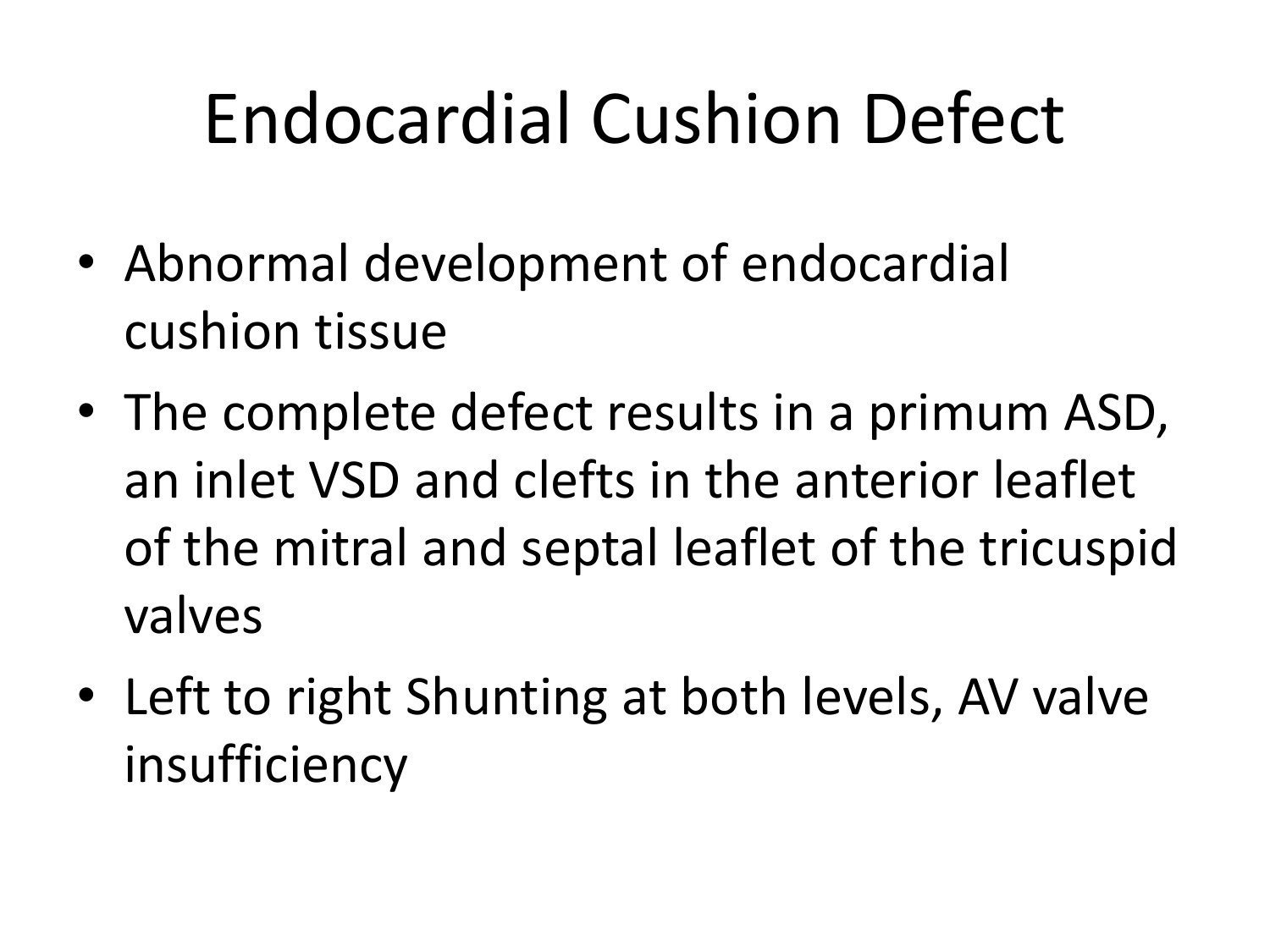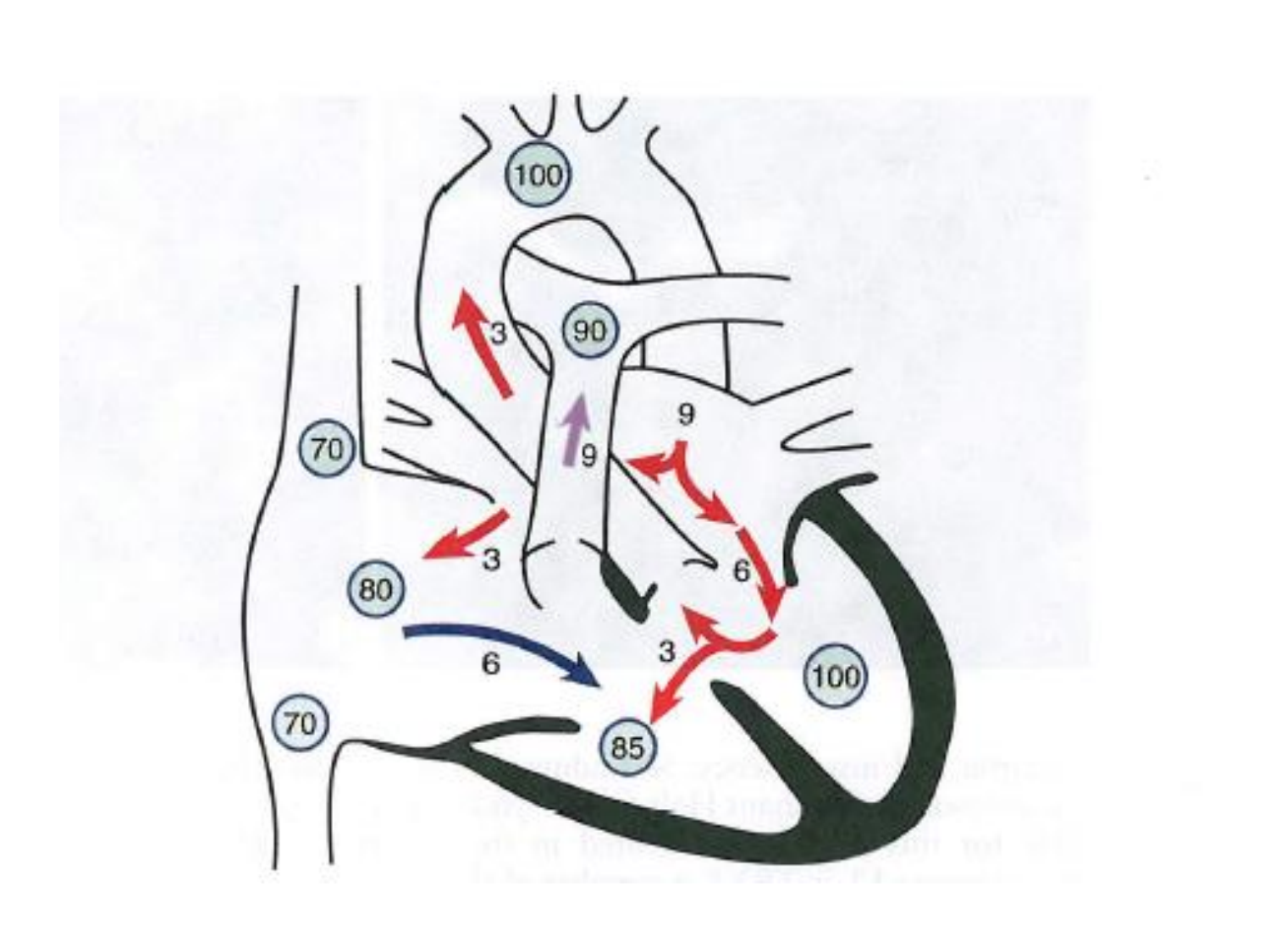- Symptoms of heart failure at the first 6 to 8 weeks of life
- Pulmonary hypertension, poor growth, murmurs, single S2
- Down syndrome may accompany CAVSD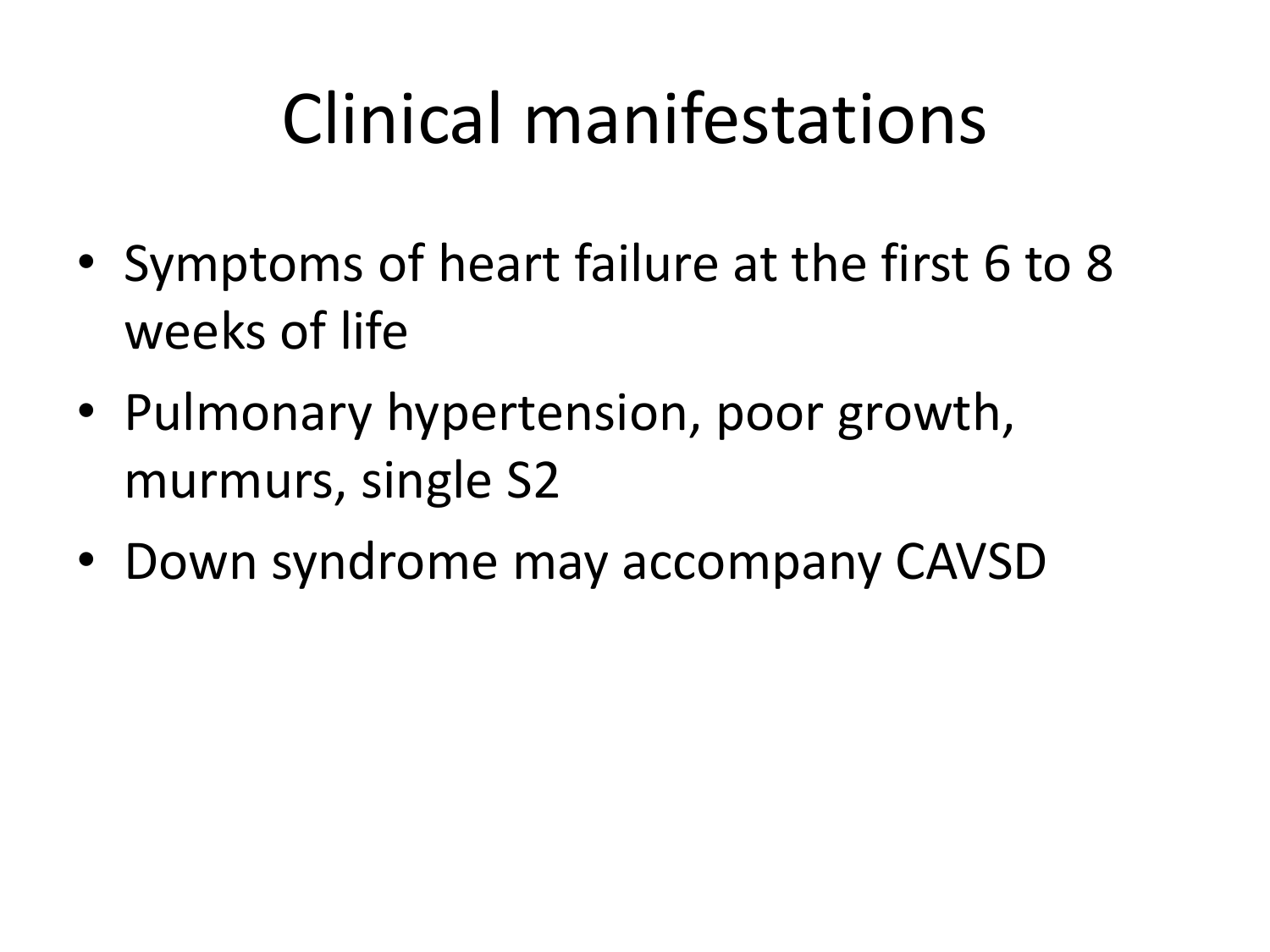- ECG reveal LAD and combined ventricular hypertrophy, may show combined atrial enlargement
- Chest x-ray reveals cardiomegaly and increased vascularity
- Echocardiography shows the diagnosis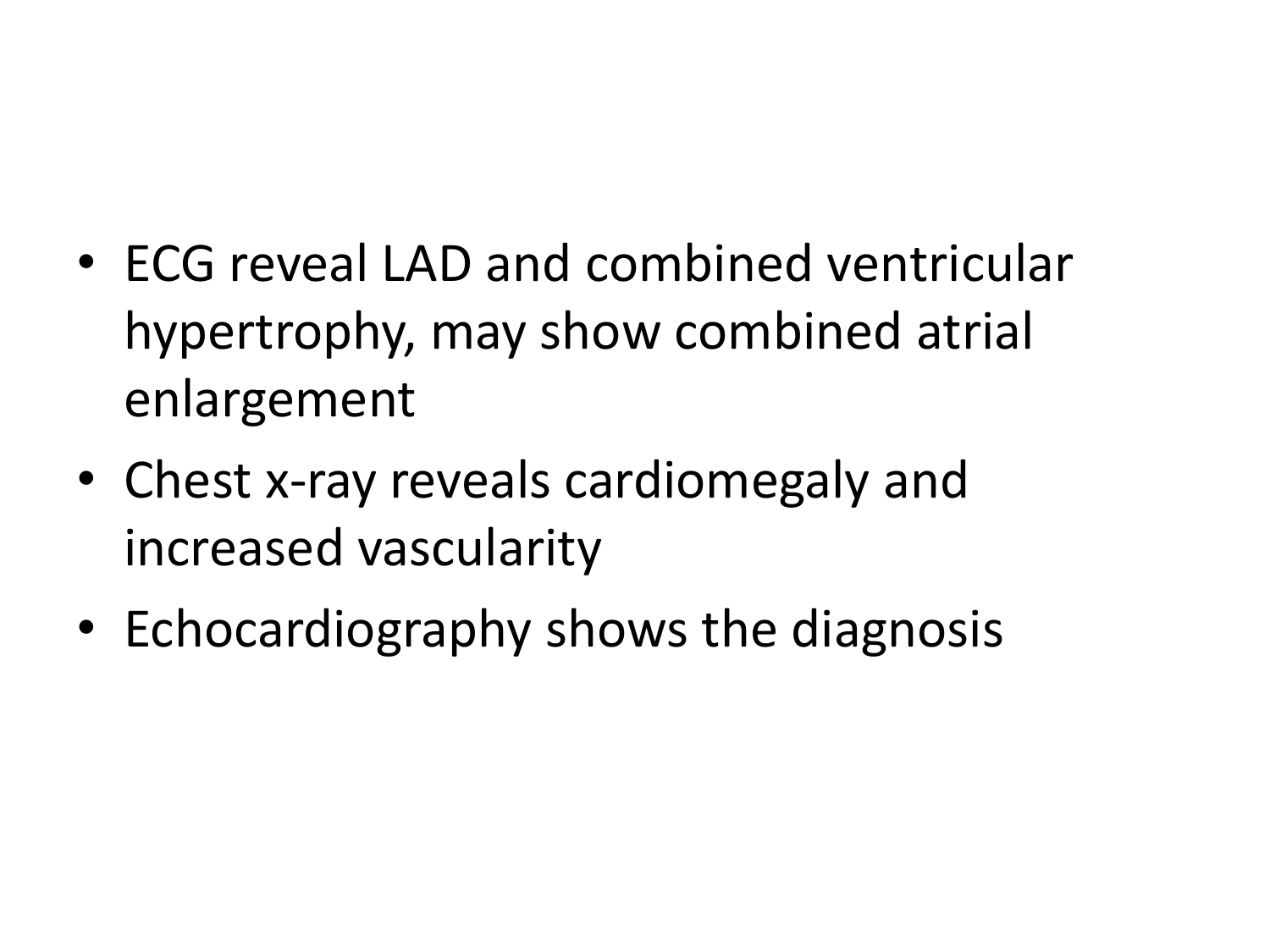- Medical treatment ( diuretics, digoxin and afterload reducers)
- Surgical repair ultimately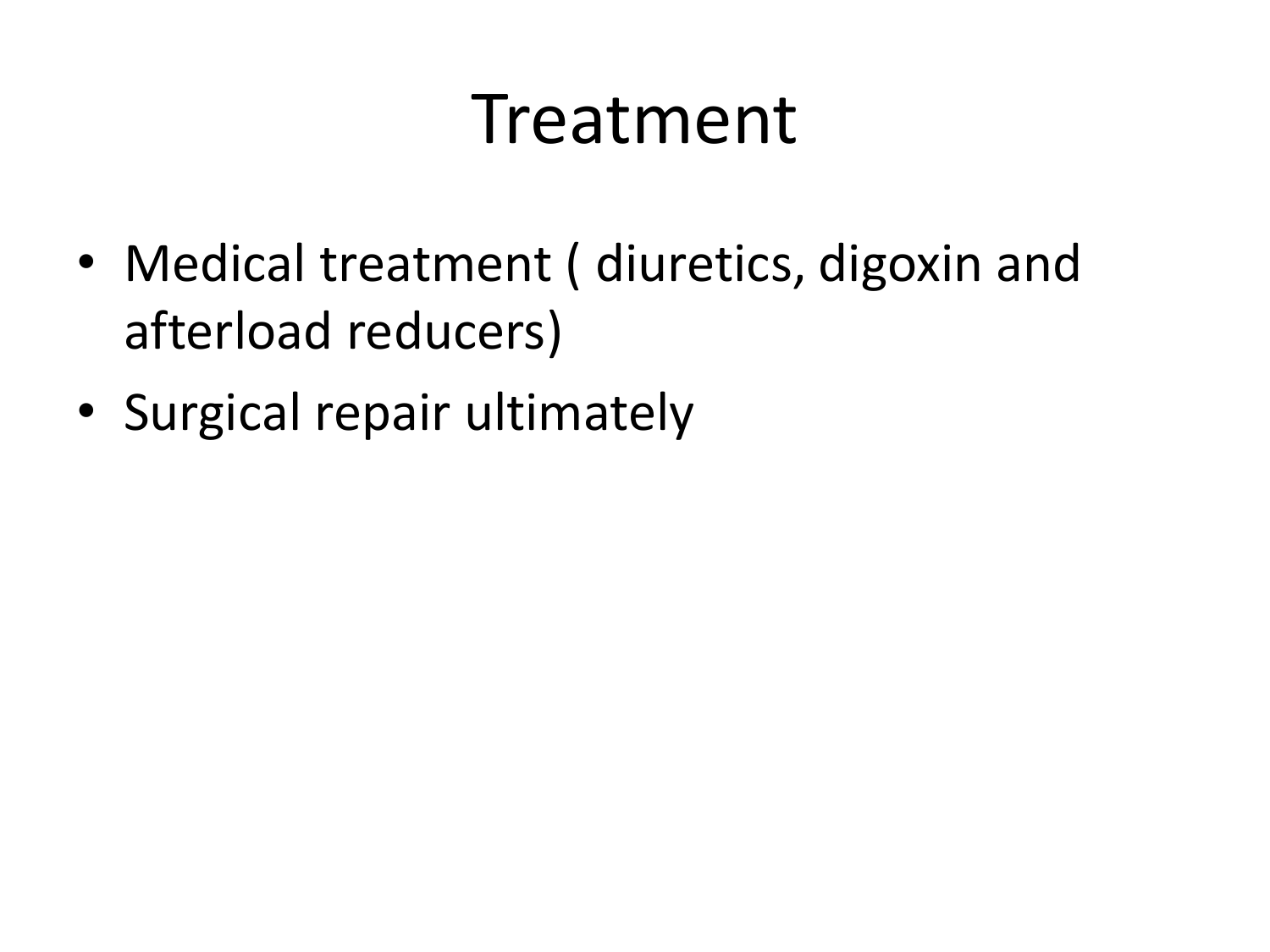# Pulmonary Stenosis

- Failure of the development of the three leaflets, insufficient resorption of infundibular septum or insufficient canalization of the peripheral pulmonary arteries in early gestation
- 10% of CHDs
- Valvular, subvalvular or supravalvular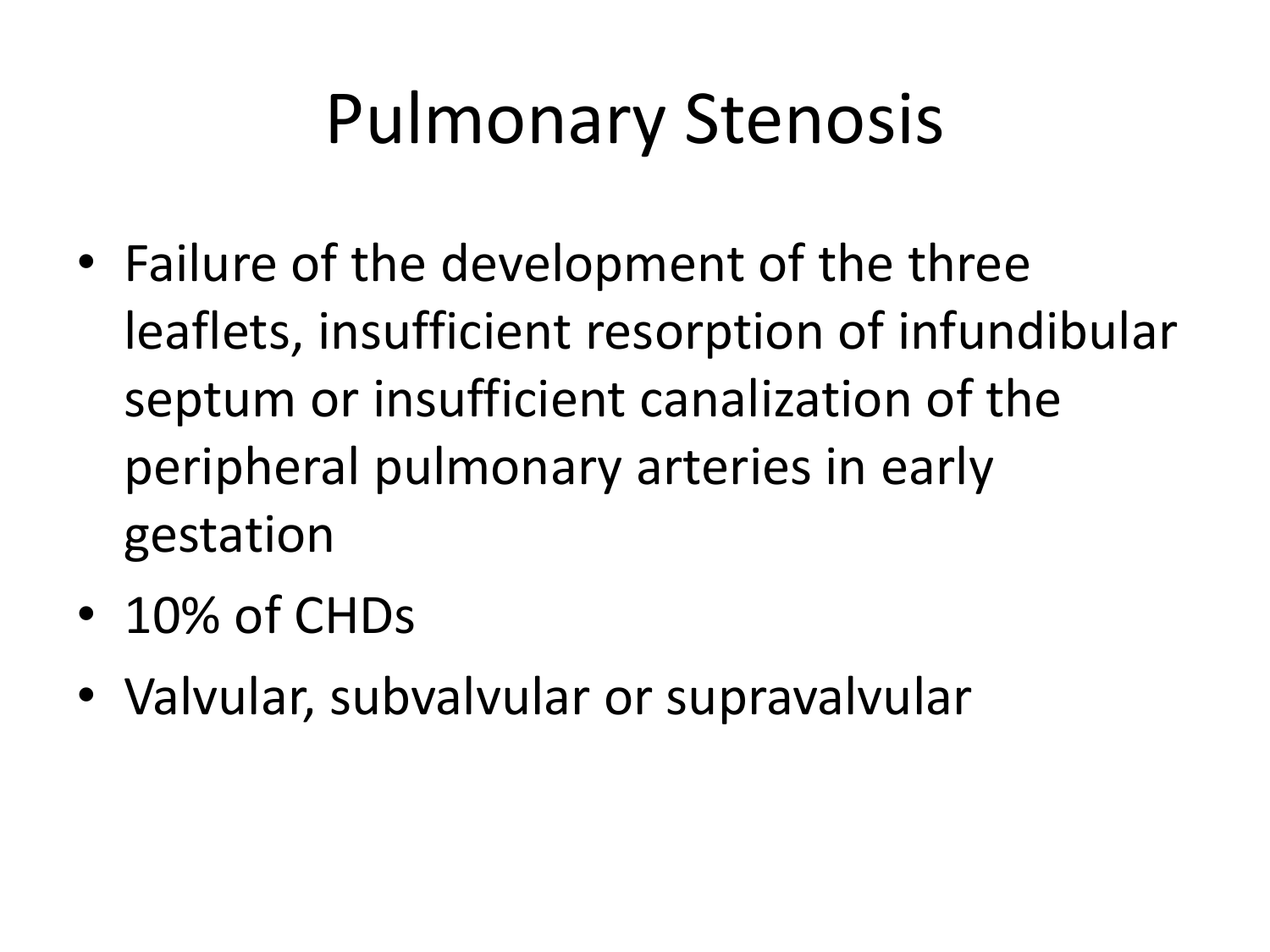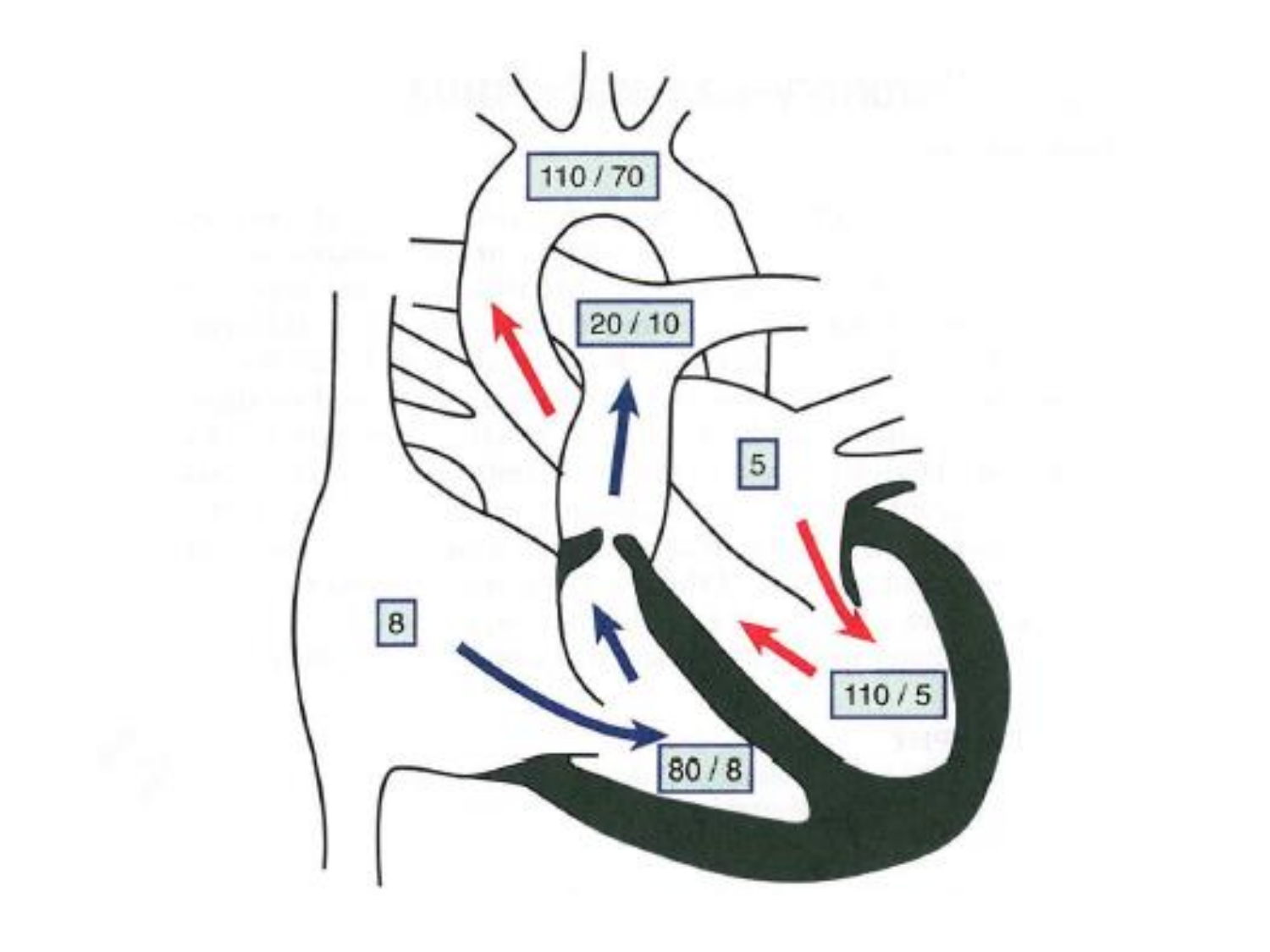- Mild stenosis is asymptomatic
- Moderate to severe stenosis produces exertional dyspnea, easy fatigability
- In newborns, cyanosis
- Systolic ejection murmur at the second left intecostal space, thrill, widely split S2, LSB impulse, click varying with respiration
- Increase in duration and frequency of murmurs with worsening of stenosis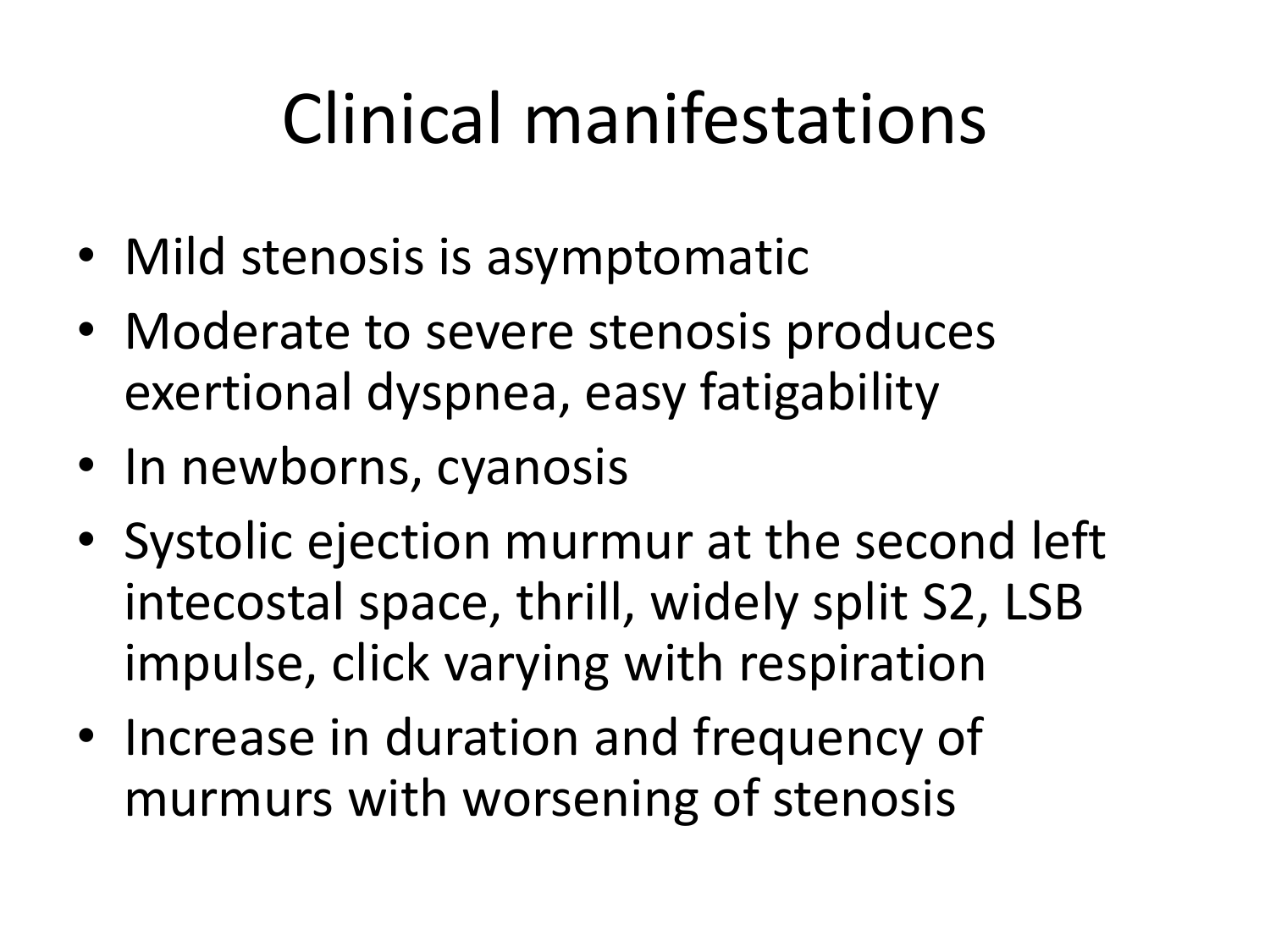- ECG shows RAD and RVH with moderate to severe stenosis
- Chest x-ray usually shows normal size heart, may show post-stenotic dilatation of the main pulmonary artery as prominent PA segment
- Echocardiography reveals site of the stenosis, degree of hypertrophy, valve morphology and estimates pressure gradient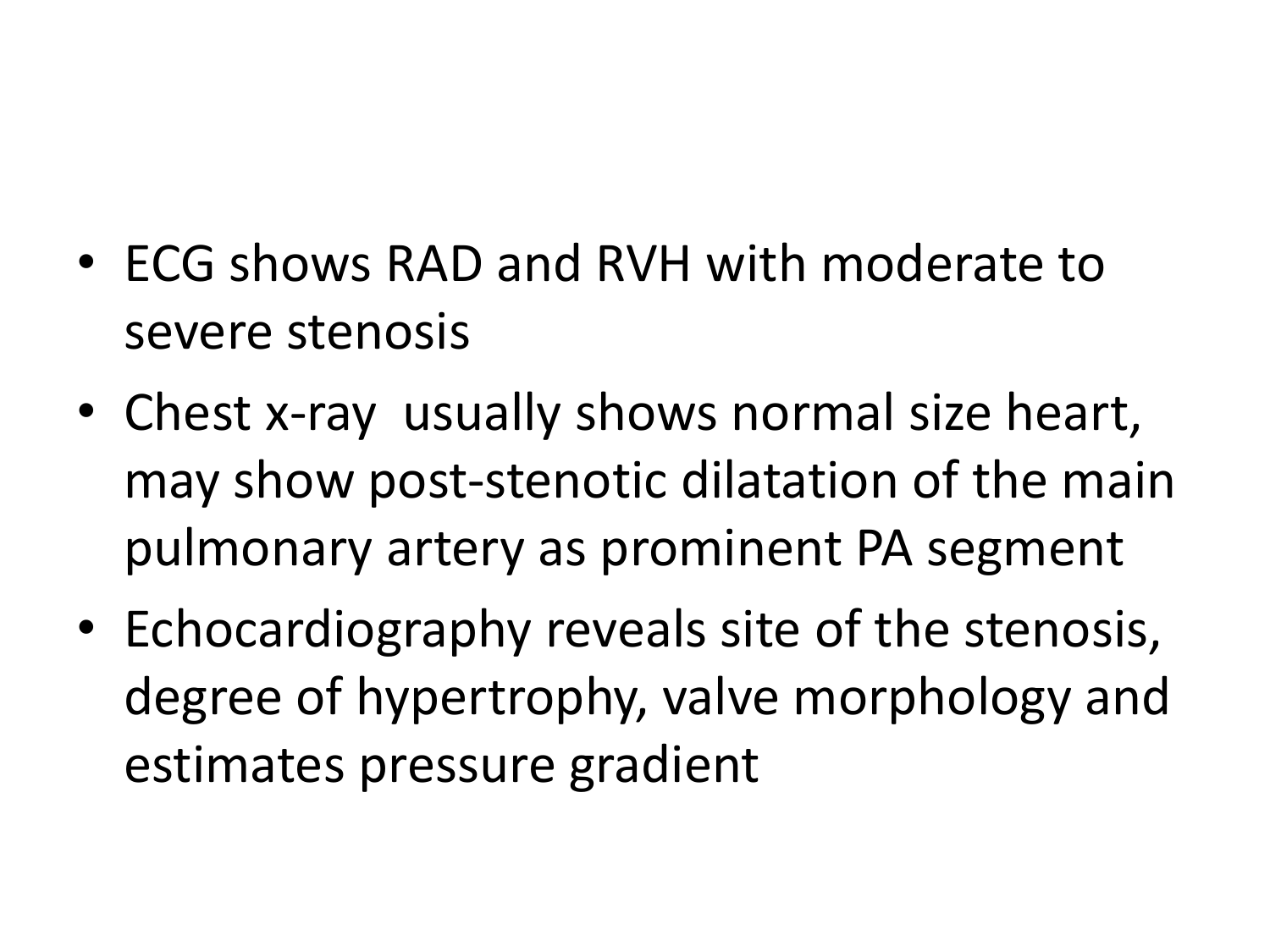- Valvular pulmonary stenosis does not progress
- Balloon valvuloplasty for more significant or symptomatic stenosis
- Surgical repair for unsuccessful valvuloplasty or subvalvular stenosis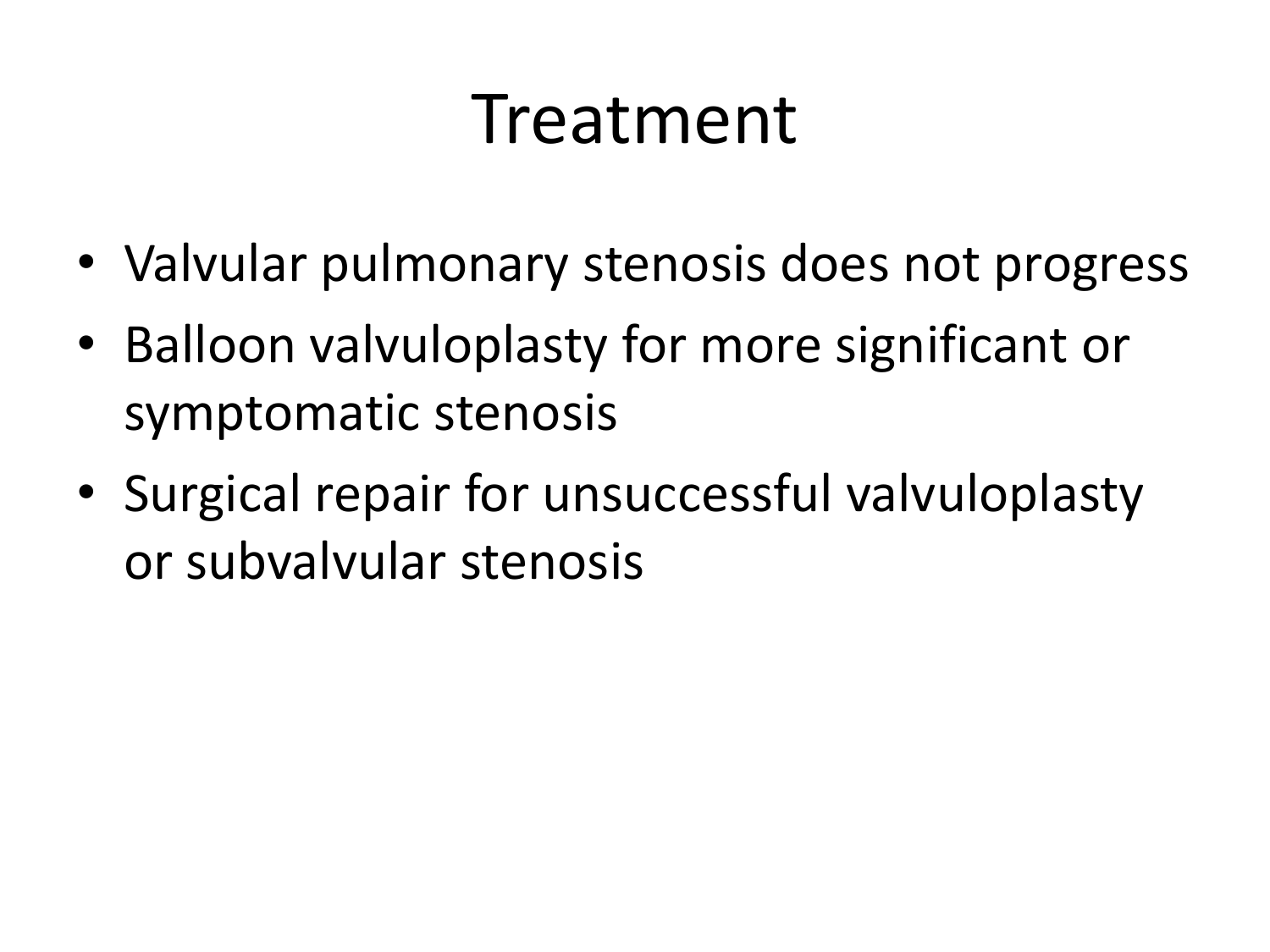### Aortic Stenosis

- 5% of all CHDs
- Failure of development of the three leaflets or resorption of tissue around the valve
- Valvular, subvalvular and supravalvular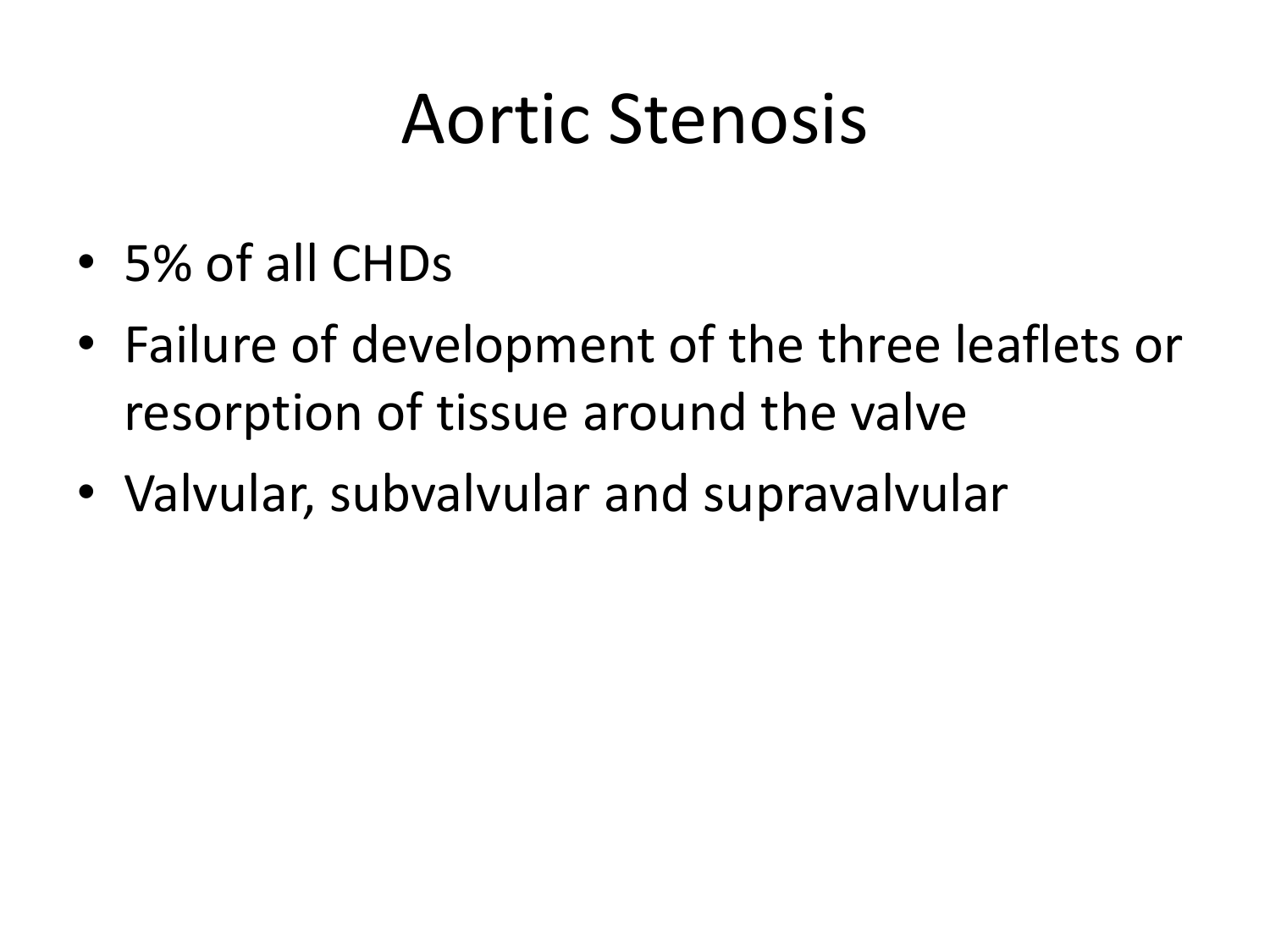- Moderate to severe stenosis produce easy fatigability, exertional chest pain and syncope
- Infants may present with heart failure (critical AS)
- A systolic ejection murmur at the right second intercostal space, a systolic ejection click, a thrill at upper RSB or suprasternal notch
- Increase in duration and frequency of murmurs with worsening of stenosis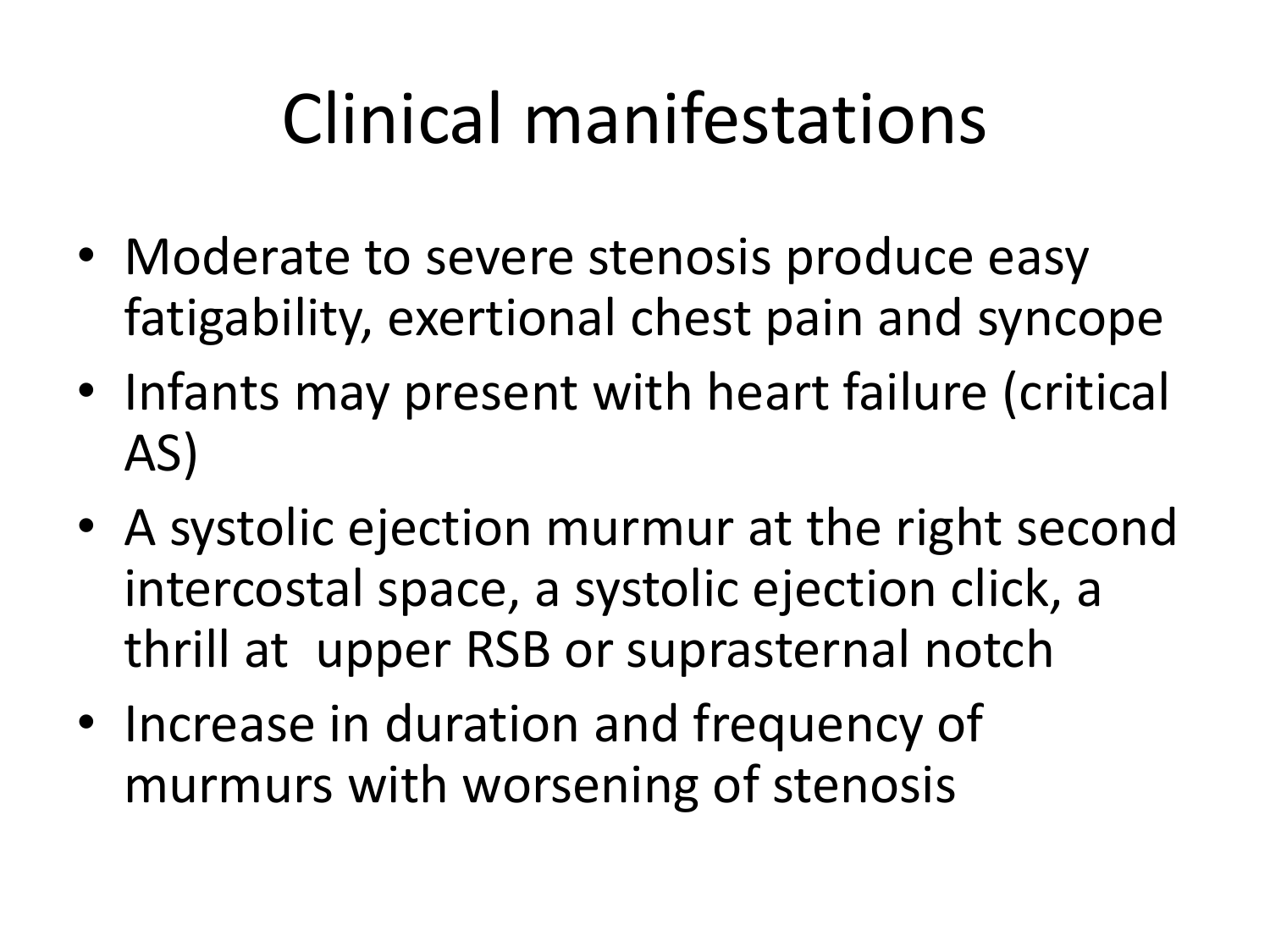- ECG shows LVH with moderate to severe stenosis
- Chest x-ray shows LVE with moderate to severe stenosis, may reveal post-stenotic dilatation of the ascending aorta or aortic knob
- Echocardiography reveals site of the stenosis, valve morphology, LV hypertrophy and estimates pressure gradient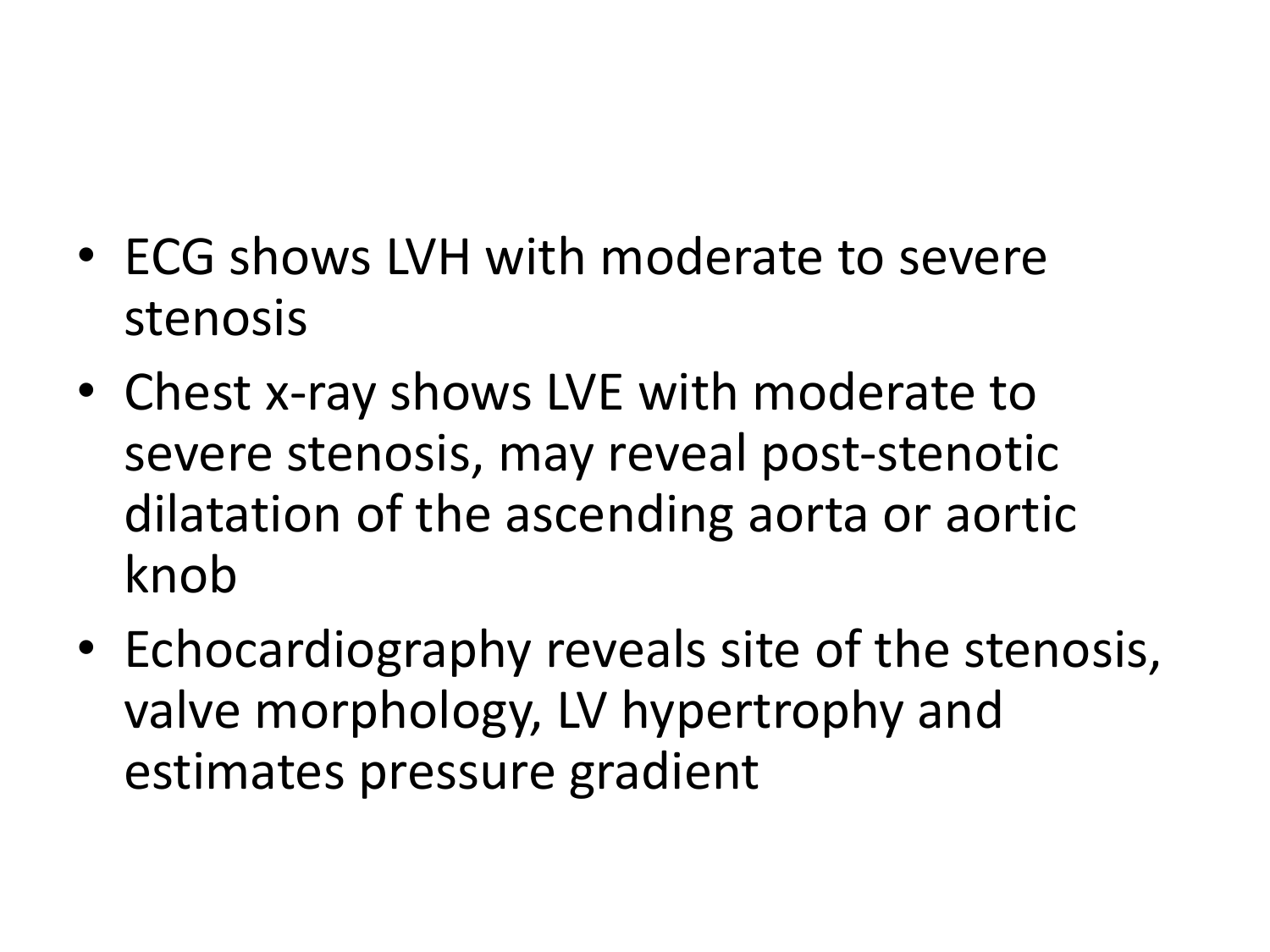- The degree of stenosis frequently progresses with growth and age
- Balloon valvuloplasty for more significant or symptomatic stenosis
- Surgical repair for unsuccessful valvuloplasty or significant valve insufficiency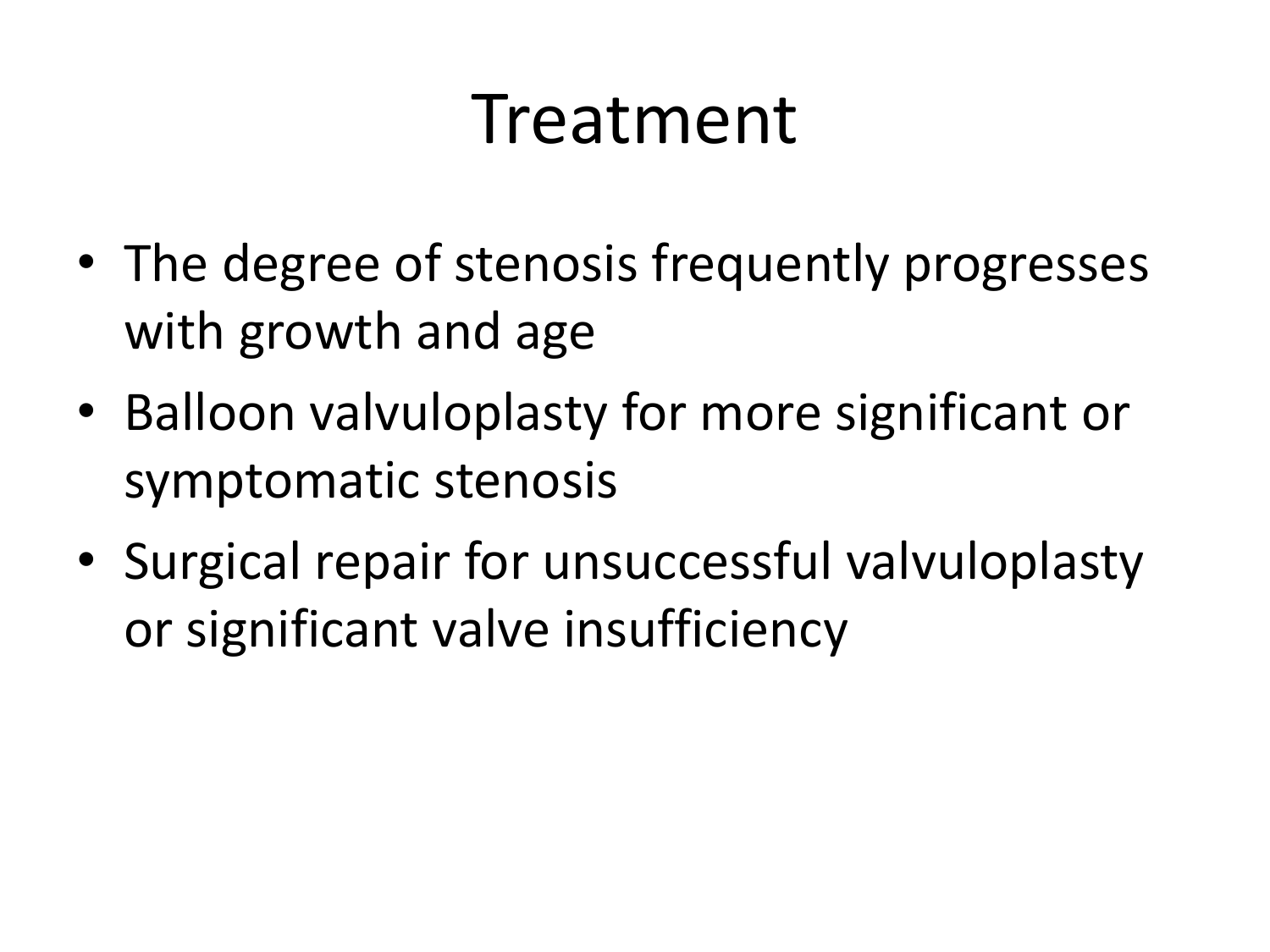### Coarctation of the Aorta

- 10% of all CHDs
- Juxtaductal and infantile types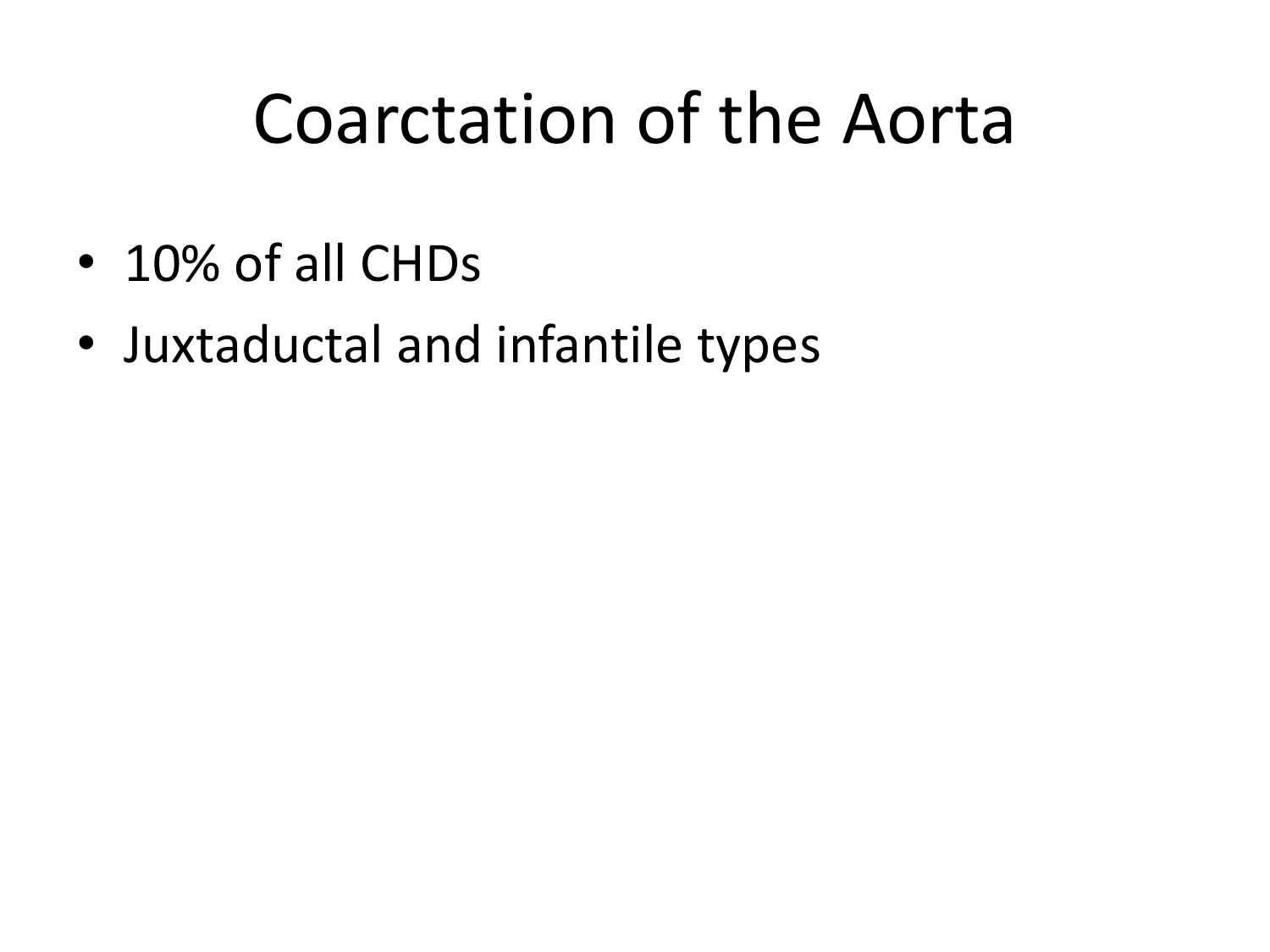- Infants frequently have hypoplastic arches, associated lesions and may be dependent to PDA to provide descending aorta flow
- Poor feeding, respiratory distress and shock, radiofemoral delay, lower extremity blood pressure, S3
- Older children are asymptomatic, history of leg discomfort, headache, epistaxis, decreased or absent lower extremity pulses, upper extremity hypertension, murmur in the left interscapular area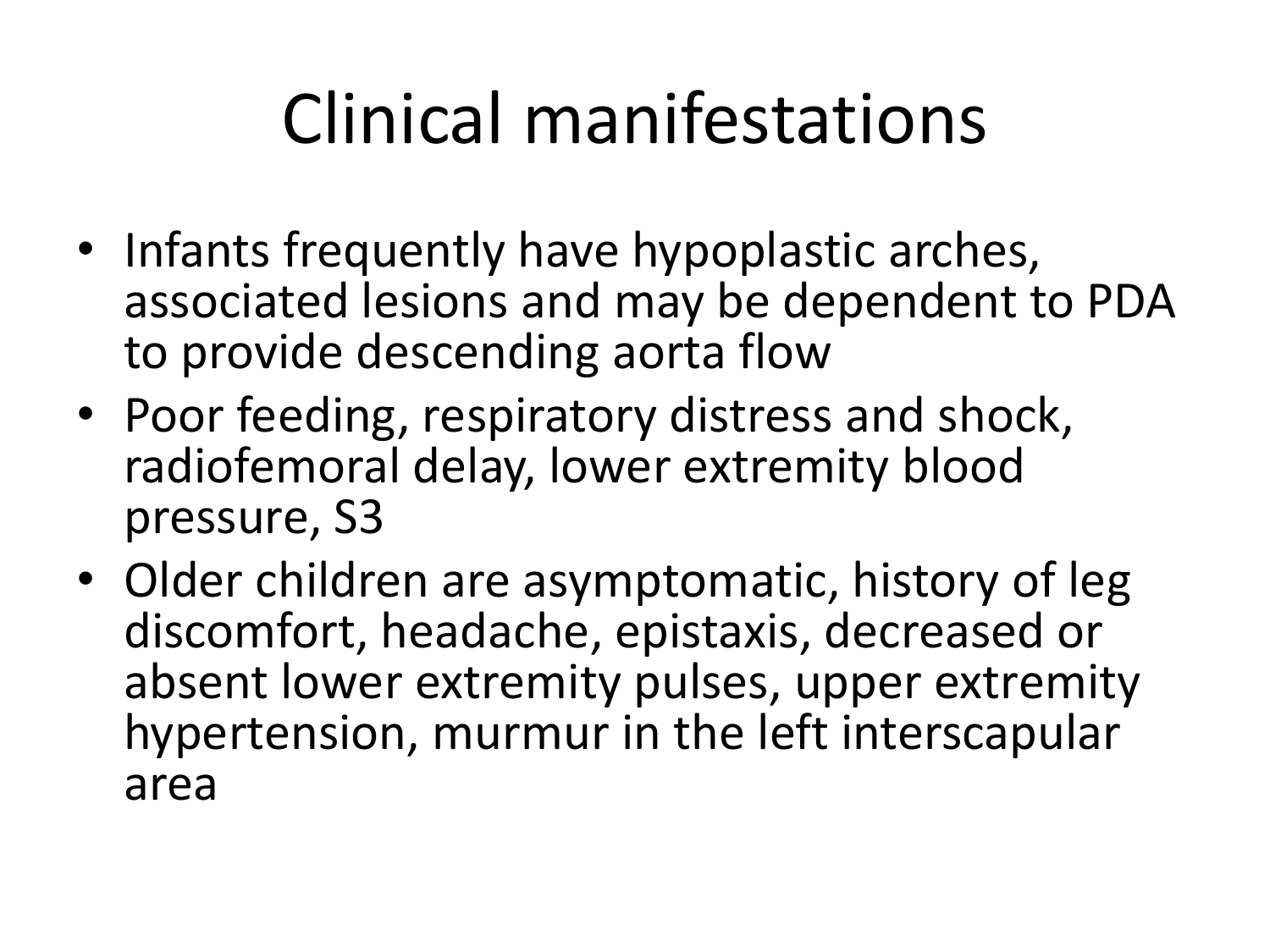- ECG and CXR show RVH, marked cardiomegaly and pulmonary edema in infants, LVH and mild enlarged heart, rib notching in older children
- Echocardiography shows the site and the degree of coarctation, LVH and associated lesions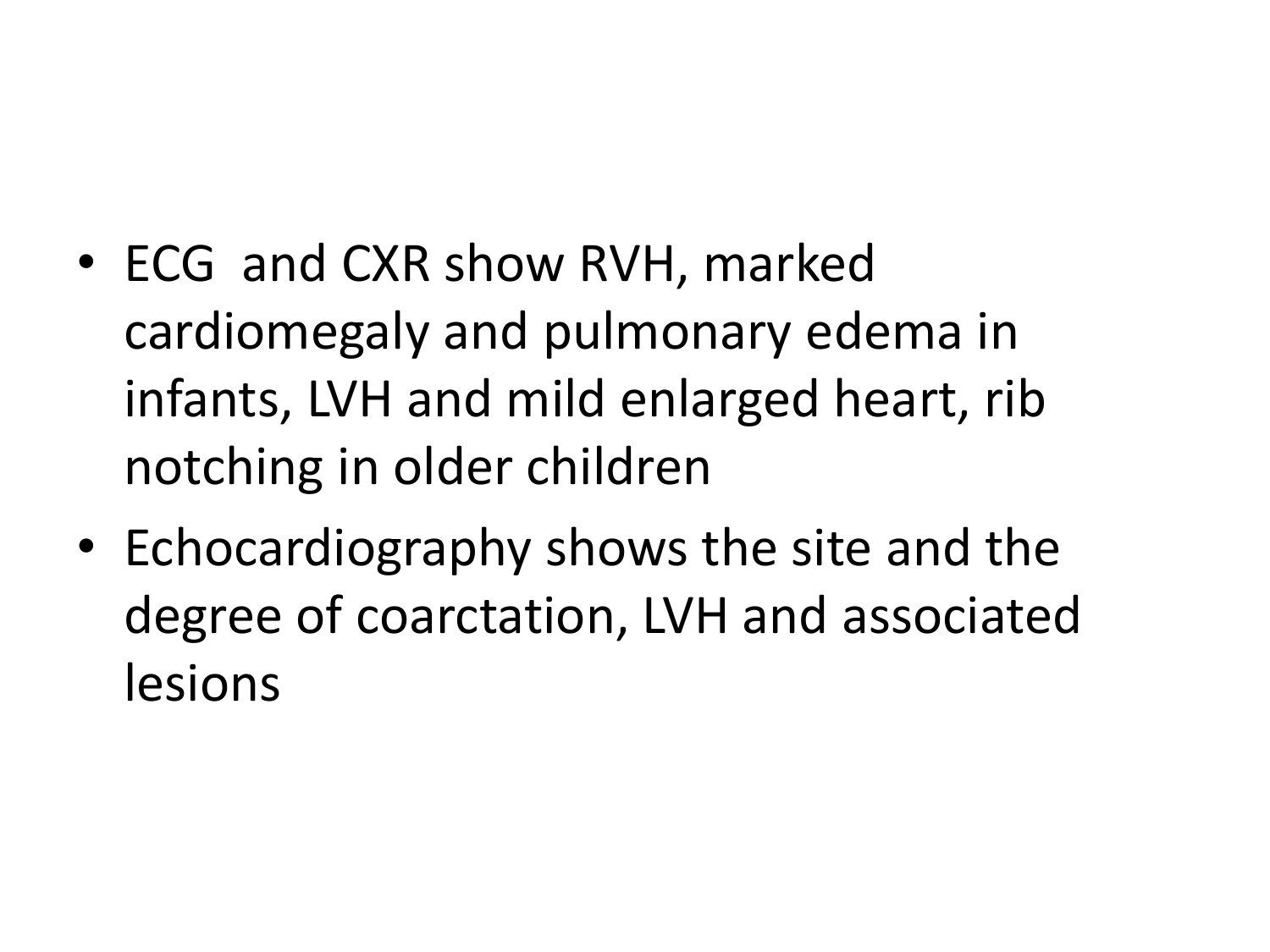- Infusion of PGE1, inotropes, diuretics and then balloon angioplasty or surgical repair for infants
- Balloon angioplasty or stenting and also surgical repair for older children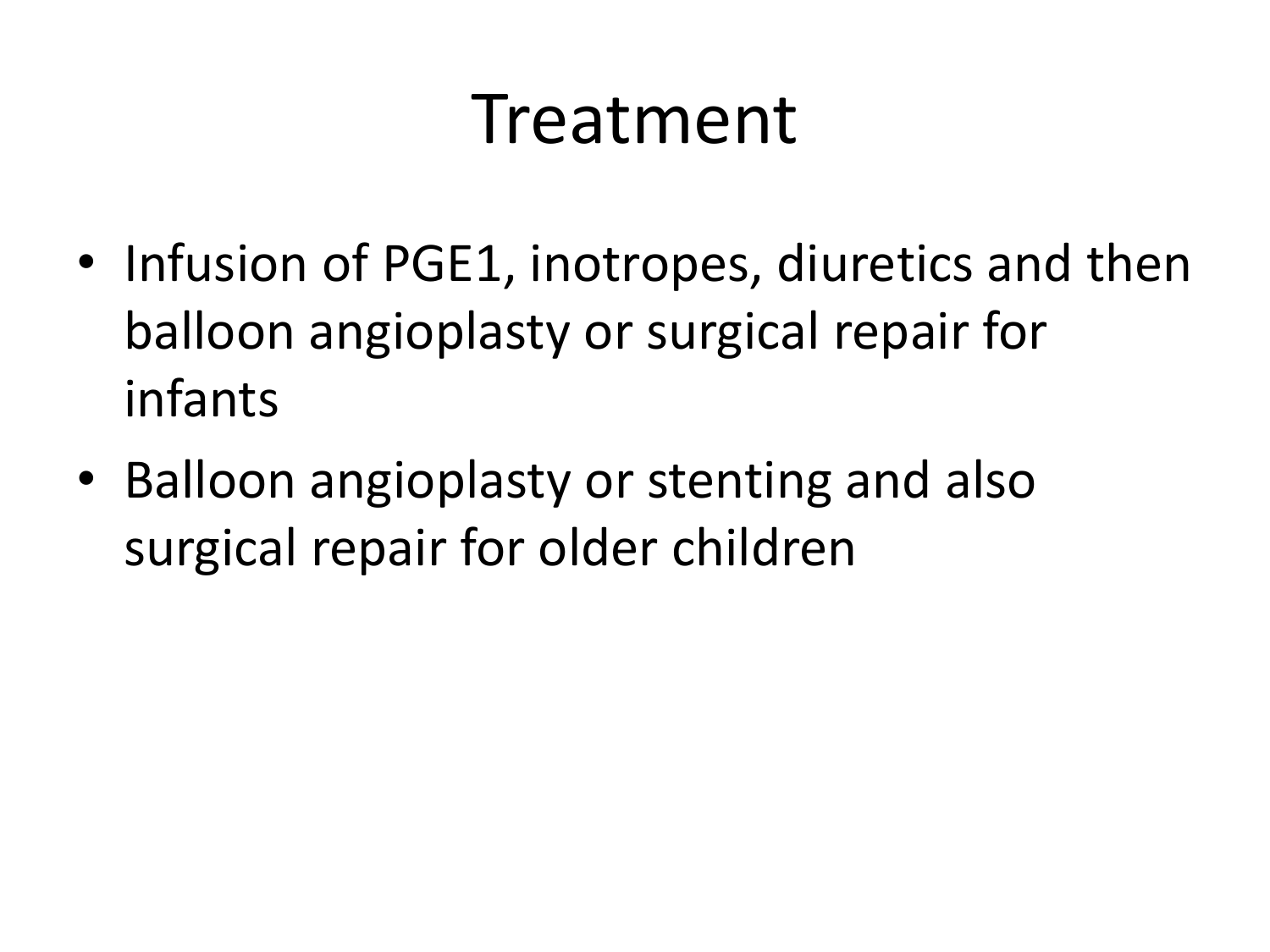### **CYANOTIC CONGENITAL HEART LESIONS**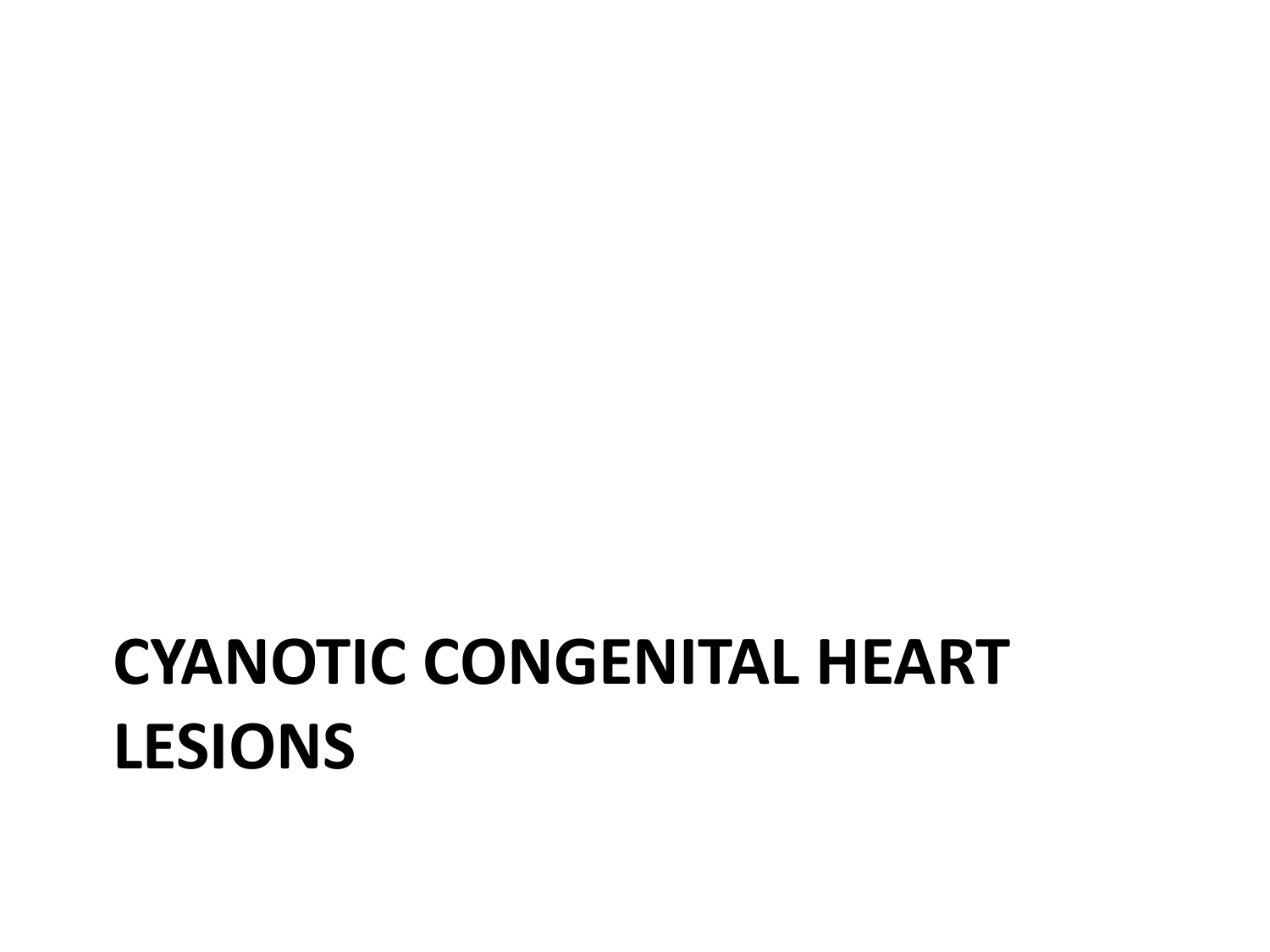- Some of the systemic venous return returns to the body without going through the lungs
- Cyanosis, 5gr/dl of reduced hemoglobin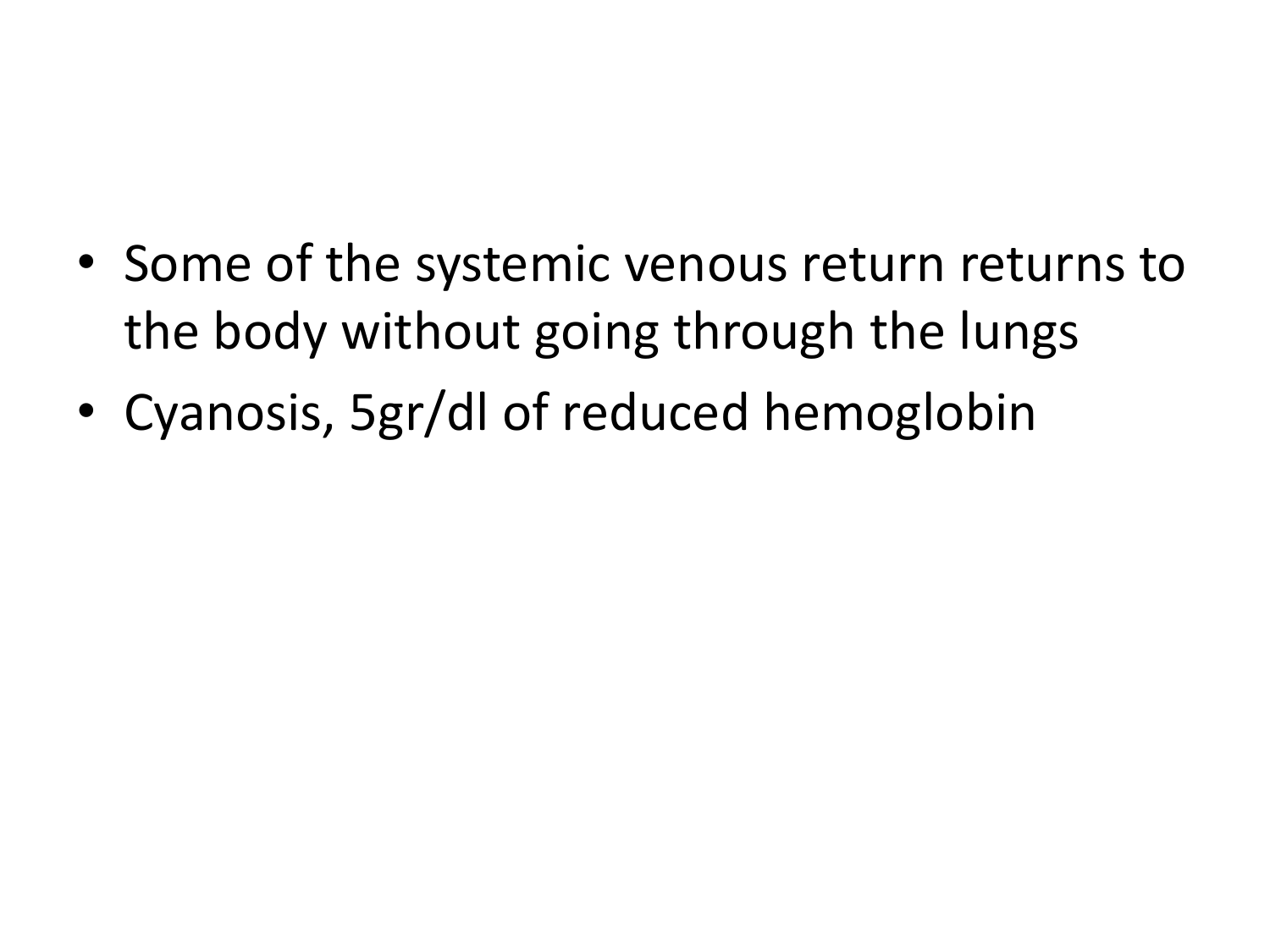# Tetralogy of Fallot

- The most common cyanotic CHD, 10% of all **CHD<sub>S</sub>**
- Includes VSD, PS, overriding aorta and RVH
- Abnormal septation of the truncus arteriosus in early gestation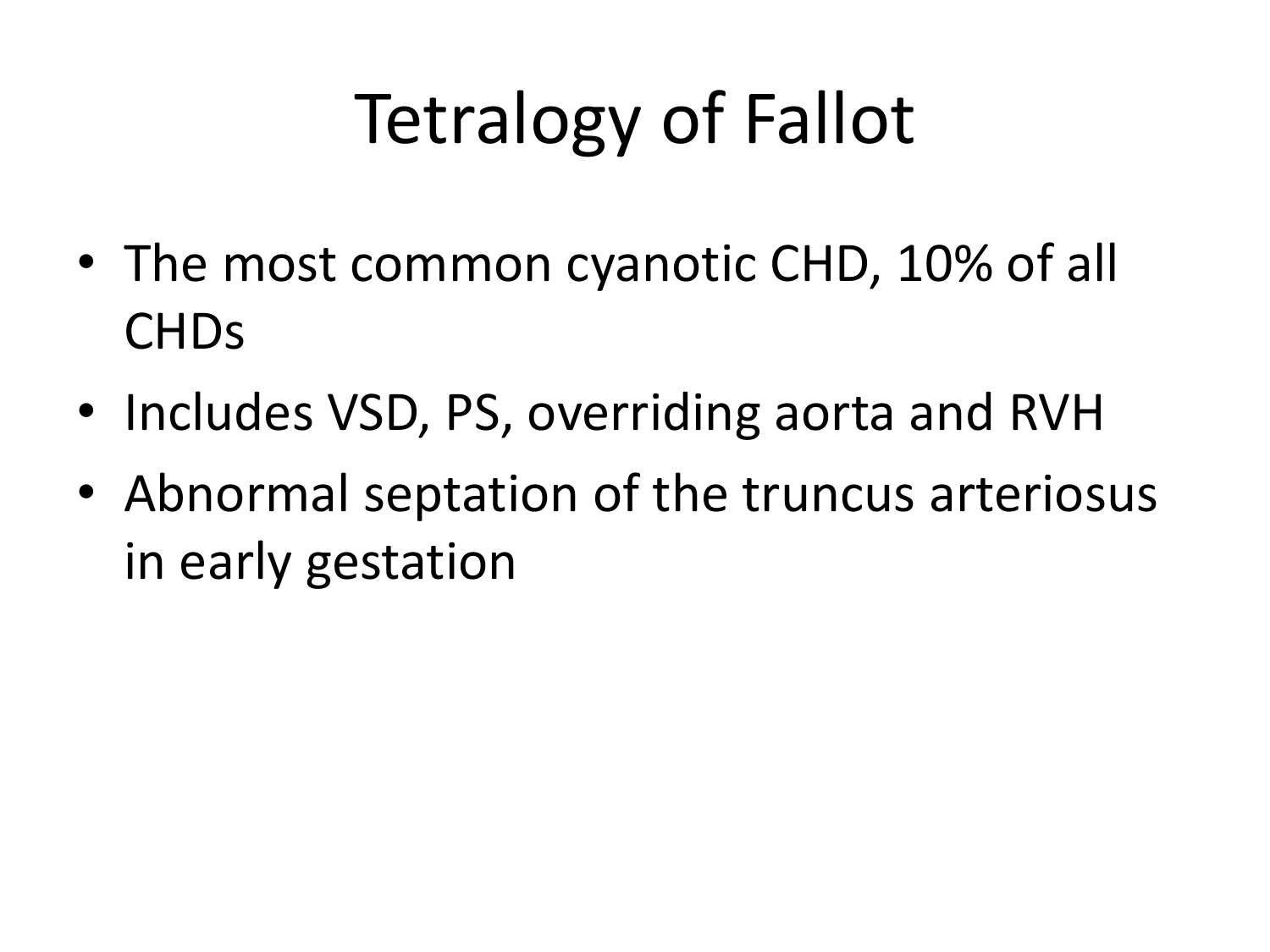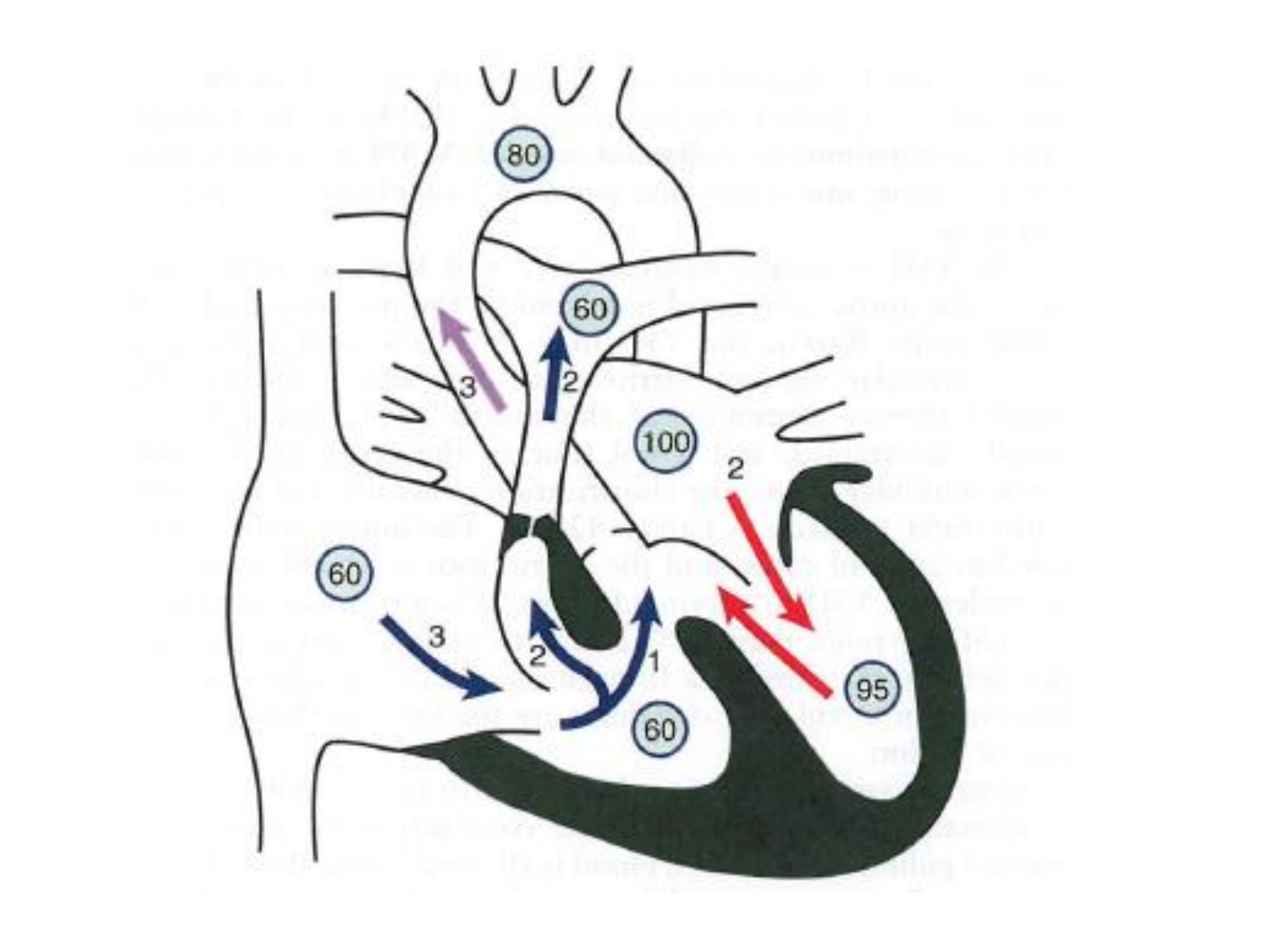- The degree of cyanosis depends on the amount of pulmonary stenosis
- A murmur, a single S2, RV impulse at the LSB
- Tet spells
- Cerebral thromboembolism and abscess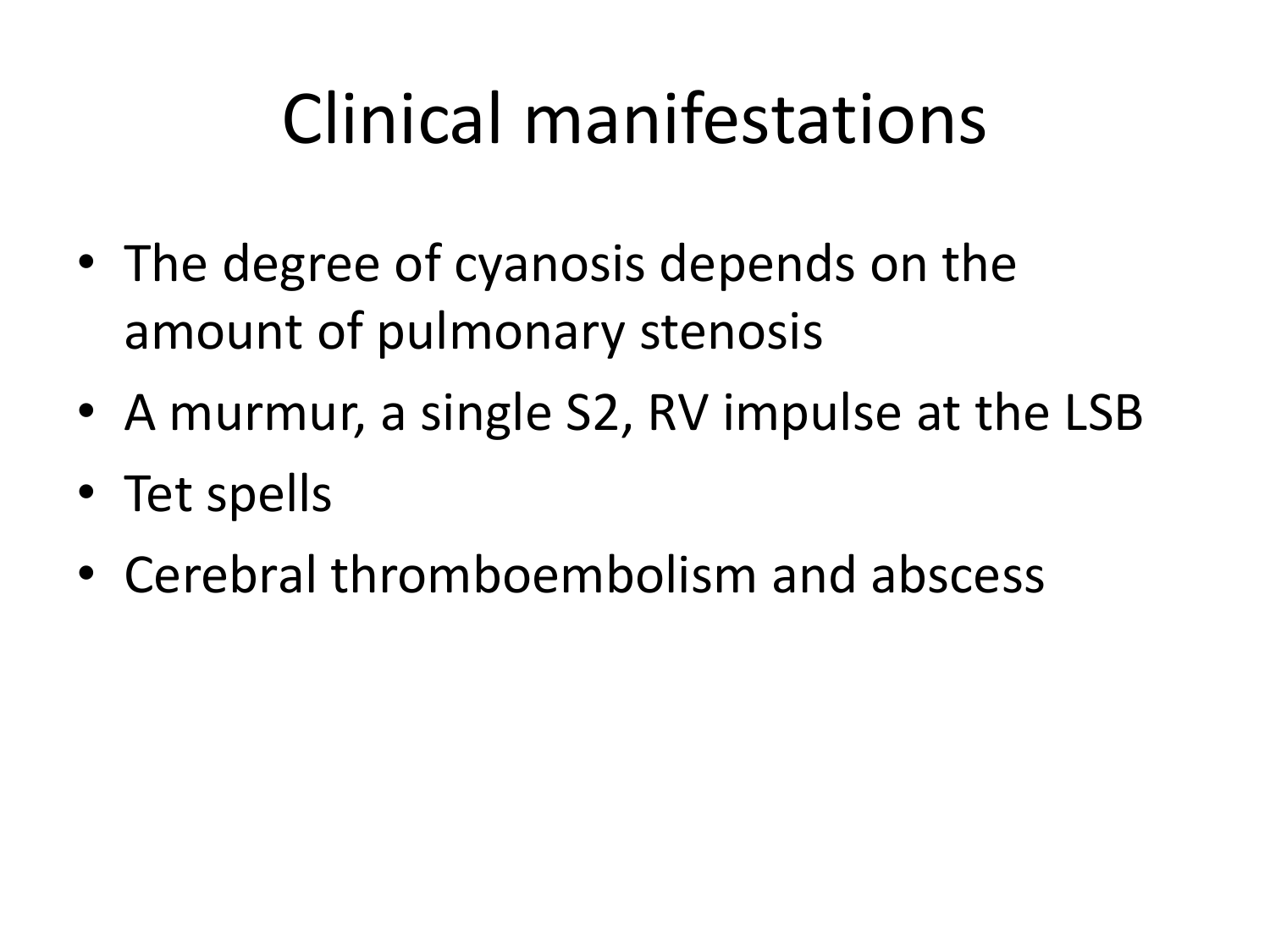- ECG shows RAD and RVH
- Chest x-ray shows boot-shaped heart
- Echocardiography shows the anatomic features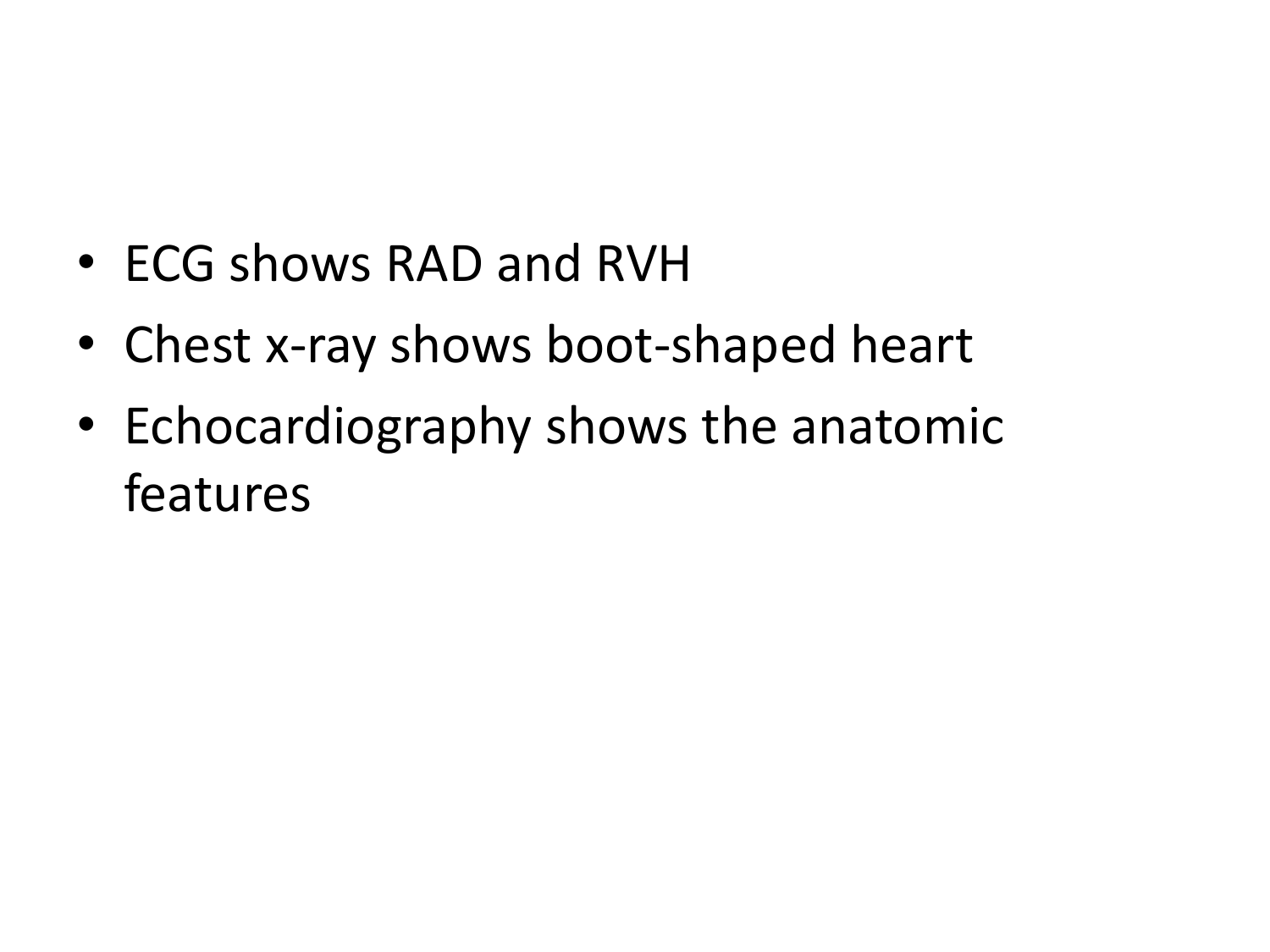- Tet spells: O2, chest-knee position, MS, α adrenergic agonist
- Surgical repair
- Palliative shunt surgery
- SBE prophylaxis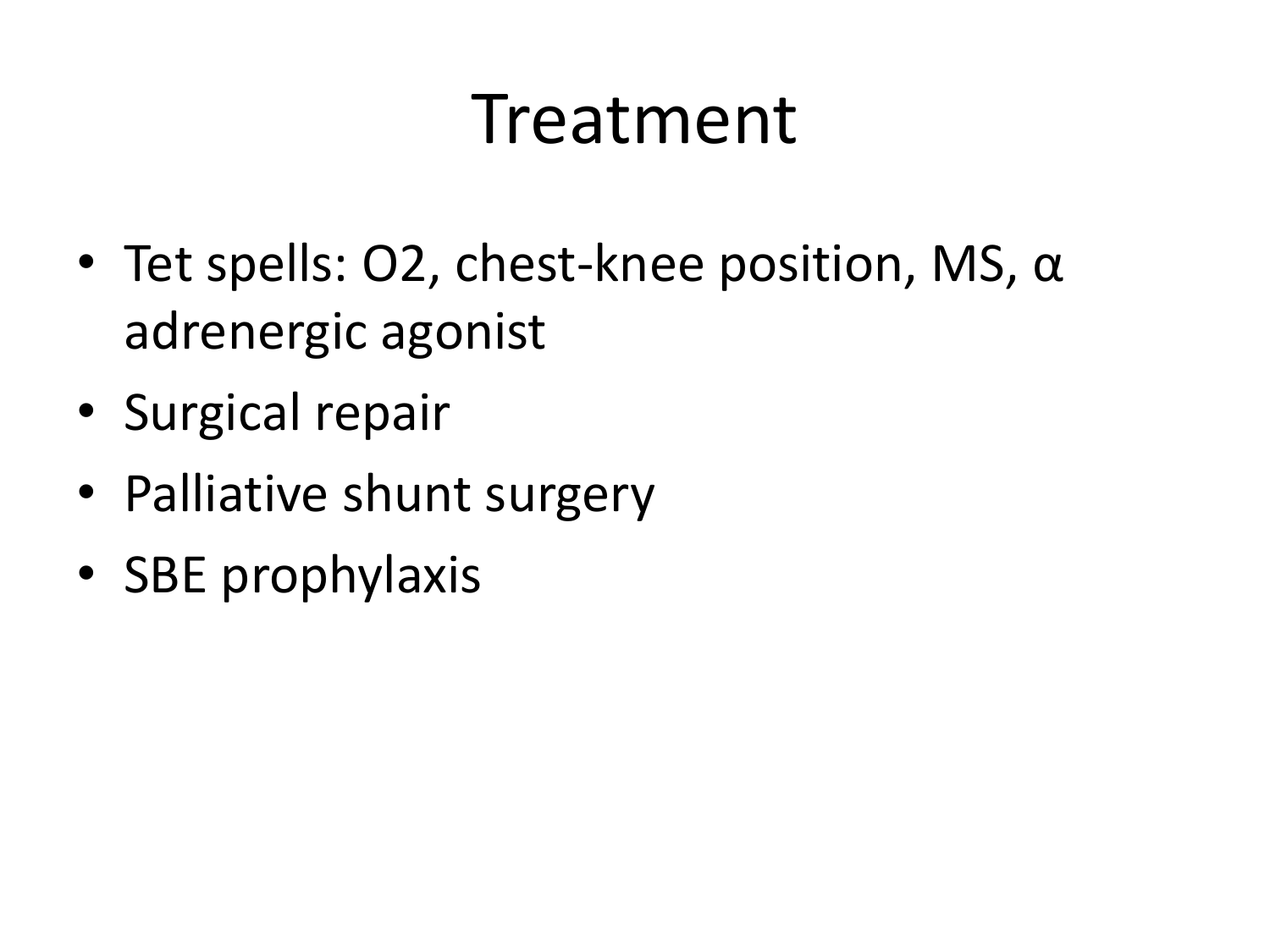### Transposition of the Great Arteries

- 5% of all CHDs
- The most cyanotic lesion presenting in newborn period
- Abnormality of septation of the truncus arteriosus
- Desaturated blood returns to the right side and saturated blood to the left side of the heart, without mixing (ASD, PFO, VSD, PDA) death occurs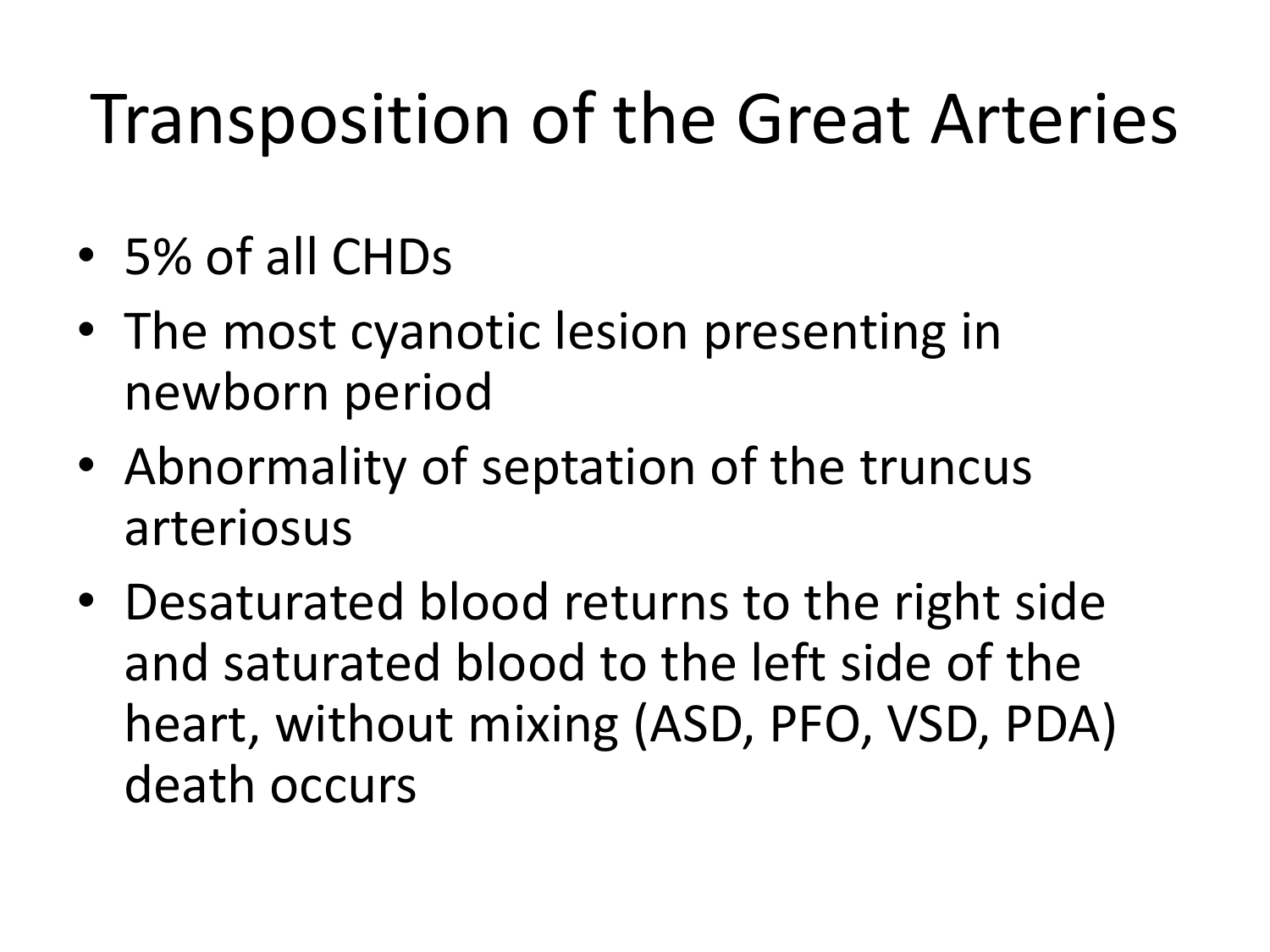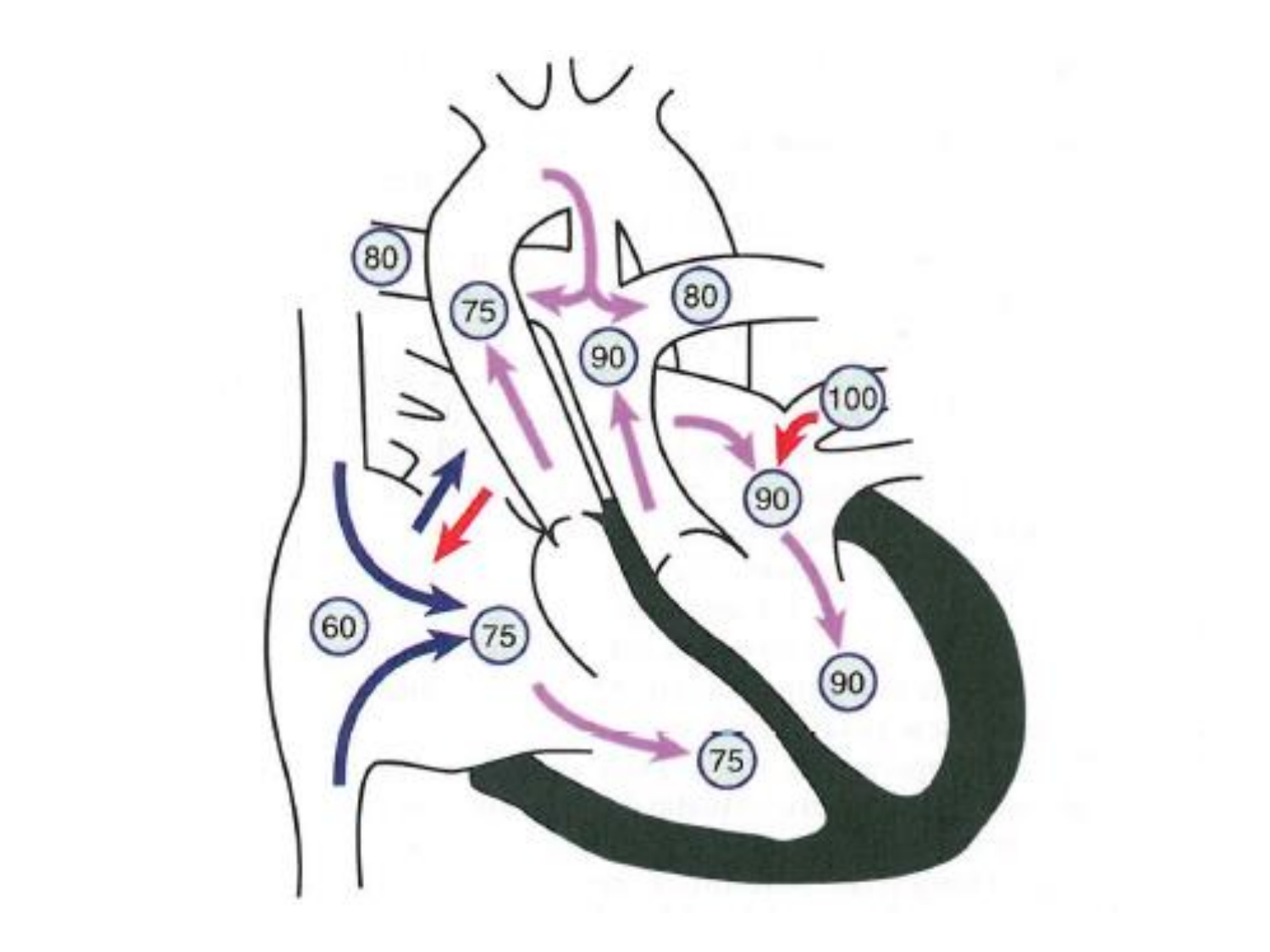- Cyanosis, quiet tachypnea, single S2
- Murmur, less cyanosis, signs of heart failure if VSD presents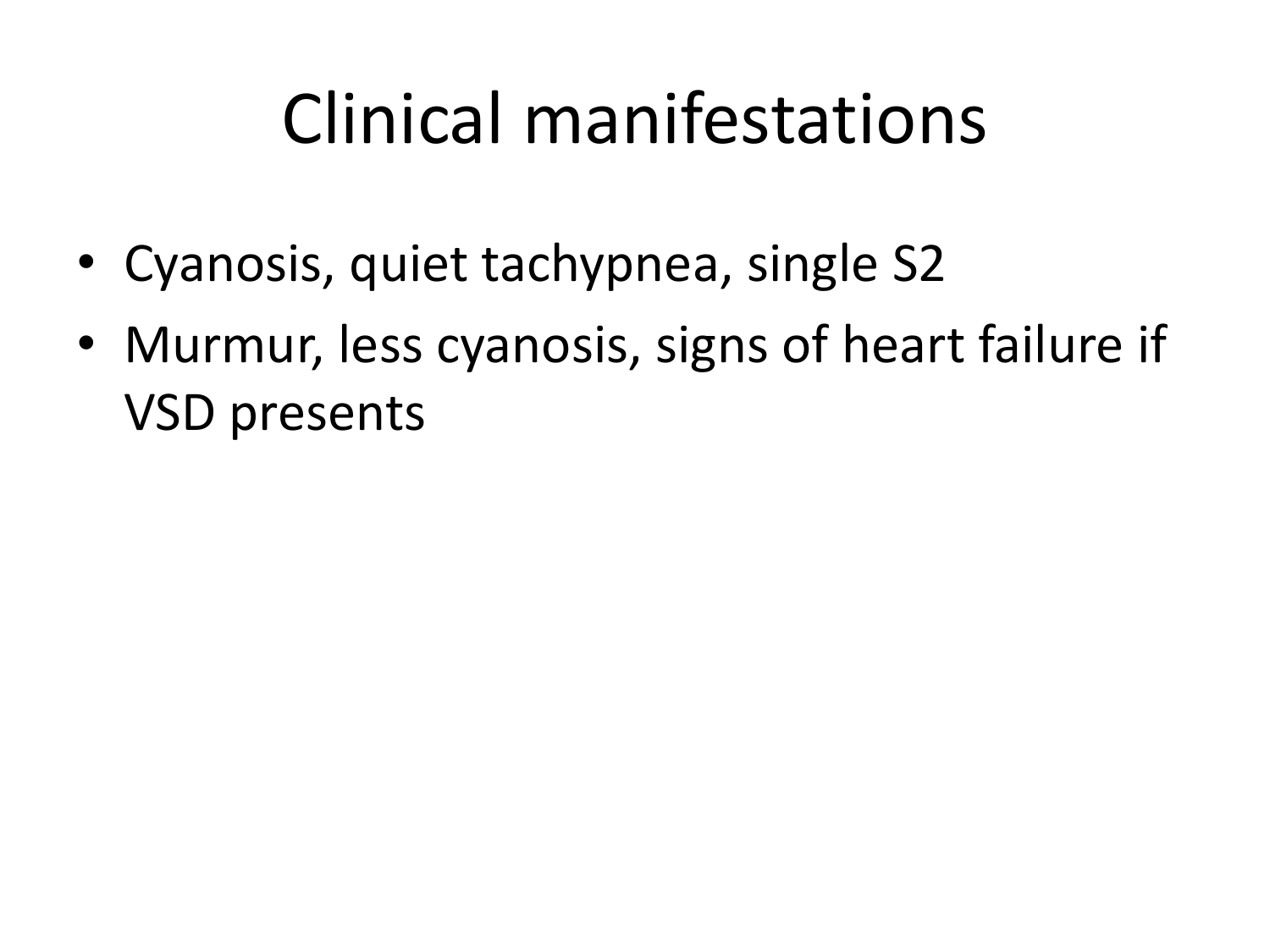- ECG shows RAD, RVH
- Chest x-ray shows egg on a string, increased pulmonary vascularity
- Echocardiography reveals the diagnosis and associated lesions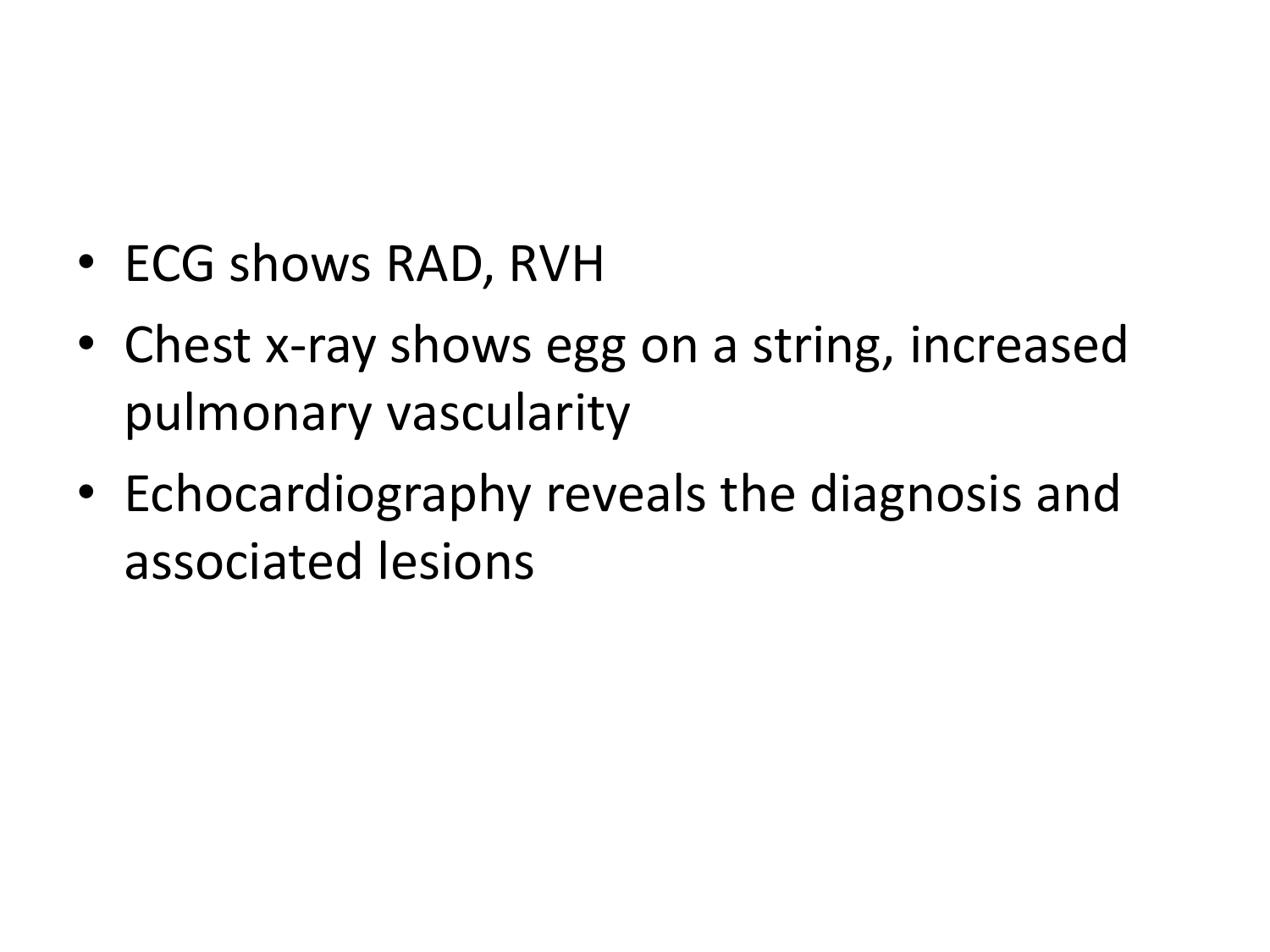- PGE1
- Balloon atrial septostomy (persistent significant hypoxia)
- Surgical repair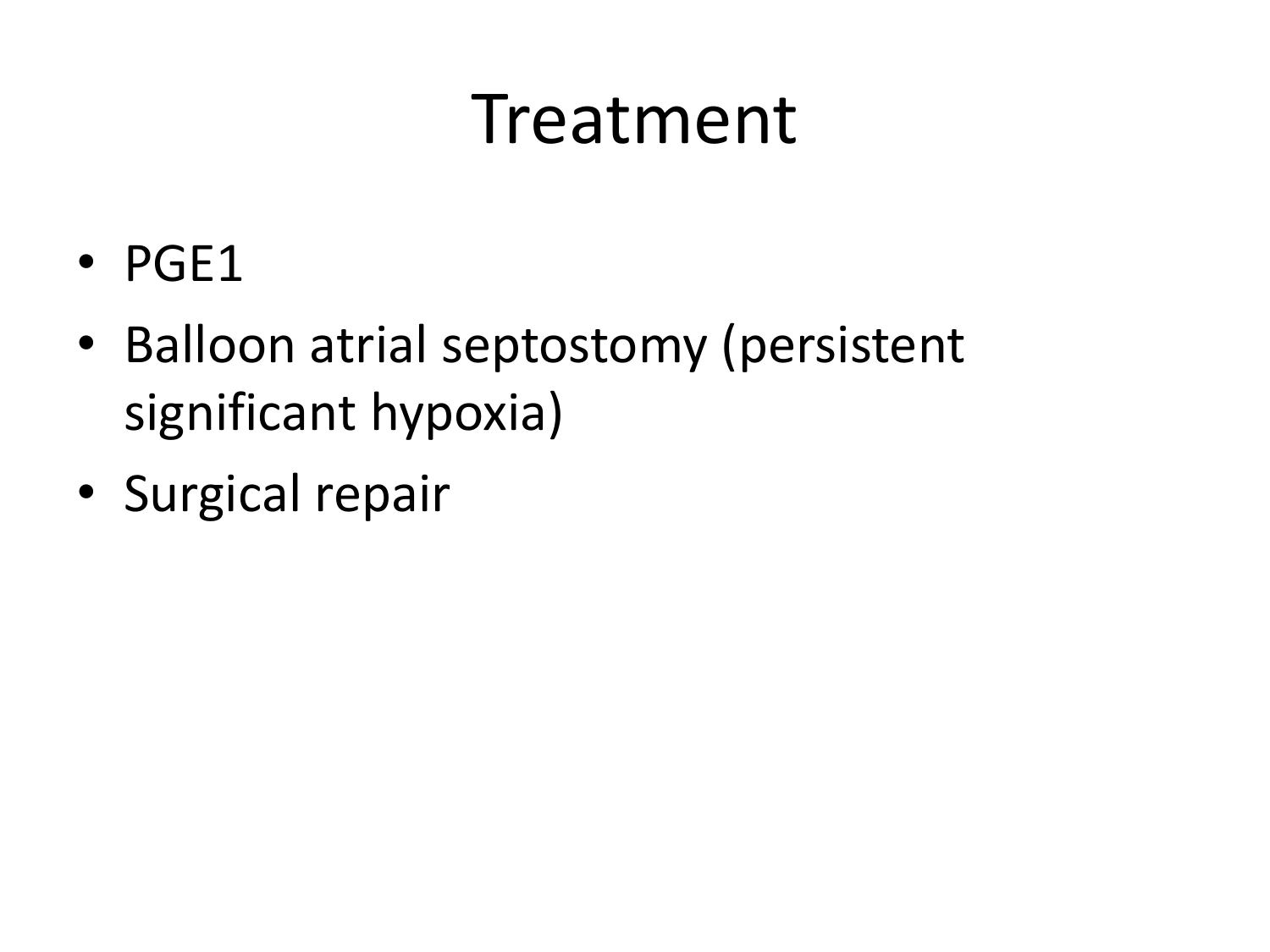# Tricuspid Atresia

- 2% of all CHDs
- Failure in normal development of the valve from endocardial cushions and septal tissue
- Hypoplastic RV
- A PDA or VSD is necessary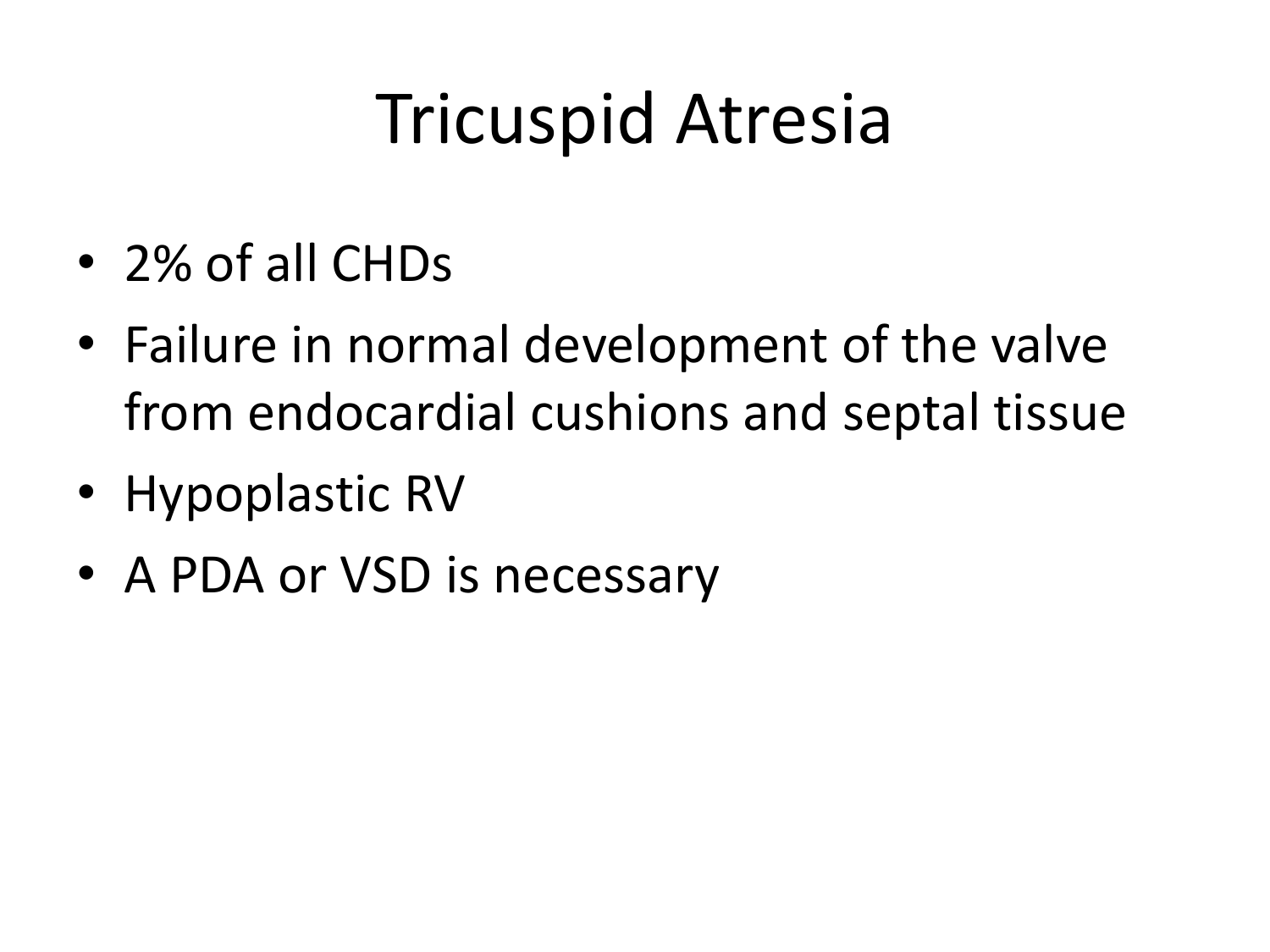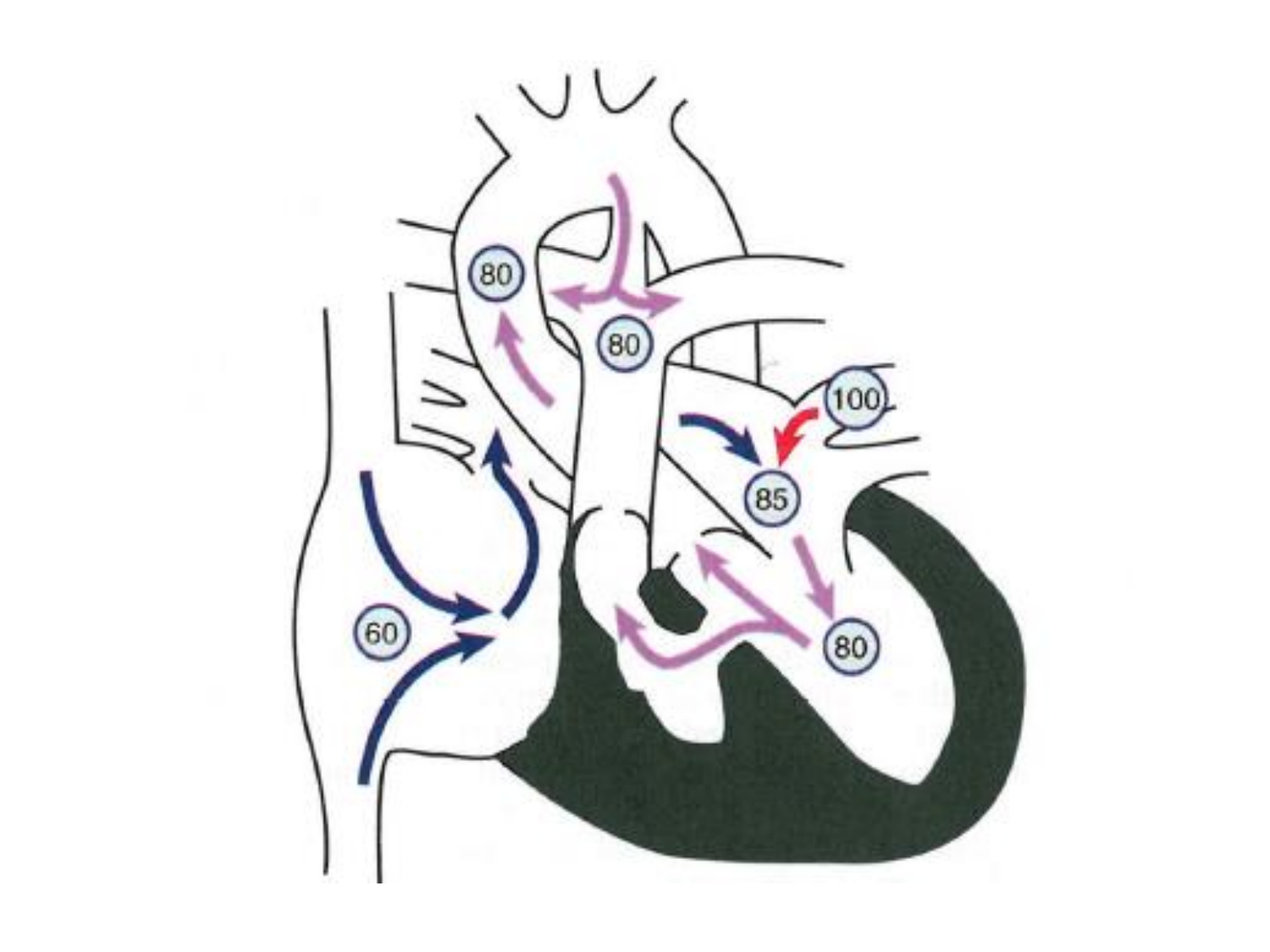- Severe cyanosis, single S2
- Murmur of the VSD, diastolic murmur across the mitral valve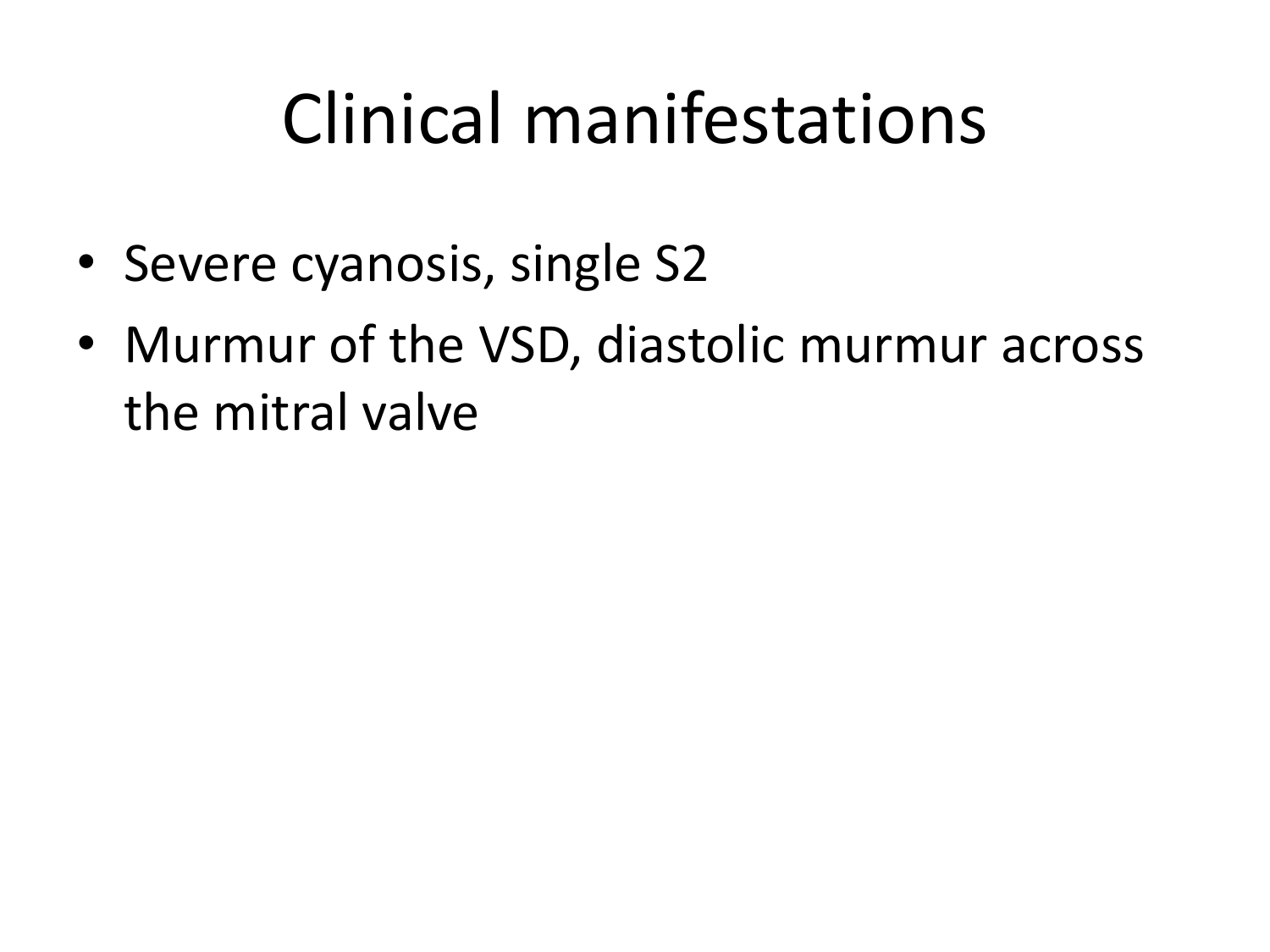- ECG shows LVH, superior QRS axis
- Chest x-ray shows normal or mildly enlarged heart , decreased pulmonary blood flow
- Echocardiography shows the anatomy, associated lesions, source of pulmonary blood supply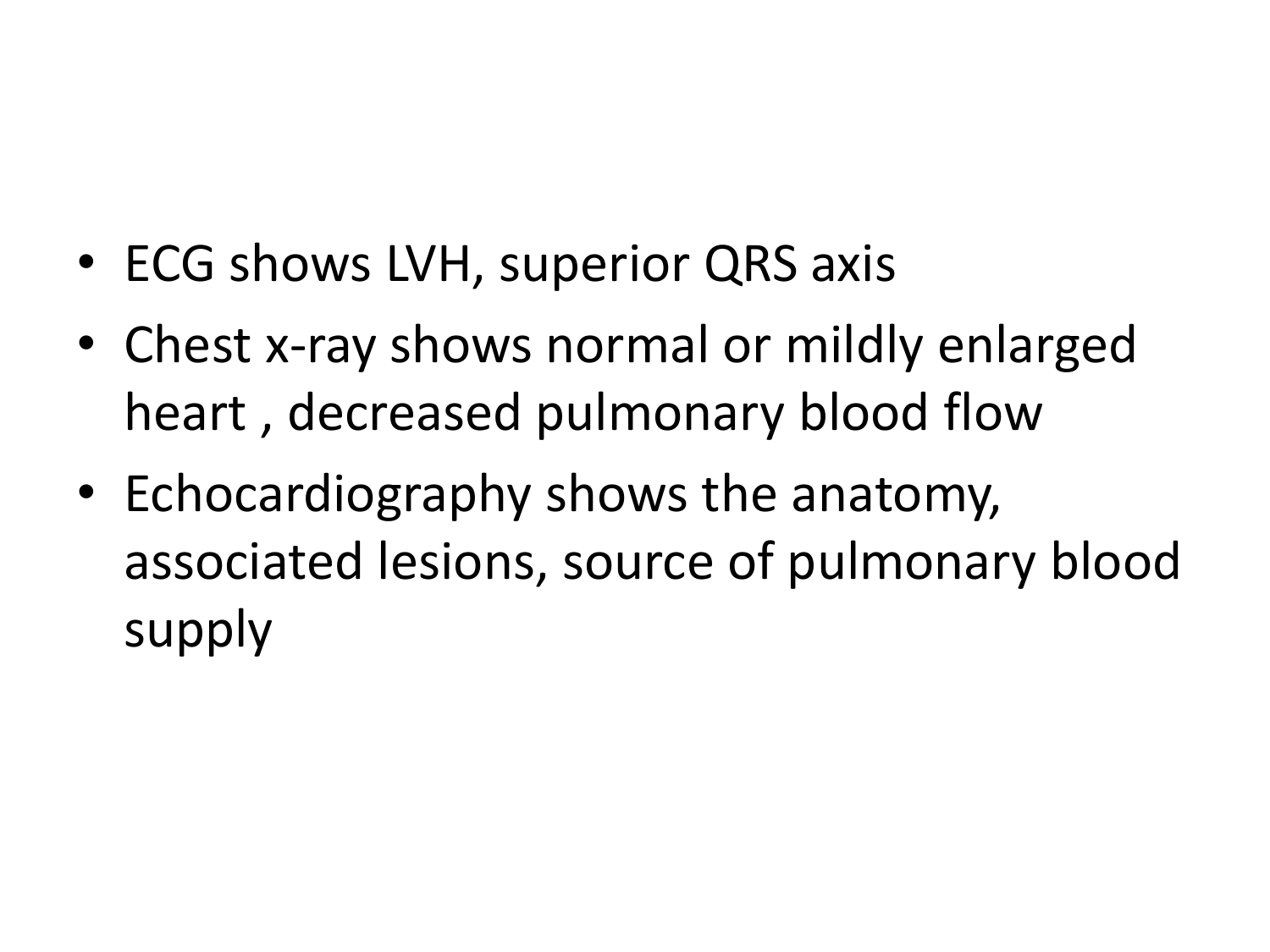- PGE1, if there is no VSD
- Surgical repair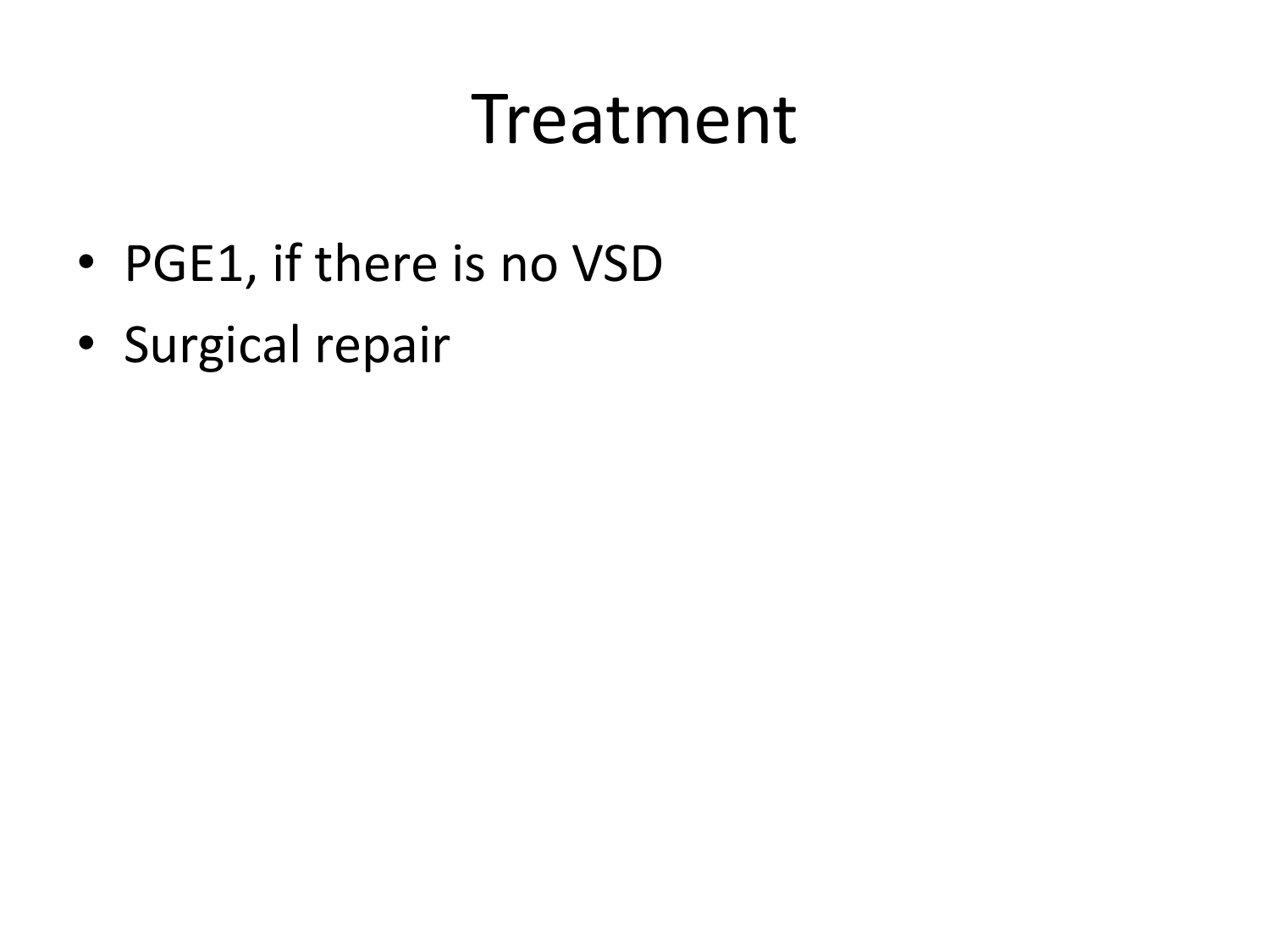### Truncus Arteriosus

- Less than 1% of CHDs
- Failure of the septation of the truncus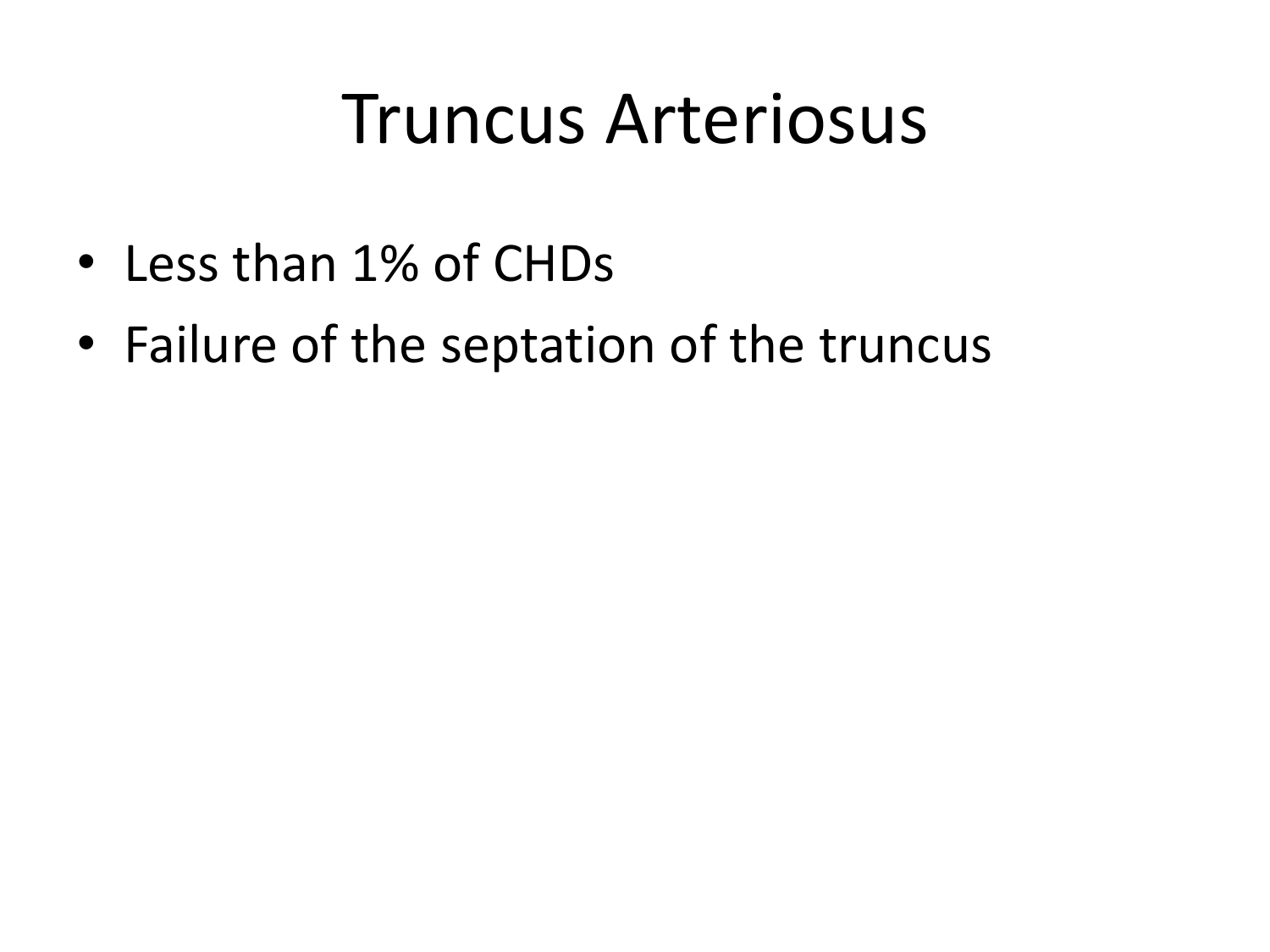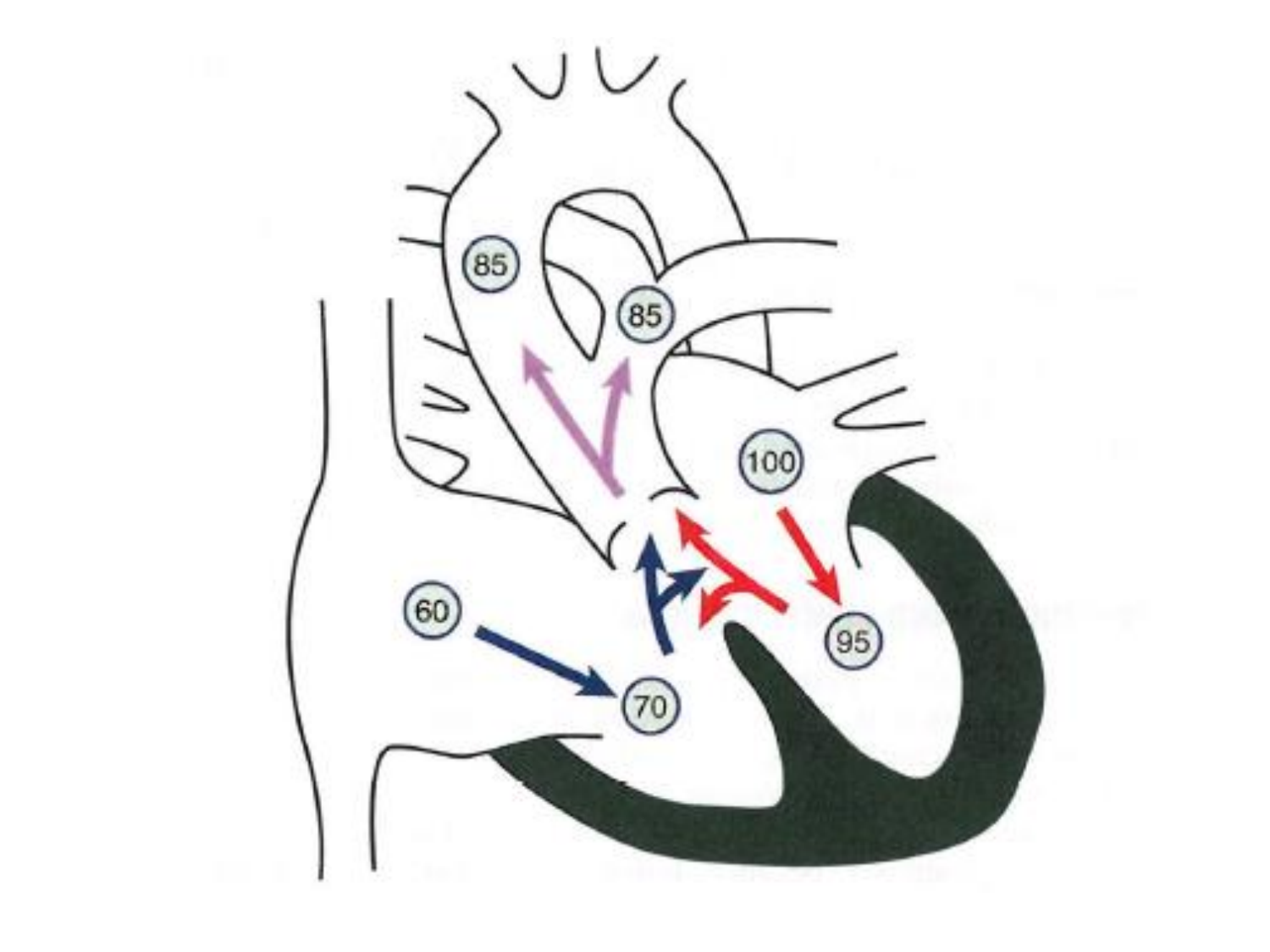• Cyanosis, heat failure, bounding peripheral pulses, single S2, systolic ejection click, SMM at the LSB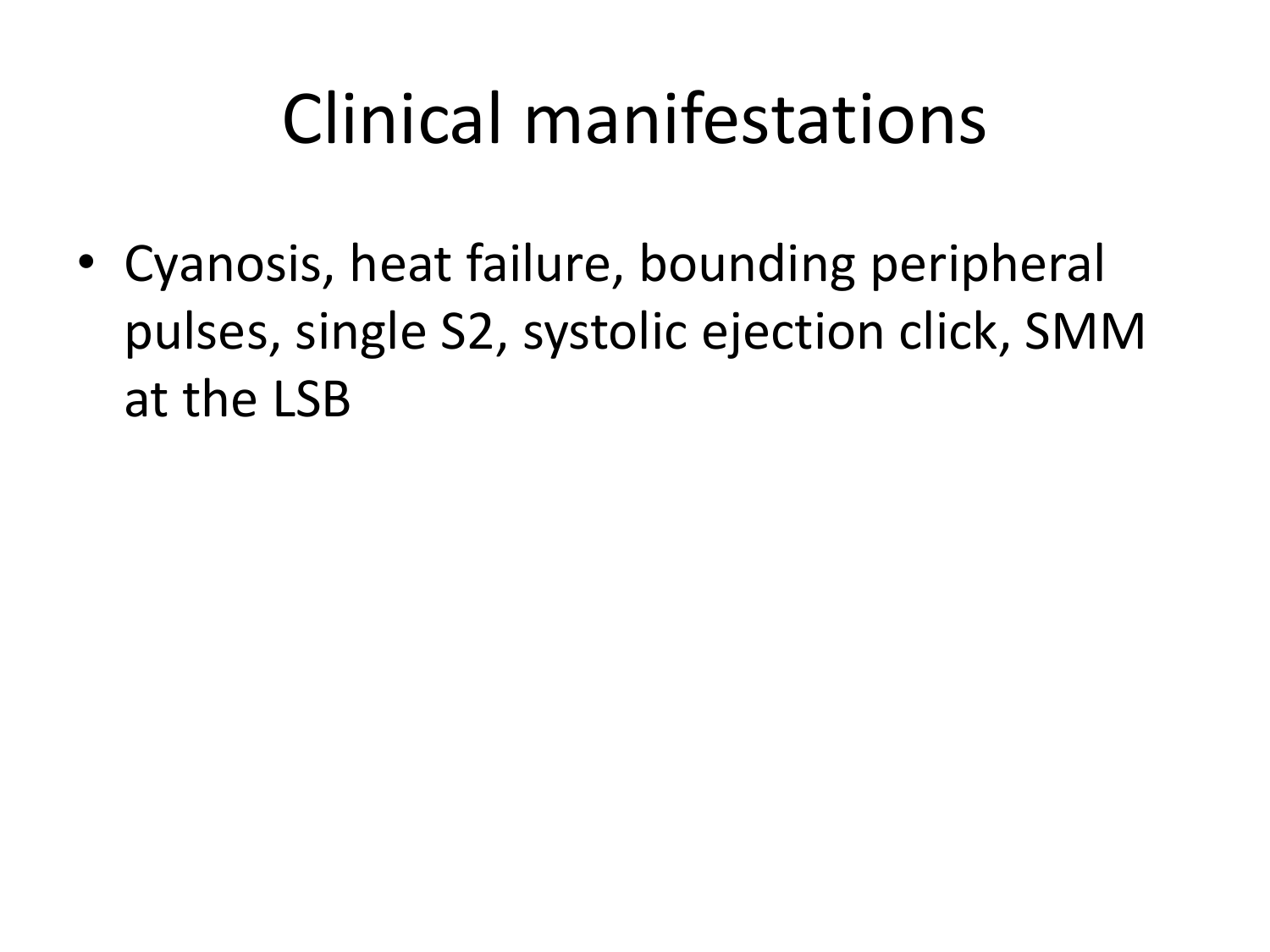- ECG shows combined ventricular hypertrophy
- Chest x-ray shows increased pulmonary flow, displaced pulmonary arteries
- Echocardiography defines the anatomy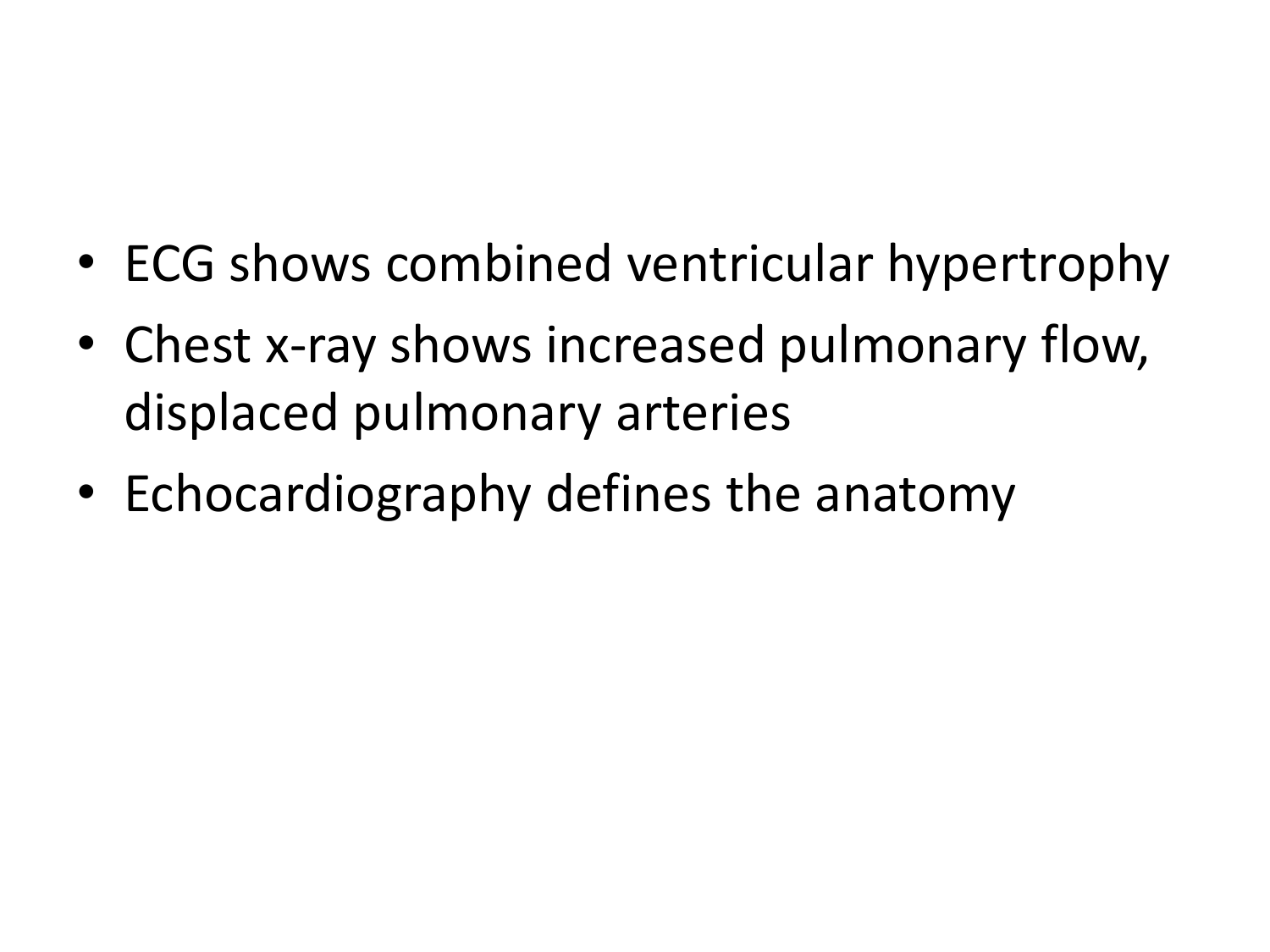- Medical management
- Surgical repair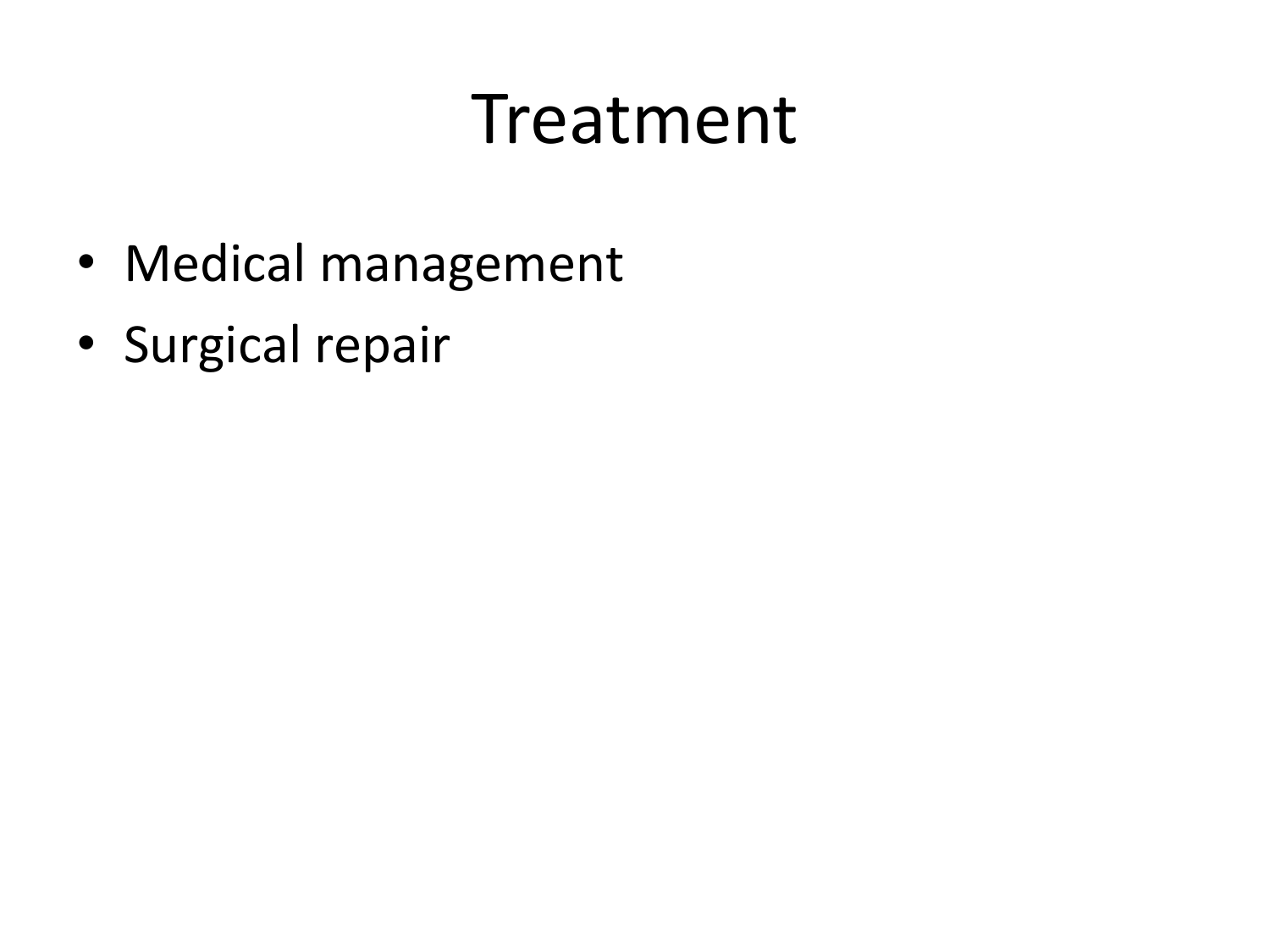### Total Anomalous Pulmonary Venous Return

- 1% of CHDs
- Disruption of the development of normal pulmonary venous drainage
- All of the pulmonary veins return abnormally via the right side of the heart
- Supracardiac, cardiac, infracardiac and mixed drainage
- An ASD is required for survival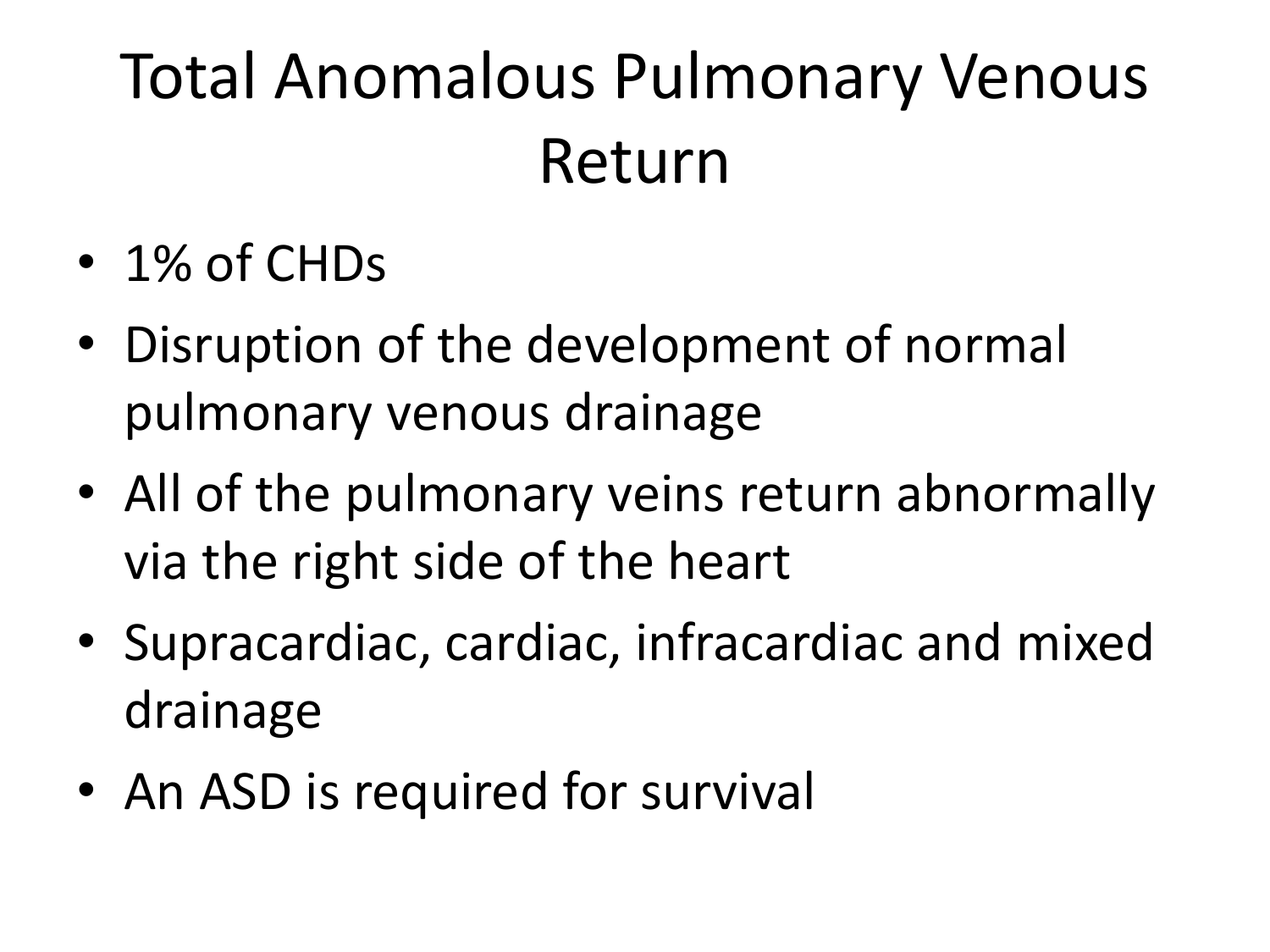- Without obstruction, asymptomatic, RV impulse, widely split S2, SMM at the upper LSB, mid-diastolic murmur at the lower LSB
- With obstruction, cyanosis, tachypnea and dyspnea, right sided heart failure, no murmur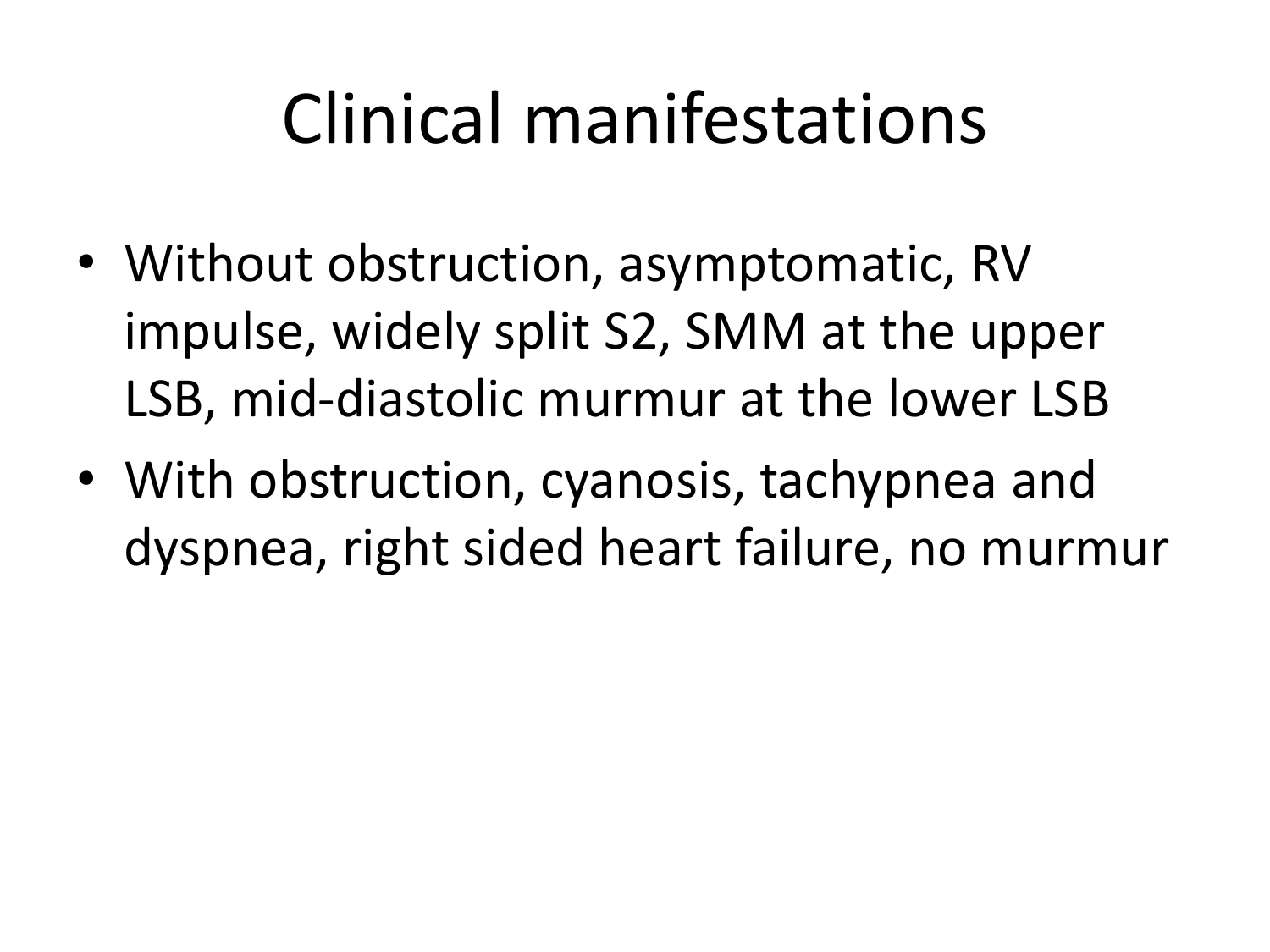- ECG shows RV overload without obstruction and RAD, RVH with obstruction
- Chest x-ray shows cardiomegaly and increased pulmonary blood flow without obstruction and normal or mildly enlarged heart, pulmonary edema with obstruction
- Echocardiography shows right side volume overload, right to left atrial shunt, common pulmonary vein drainage and degree of obstruction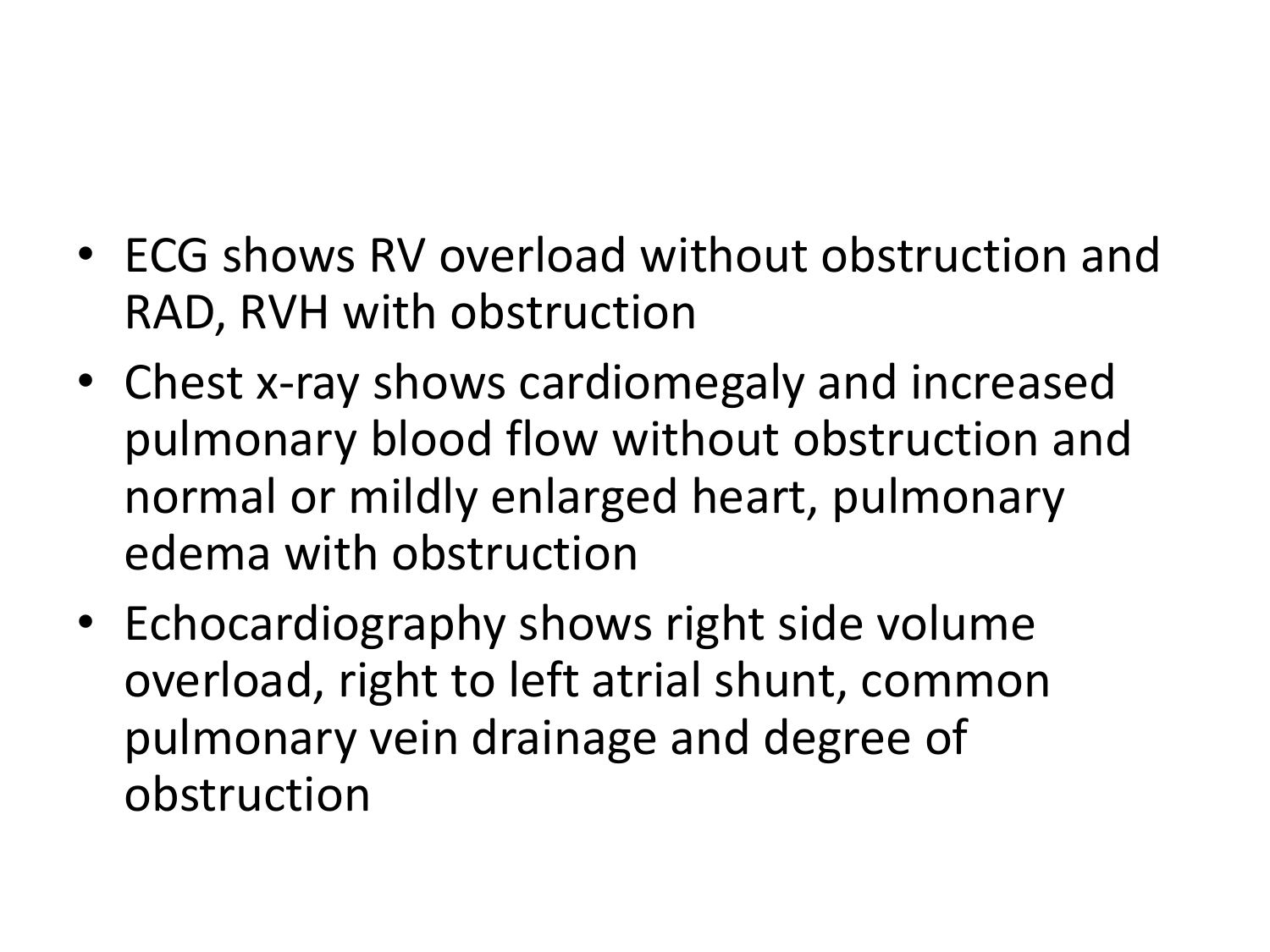• Surgical repair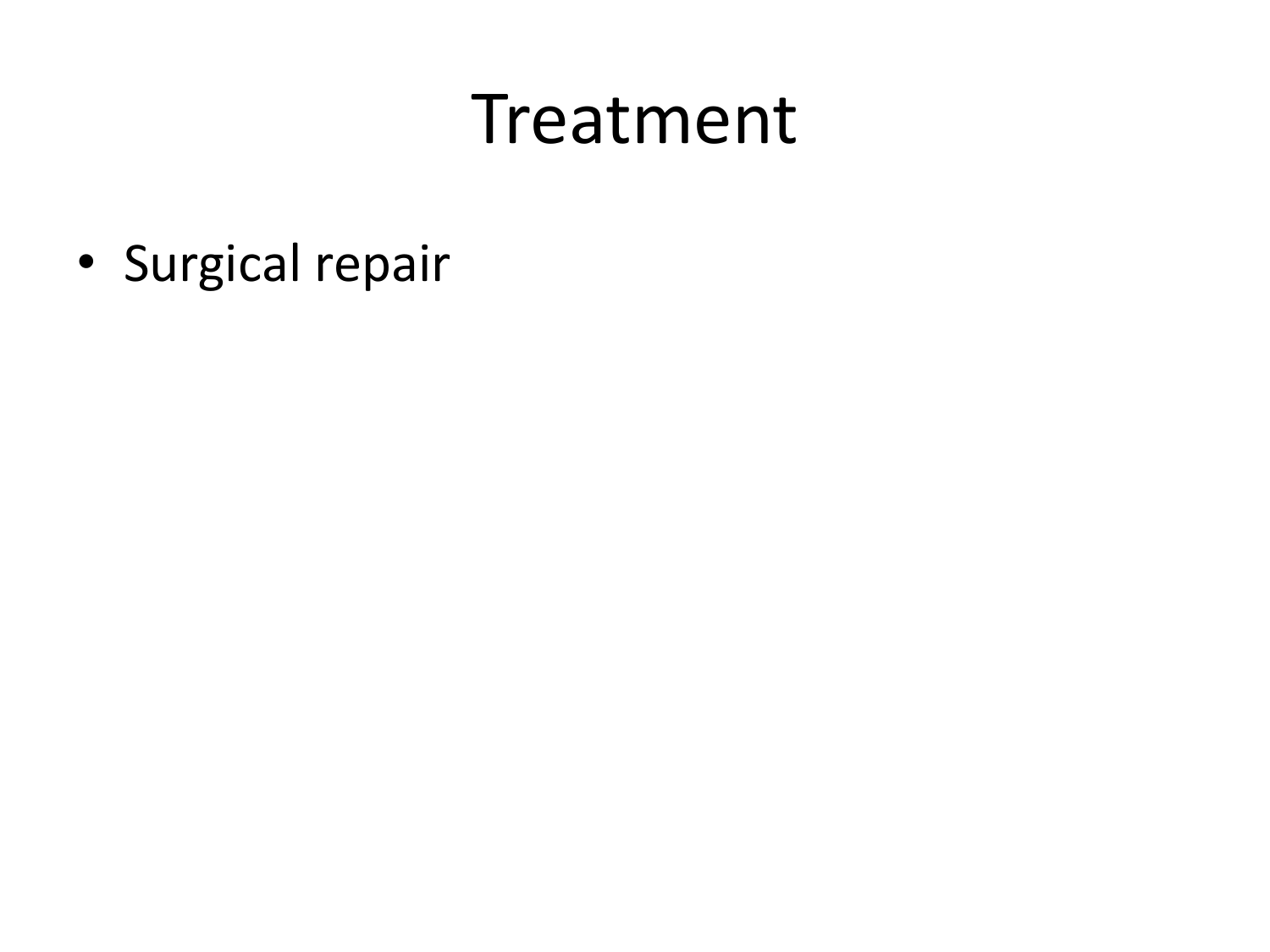## Hypoplastic Left Heart Syndrome

- 1% of CHDs
- The most common cause of death in the first month of life
- Failure of the development of mitral or aortic valve or aortic arch
- A small LV unable to support normal circulation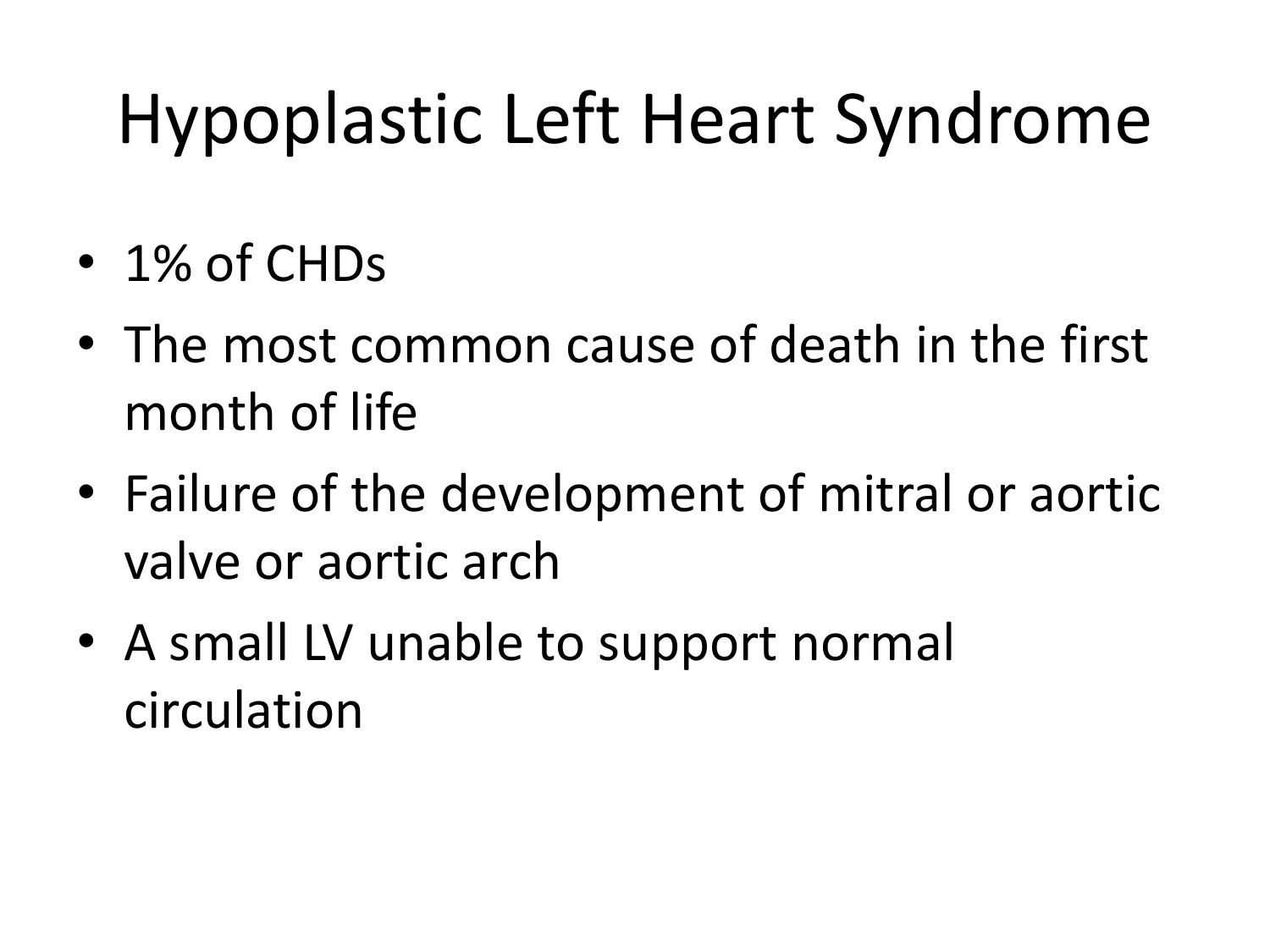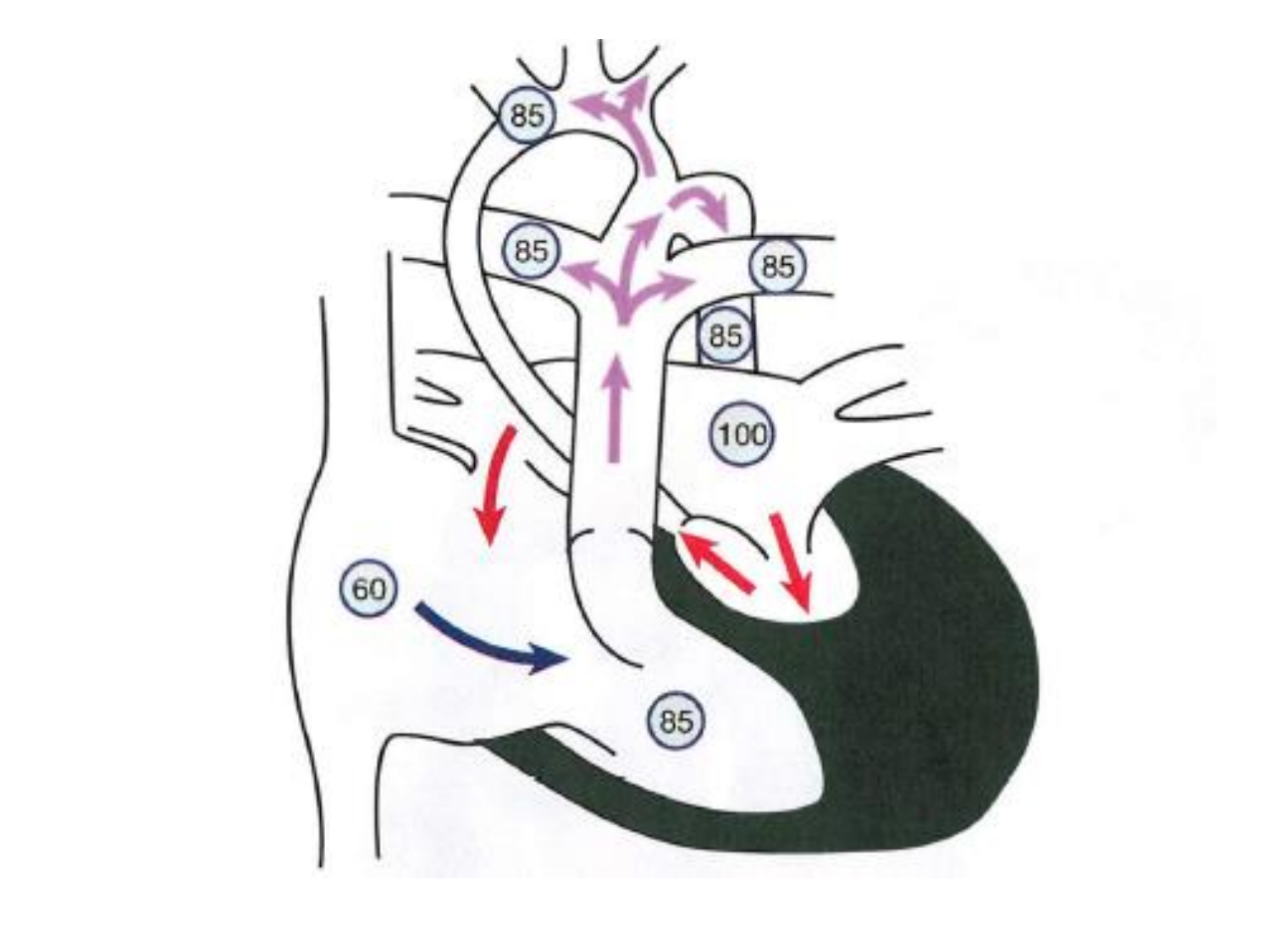• As the ductus constricts, illness, heart failure, diffusely weak pulses, single S2, usually no murmur, cyanosis, grayish color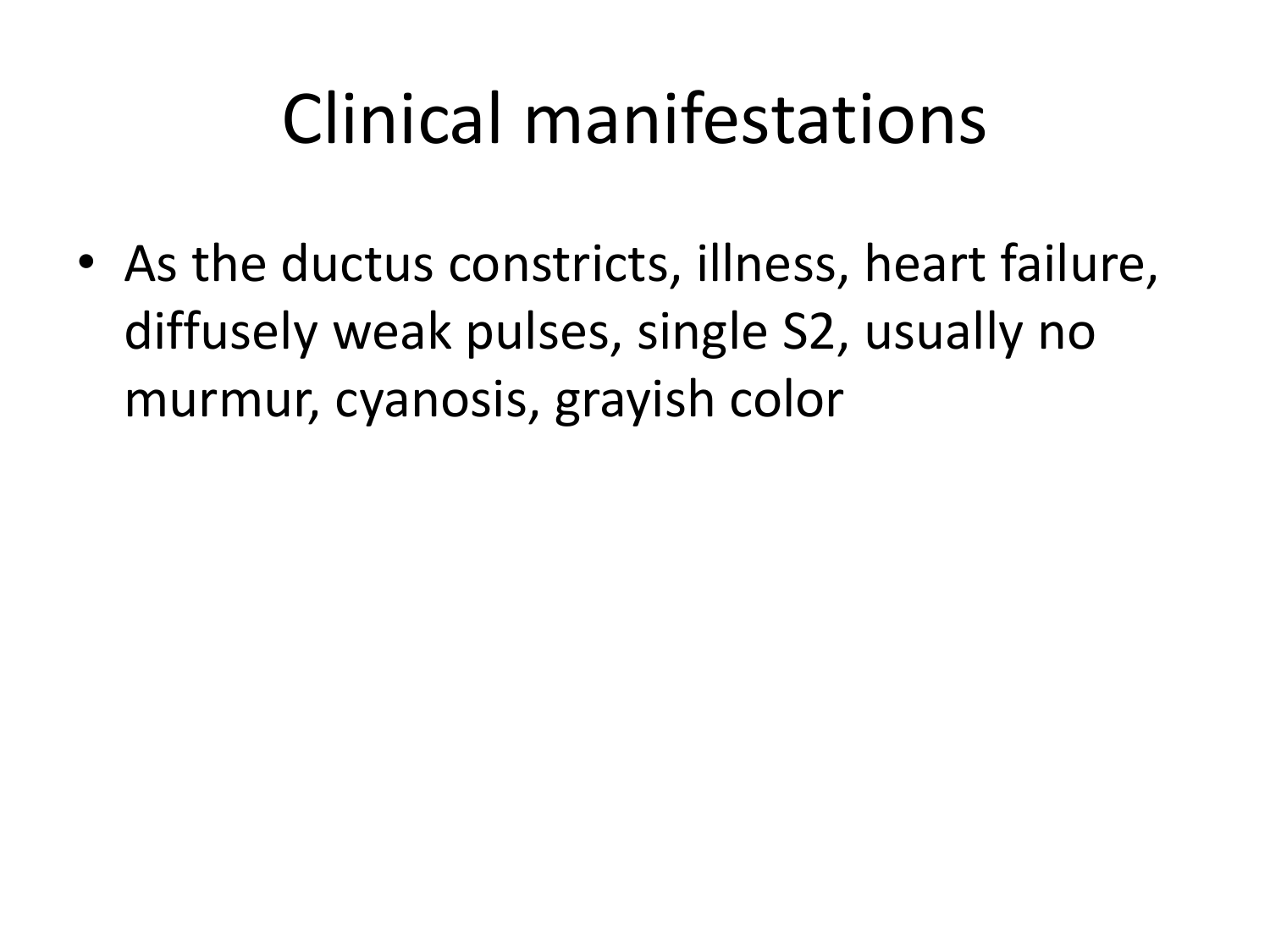- ECG shows RVH, decreased LV forces
- Chest x-ray shows cardiomegaly, pulmonary edema
- Echocardiography shows small left heart, stenotic MV and AO valve, hypoplastic arch, left to right atrial shunt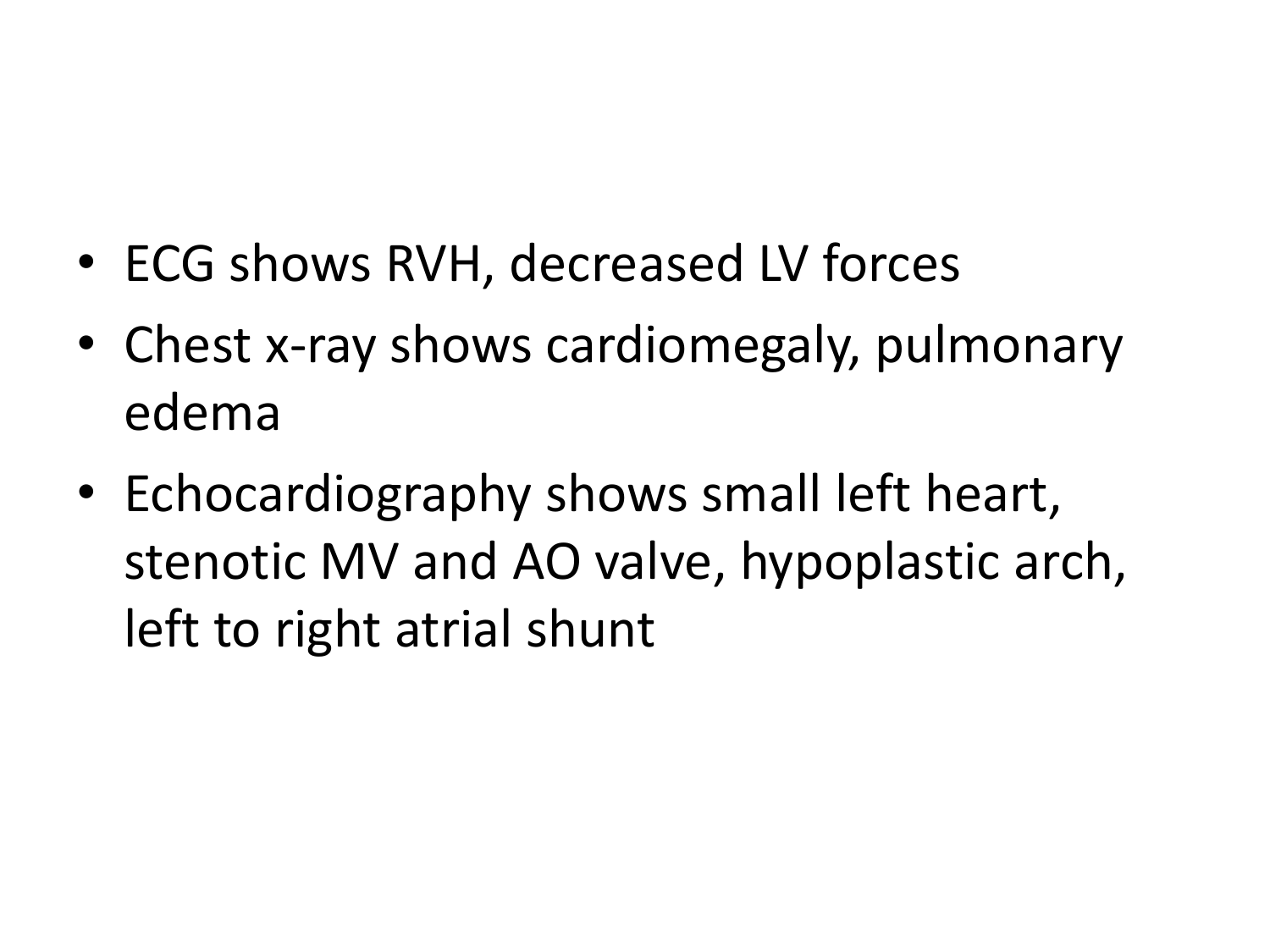- PGE1, correction of acidosis, blood pressure and ventilatory support
- Surgical repair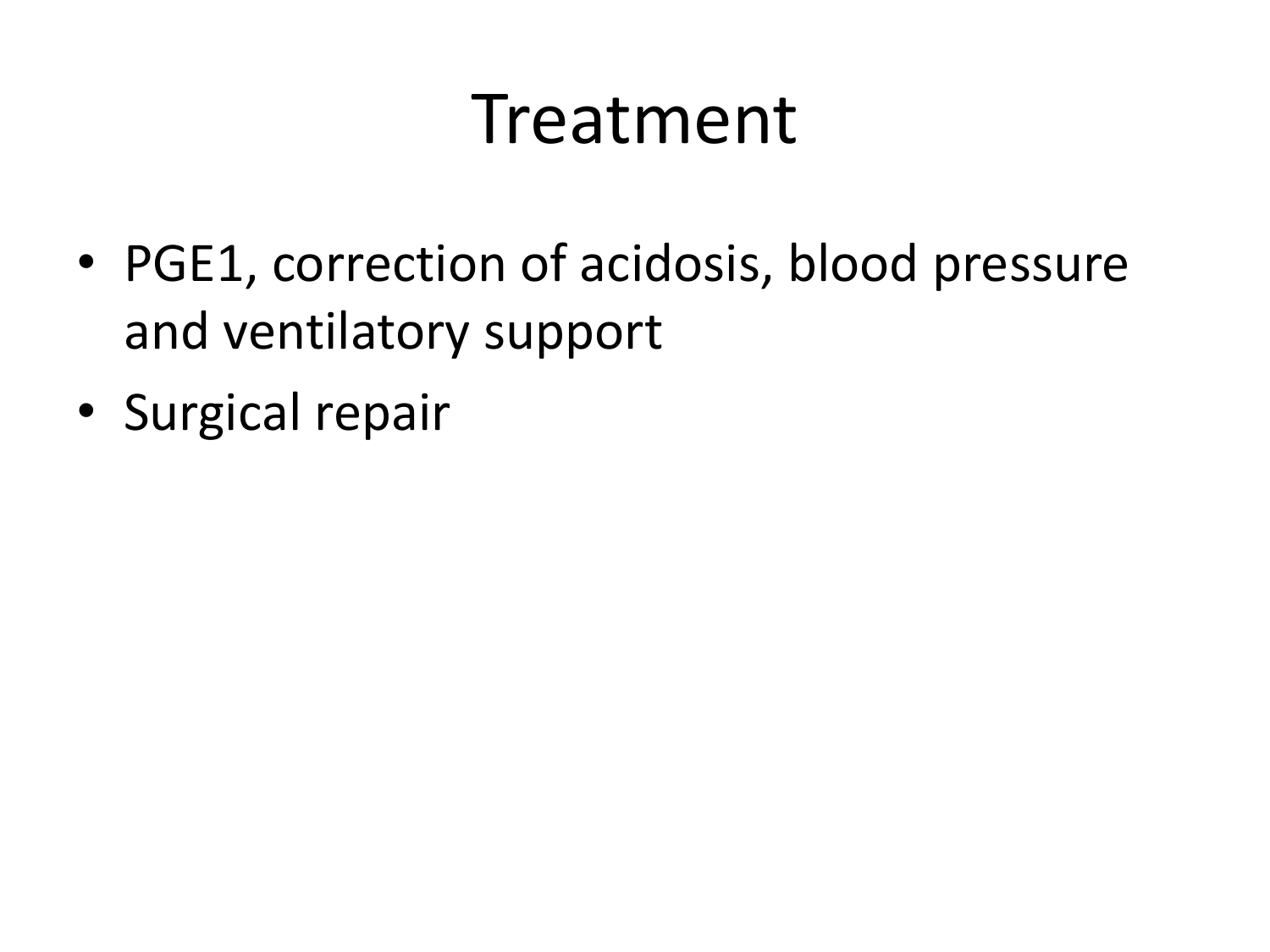| TABLE 144-1 Categories of Presenting Symptoms and Signs in the Neonate |                                   |                           |                                                                                 |
|------------------------------------------------------------------------|-----------------------------------|---------------------------|---------------------------------------------------------------------------------|
| Symptom/Sign                                                           | Physiologic Category              | <b>Anatomic Cause</b>     | Lesion                                                                          |
| Cyanosis with<br>respiratory<br>distress                               | Increased pulmonary<br>blood flow | Transposition             | d-Transposition with or without associated lesions                              |
| Cyanosis without                                                       | Decreased                         | Right heart               | Tricuspid atresia                                                               |
| respiratory distress                                                   | pulmonary blood<br>flow           | obstruction               | Ebstein anomaly                                                                 |
|                                                                        |                                   |                           | Pulmonary atresia                                                               |
|                                                                        |                                   |                           | Pulmonary stenosis                                                              |
|                                                                        |                                   |                           | Tetralogy of Fallot                                                             |
| Hypoperfusion                                                          | Poor cardiac output               | Left heart<br>obstruction | Total anomalous pulmonary venous return with<br>obstruction                     |
|                                                                        |                                   |                           | Aortic stenosis                                                                 |
|                                                                        |                                   |                           | Hypoplastic left heart syndrome                                                 |
|                                                                        | Poor cardiac                      | Normal                    | Cardiomyopathy                                                                  |
|                                                                        | function                          | anatomy                   | Myocarditis                                                                     |
| Respiratory distress                                                   | Bidirectional                     | Complete                  | Truncus arteriosus                                                              |
| with desaturation (not                                                 | shunting                          | mixing                    | AV canal                                                                        |
| visible cyanosis)                                                      |                                   |                           | Complex single ventricle (including heterotaxias)<br>without pulmonary stenosis |
| Respiratory distress                                                   | Left-to-right                     | Simple                    | ASD                                                                             |
| with normal                                                            | shunting                          | intracardiac              | VSD                                                                             |
| saturation                                                             |                                   | shunt                     | PDA                                                                             |
|                                                                        |                                   |                           | Aortopulmonary window                                                           |
|                                                                        |                                   |                           | AVM                                                                             |